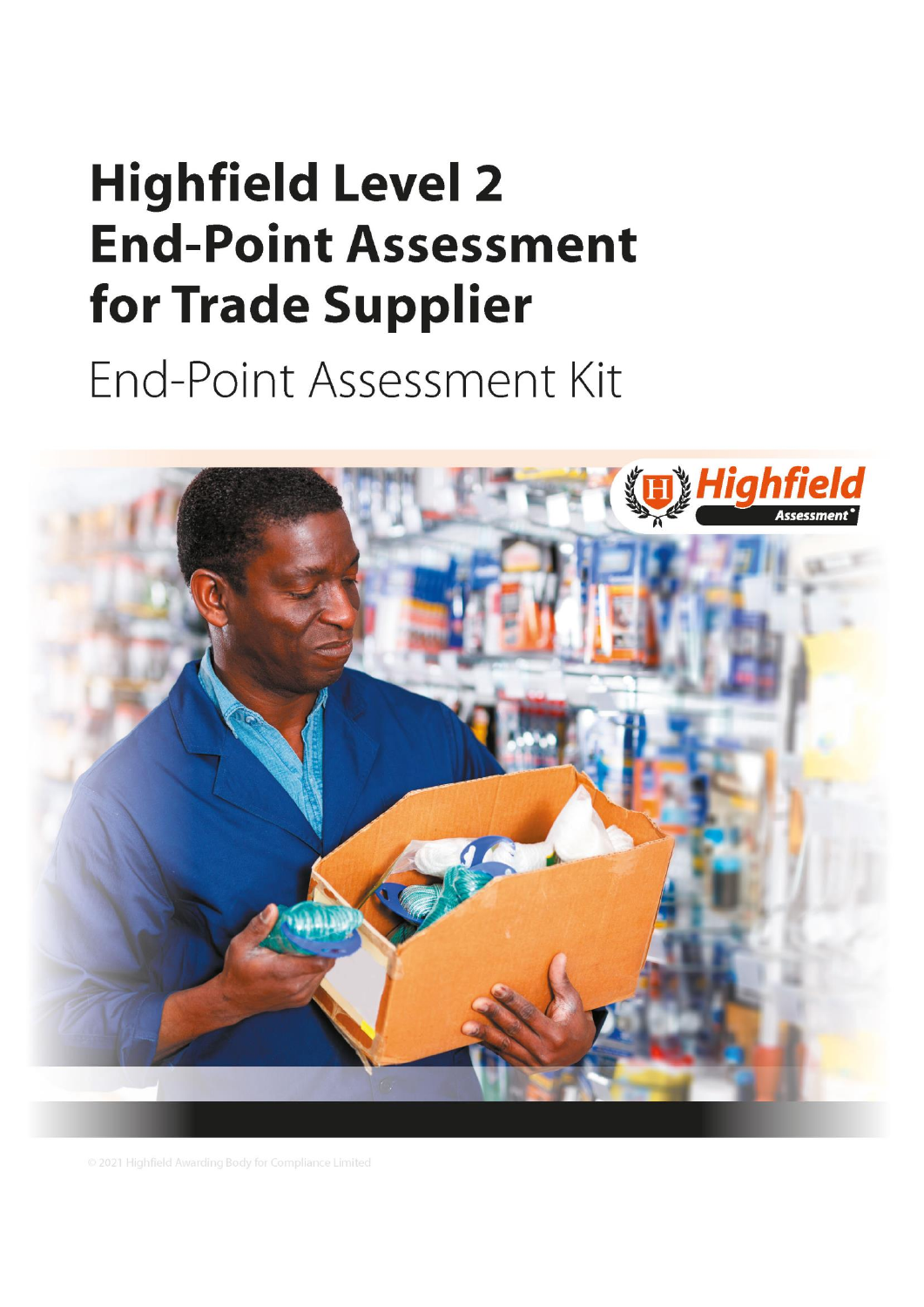## **Highfield Level 2 End-Point Assessment for Trade Supplier**

## EPA-Kit

## Contents

Please click on the headings below to navigate to the associated section of the EPA kit.

| <b>Introduction</b>                               | 5  |
|---------------------------------------------------|----|
| <b>The Highfield Approach</b>                     |    |
| <b>Gateway</b>                                    | 8  |
| <b>The Trade Supplier Apprenticeship Standard</b> | 10 |
| <b>Assessment Summary</b>                         | 31 |
| <b>Assessing the Knowledge Test</b>               | 34 |
| Assessing the Real-life practical observation     | 38 |
| <b>Assessing the Professional Discussion</b>      |    |

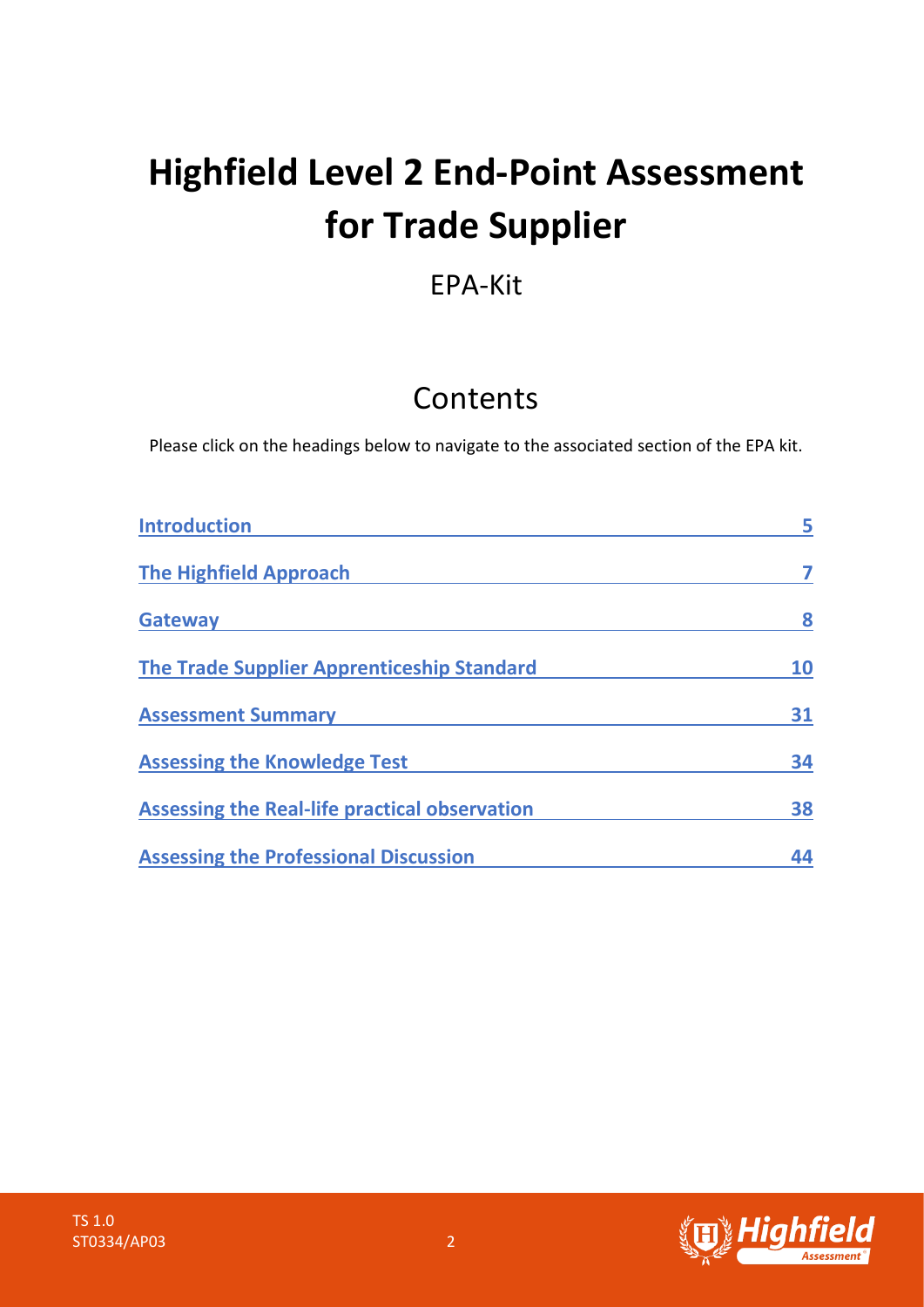## **How to Use this EPA Kit**

Welcome to the Highfield End-Point Assessment Kit for the Trade Supplier Apprenticeship Standard.

Highfield is an independent end-point assessment organisation that has been approved to offer and carry out the independent end-point assessments for the Level 2 Trade Supplier Apprenticeship Standard. Highfield internally quality assures all end-point assessments in accordance with its IQA process, and additionally, all end-point assessments are externally quality assured by the relevant EQA organisation.

The EPA kit is designed to outline all you need to know about the end-point assessments for this standard and will also provide an overview of the on-programme delivery requirements. In addition**,** advice and guidance for trainers on how to prepare apprentices for the end-point assessment is included. The approaches suggested are not the only way in which an apprentice may be prepared for their assessments, but trainers may find them helpful as a starting point.

| <b>Key facts</b>                     |                                           |
|--------------------------------------|-------------------------------------------|
| <b>Apprenticeship standard:</b>      | <b>Trade Supplier</b>                     |
| Level:                               | 2                                         |
| <b>On Programme Duration:</b>        | Minimum of 12 months                      |
| <b>End-Point Assessment Window:</b>  | 3 months                                  |
| Grading:                             | Pass/merit/distinction                    |
| <b>End-Point Assessment methods:</b> | Knowledge test                            |
|                                      | Real-life practical observation           |
|                                      | Professional discussion (supported by the |
|                                      | portfolio of evidence)                    |

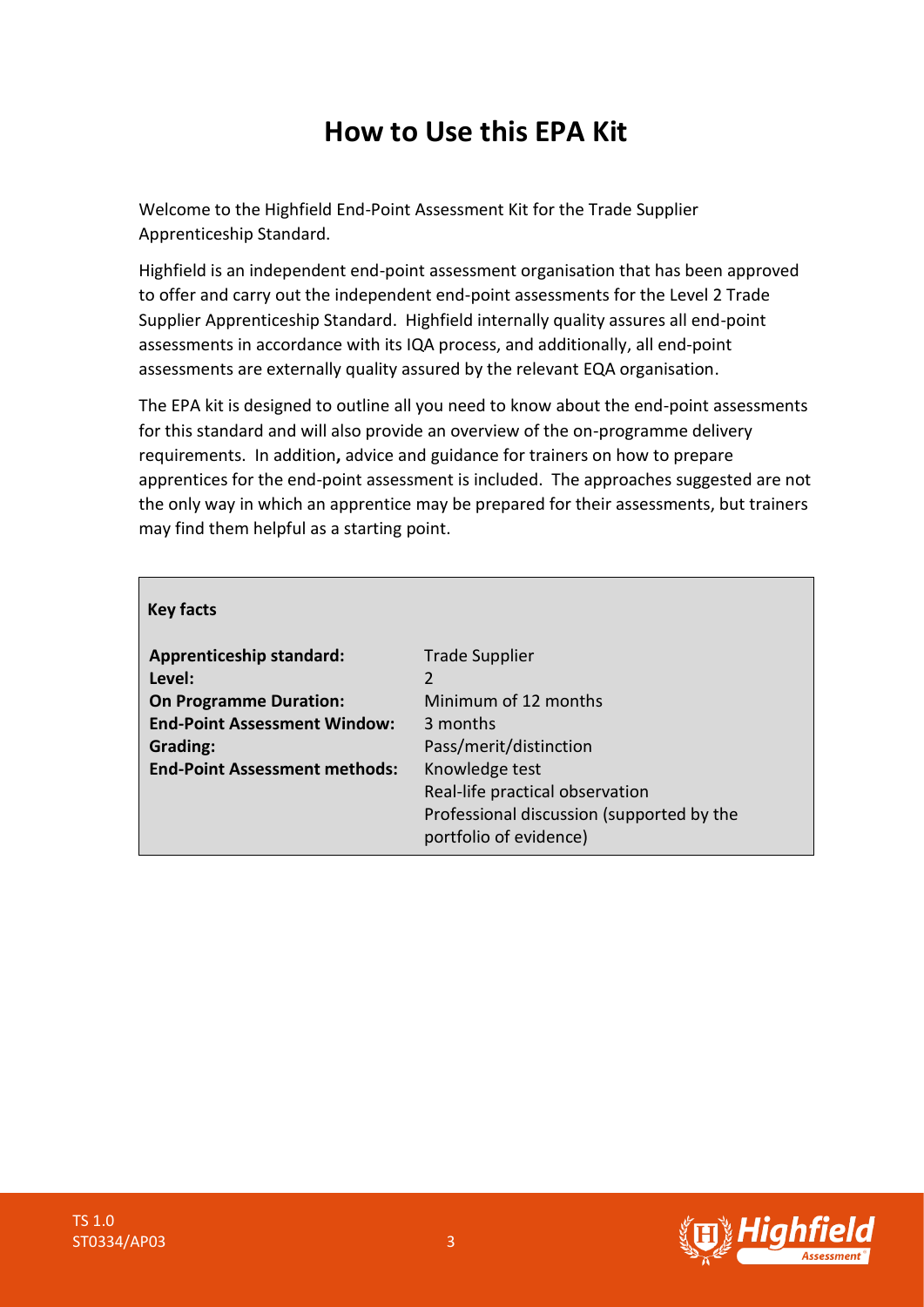#### **In this kit, you will find:**

- an overview of the standard and any on-programme requirements
- a section focused on delivery, where the standard and assessment criteria are presented in a suggested format that is suitable for delivery
- guidance on how to prepare the apprentice for gateway
- detailed information on which part of the standard is assessed by which assessment method
- suggestions on how to prepare the apprentice for each part of the end-point assessment
- a section focused on the end-point assessment method where the assessment criteria are presented in a format suitable for carrying out 'mock' assessments

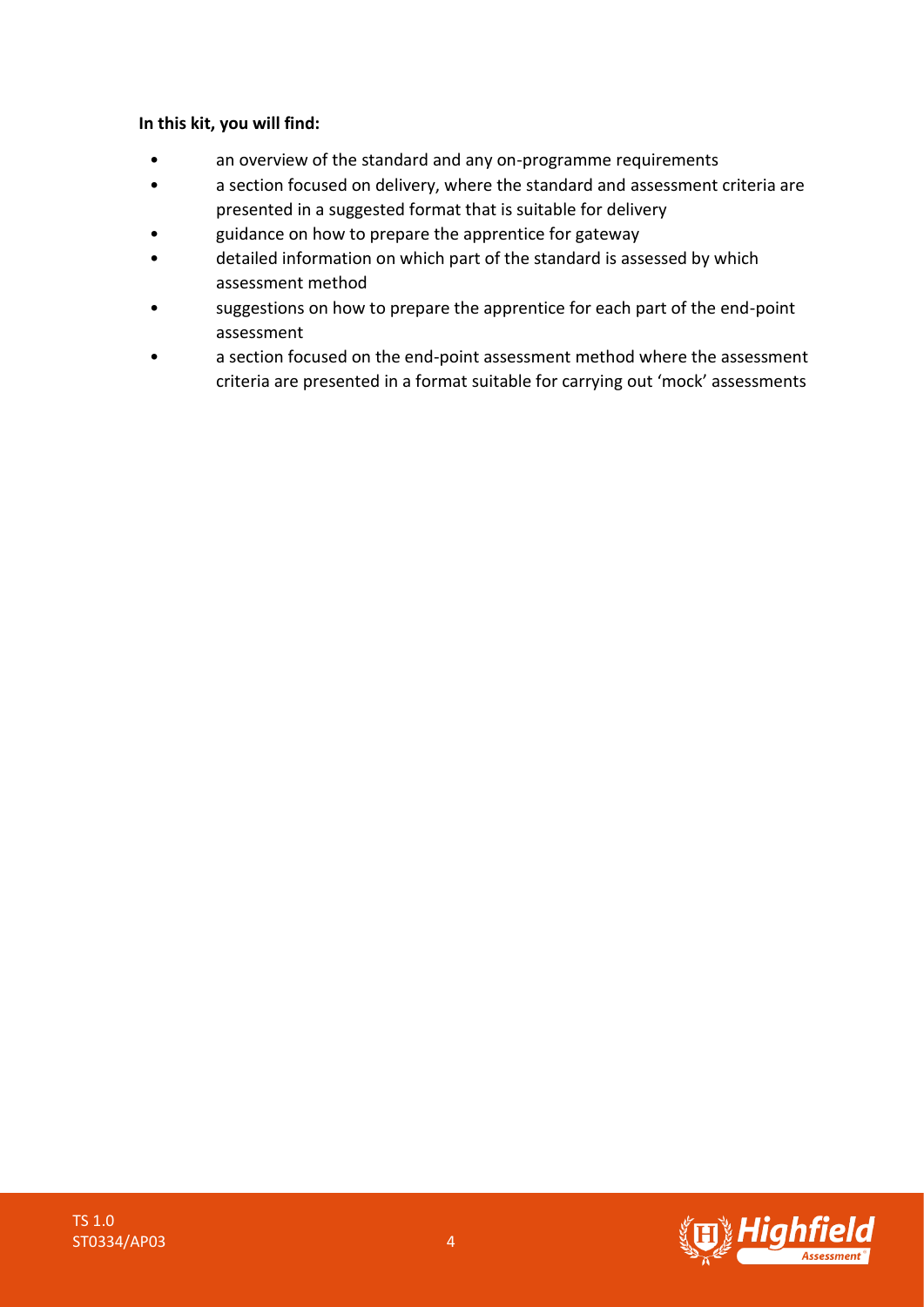## **Introduction**

#### <span id="page-4-0"></span>**Standard overview**

Trade suppliers play a vital role in ensuring an efficient flow of goods and services between manufacturers and their skilled trade customer base. They operate in a variety of sectors including electrical, plumbing, joinery and general building supplies.

Typically, a trade supplier will operate in a small warehouse and trade counter, which is visited regularly by professional trade customers who have technical knowledge about what they are buying.

Trade suppliers can specialise in roles in a trade business environment, which may include sales, purchasing, account management, logistics and administration.

#### **On-programme requirements**

Although learning, development and on-programme assessment are flexible, and the process is not prescribed, the following is the recommended baseline expectation for an apprentice to achieve full competence in line with the Trade Supplier Apprenticeship Standard.

The on-programme assessment approach will be agreed between the training provider and employer. The assessment will give an ongoing indication of an apprentice's performance against the final outcomes defined in the standard. The training provider will need to prepare the apprentice for the end-point assessment, including preparation for the professional discussion and observation as well as collation of the portfolio of evidence (e.g. provision of recordings of professional discussions or workplace evidence).

The training programme leading to end-point assessment should cover the breadth and depth of the standard using suggested on-programme assessment methods that integrate the knowledge, skills and behaviour components, and that ensure that the apprentice is sufficiently prepared to undertake the end-point assessment.

It is recommended, but not required, that the on-programme assessment includes:

- regular performance reviews undertaken by the employer
- logbooks of work completed
- statements from customers, colleagues and managers

\*It is recommended that where possible the evidence collected makes use of video or audio technologies.

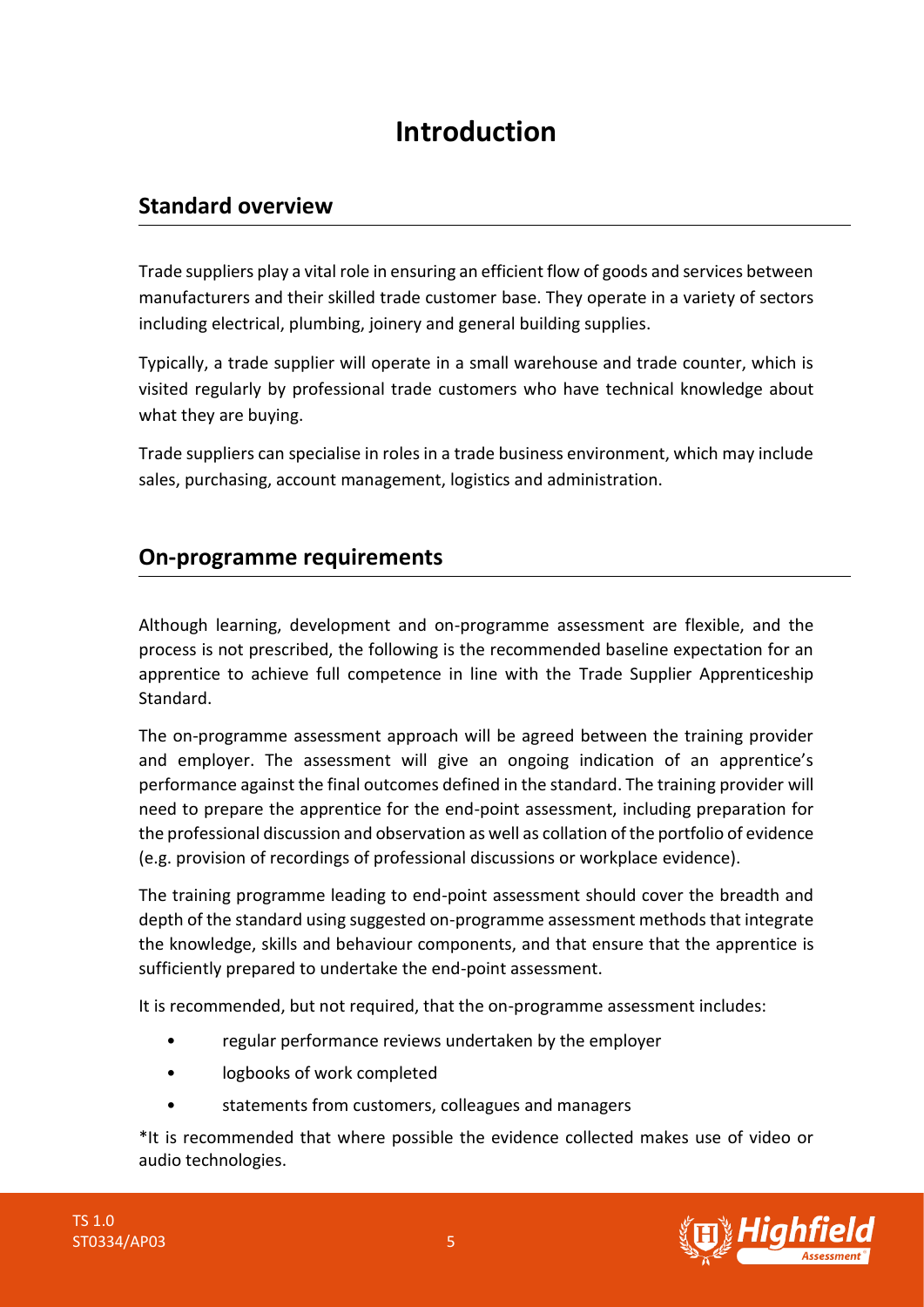Throughout the period of learning and development, and at least every 3 months, the apprentice should meet with the on-programme assessor to record their progress against the standard. At these reviews, evidence should be discussed and recorded by the apprentice. The maintenance of an on-programme record is important to support the apprentice, on-programme assessor and employer in monitoring the progress of learning and development and to determine when the apprentice has achieved full competence in their job role and is therefore ready for end-point assessment.

### **Readiness for end-point assessment**

In order for an apprentice to be ready for the end-point assessments:

- the apprentice must have achieved level 1 English and maths and have taken both English and maths tests at level 2.
- the apprentice must have gathered a portfolio of evidence against the required standards to be put forward as a component of the end-point assessment.
- the line manager (employer) must be confident that the apprentice has developed all the knowledge, skills and behaviours defined in the apprenticeship standard and that the apprentice is competent in performing their role. To ensure this, the apprentice must attend a formal meeting with their employer to complete the gateway readiness report.
- the apprentice and the employer should then engage with Highfield to agree a plan and schedule for each assessment activity to ensure all components can be completed within a 3-month end-assessment window. Further information about the gateway process is covered later in this kit.

### **Order of end-point assessments**

The order of end-point assessment is; knowledge test, practical observation and professional discussion.

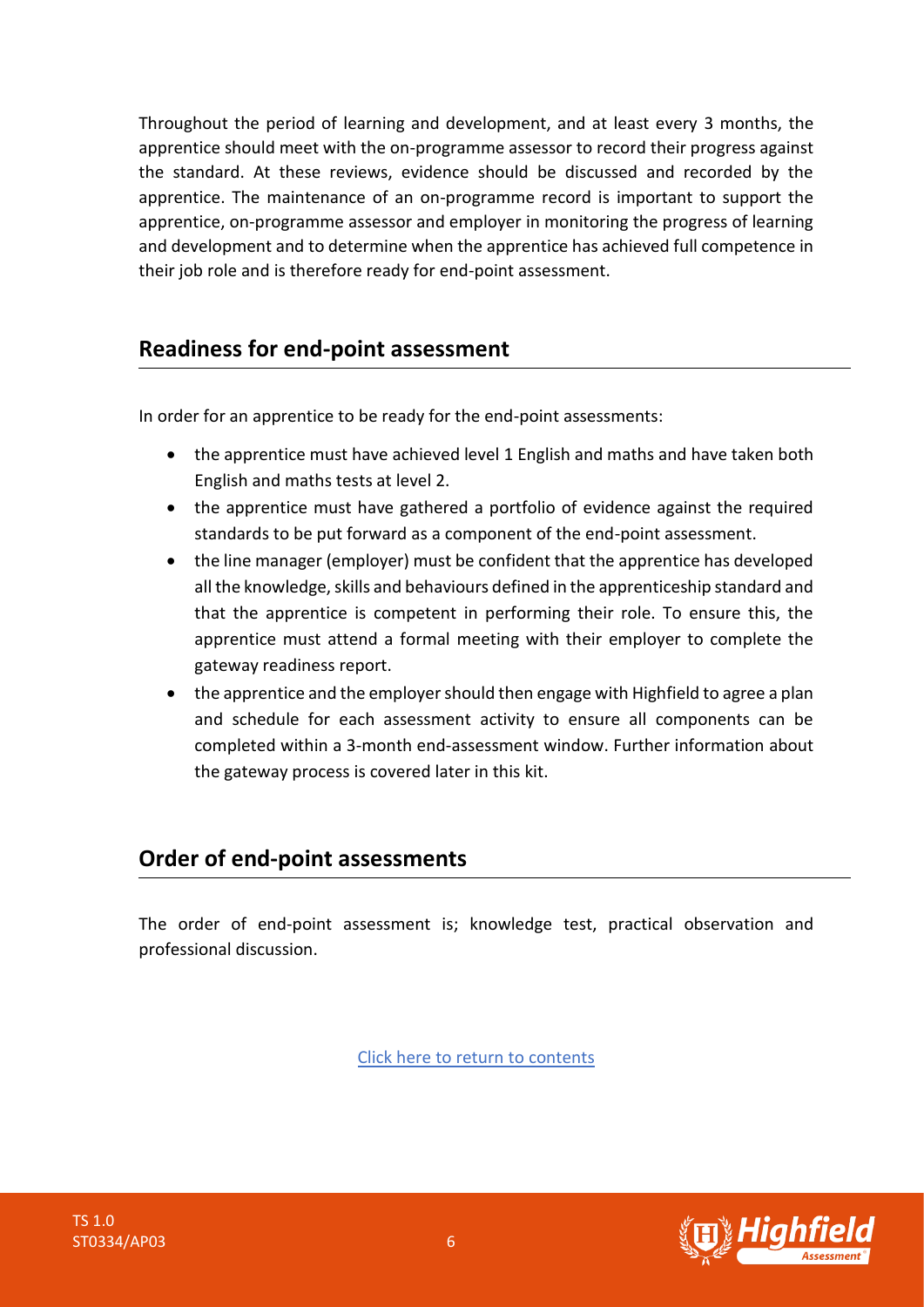## **The Highfield Approach**

<span id="page-6-0"></span>This section describes the approach Highfield has adopted in the development of this endpoint assessment in terms of its interpretation of the requirements of the end-point assessment plan and other relevant documents.

#### **Documents used in developing this end-point assessment**

Standard (2018)

<https://www.instituteforapprenticeships.org/apprenticeship-standards/trade-supplier-v1-0>

End-point assessment plan (2018 ST 0334/AP03)

[https://www.instituteforapprenticeships.org/media/2875/st0334\\_trade-supplier\\_level-2\\_ap-for](https://www.instituteforapprenticeships.org/media/2875/st0334_trade-supplier_level-2_ap-for-publication_error-amend_01042019.pdf)[publication\\_error-amend\\_01042019.pdf](https://www.instituteforapprenticeships.org/media/2875/st0334_trade-supplier_level-2_ap-for-publication_error-amend_01042019.pdf)

#### **Specific considerations**

The following considerations have all been agreed with Ofqual, the external quality assurance (EQA) body for this standard.

Most of the evidence criteria used within the end-point assessment have been taken directly from the Trade Supplier Apprenticeship standard, however, criteria LK1a and LK1b have been written by Highfield as they were not provided in the standard.

There are a number of carry-over assessment criteria between assessment methods, which are detailed within this document.

Each criterion carries a possible total of 2 marks, with 1 mark being awarded for a pass and 1 mark being awarded for a distinction.

With regards to the marking of a fail/pass for the workplace activities, it has been agreed that the fail marking range is 0-49 with the pass, therefore, being 50-65.

Criteria that are included in both the knowledge test and either the real-life practical observation or the professional discussion, must be assessed in both methods.

The grading descriptors provided on pages 7-8 and 10-11 will be used by assessors to inform overall decisions on competence, however annexe 1 will be used as the primary assessment grading tool.

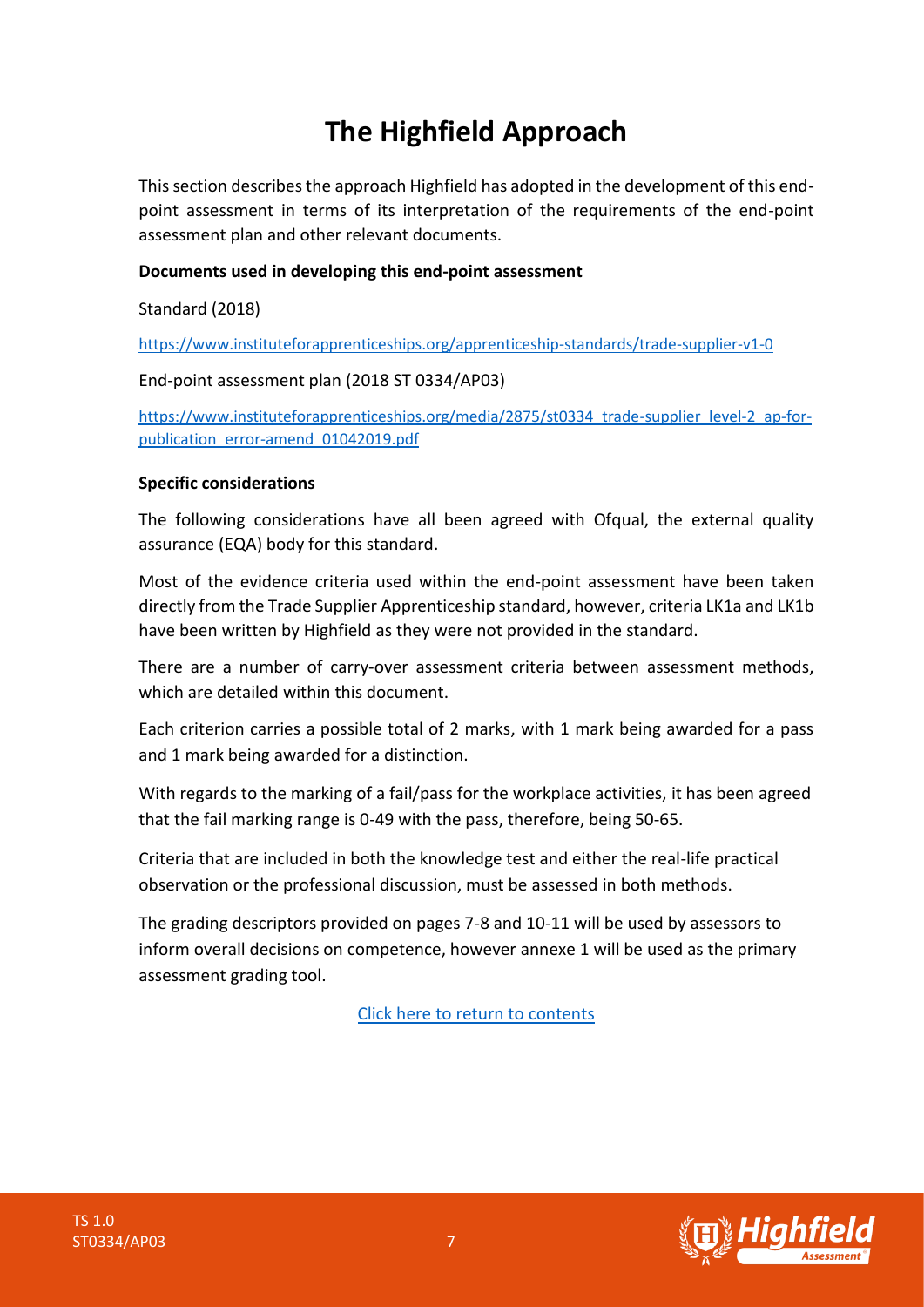## **Gateway**

### <span id="page-7-0"></span>**How to prepare for gateway**

After apprentices have completed their on-programme learning, they should be ready to pass through 'gateway' to their end-point assessment.

Gateway is a meeting that should be arranged between the apprentice, their employer and training provider to determine that the apprentice is ready to undertake their endpoint assessment. The apprentice should prepare for this meeting by bringing along workbased evidence, including:

- customer feedback
- recordings
- manager statements
- witness statements

As well as evidence from others, such as:

- mid and end-of-year performance reviews
- feedback to show how they have met the apprenticeship standards while onprogramme

In advance of gateway, apprentices will need to have:

- achieved level 1 English
- achieved level 1 maths
- taken the level 2 test for English and maths

Therefore, apprentices should be advised by employers and providers to gather this evidence and undertake these qualifications during their on-programme training. It is recommended that employers and providers complete regular checks and reviews of this evidence to ensure the apprentice is progressing and achieving the standards before the formal gateway meeting is arranged.

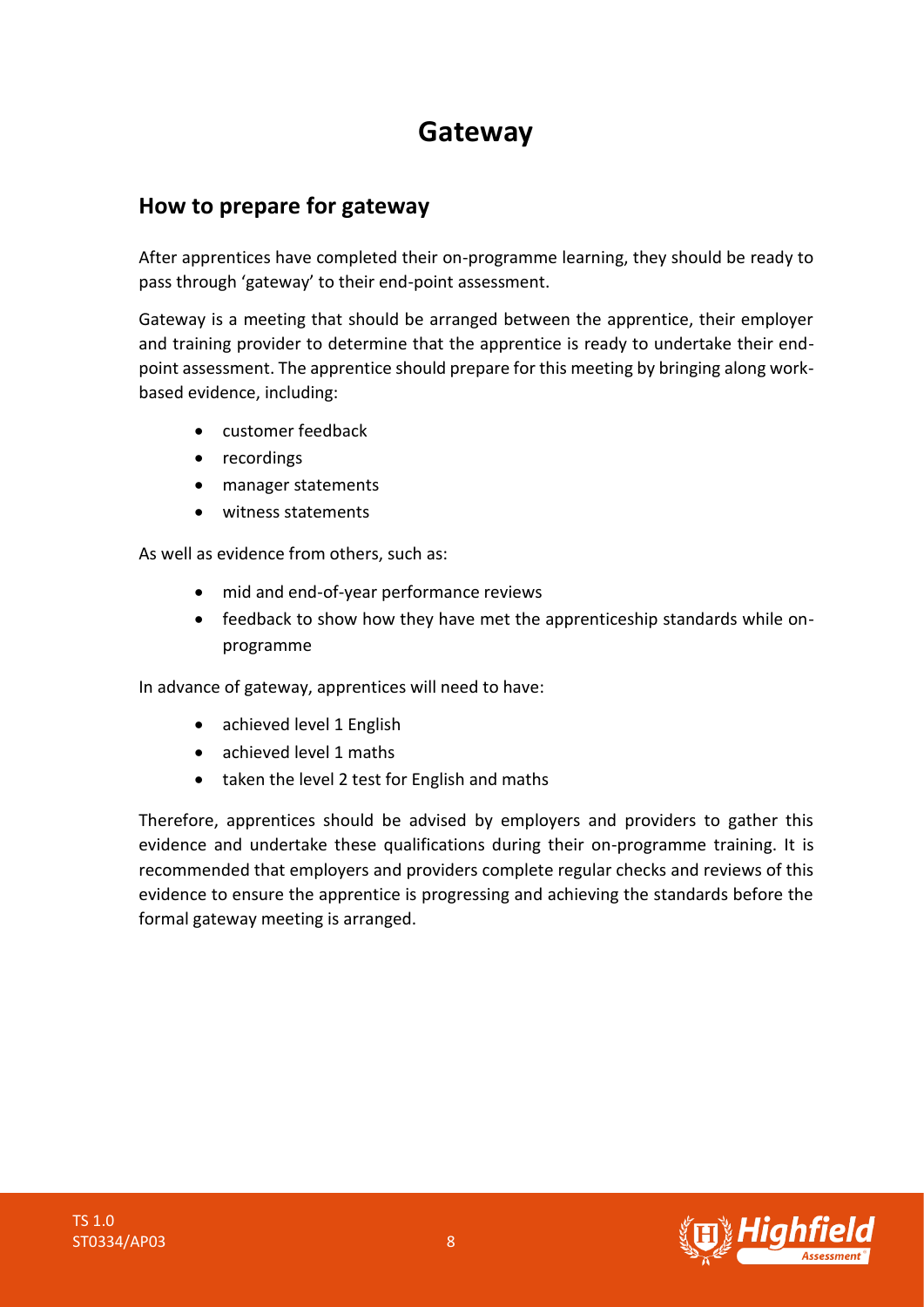### **The gateway meeting**

The gateway meeting should last around an hour and must be completed on or after the apprenticeship on-programme end date. It should be attended by the apprentice and the relevant people who have worked with the apprentice on-programme, such as the line manager/employer or mentor, the on-programme trainer/training provider and/or a senior manager (as appropriate to the business).

During the meeting, the apprentice, employer and training provider will discuss the apprentice's progress to date and confirm if the apprentice has met the full criteria of the apprenticeship standard during their on-programme training. The **Gateway Readiness Report** should be used to log the outcomes of the meeting and agreed by all 3 parties. This report is available to download from the Highfield Assessment website.

The report should then be submitted to Highfield to initiate the end-point assessment process. If you require any support completing the Gateway Readiness Report, please contact your Employer Engagement Manager at Highfield Assessment.

**Please note:** a copy of the standard should be available to all attendees during the gateway meeting.

#### **Reasonable adjustments and special considerations**

Highfield Assessment has measures in place for apprentices who require additional support. Please refer to the Highfield Assessment Reasonable Adjustments Policy for further information/guidance.

#### **ID requirements**

Highfield Assessment will need to ensure that the person undertaking an assessment is indeed the person they are claiming to be. All employers are therefore required to ensure that each apprentice has their identification with them on the day of the assessment so the end-point assessor can check.

Highfield Assessment will accept the following as proof of an apprentice's identity:

- a valid passport (any nationality)
- a signed UK photocard driving licence
- a valid warrant card issued by HM forces or the police
- another photographic ID card, e.g. employee ID card, travel card, etc.



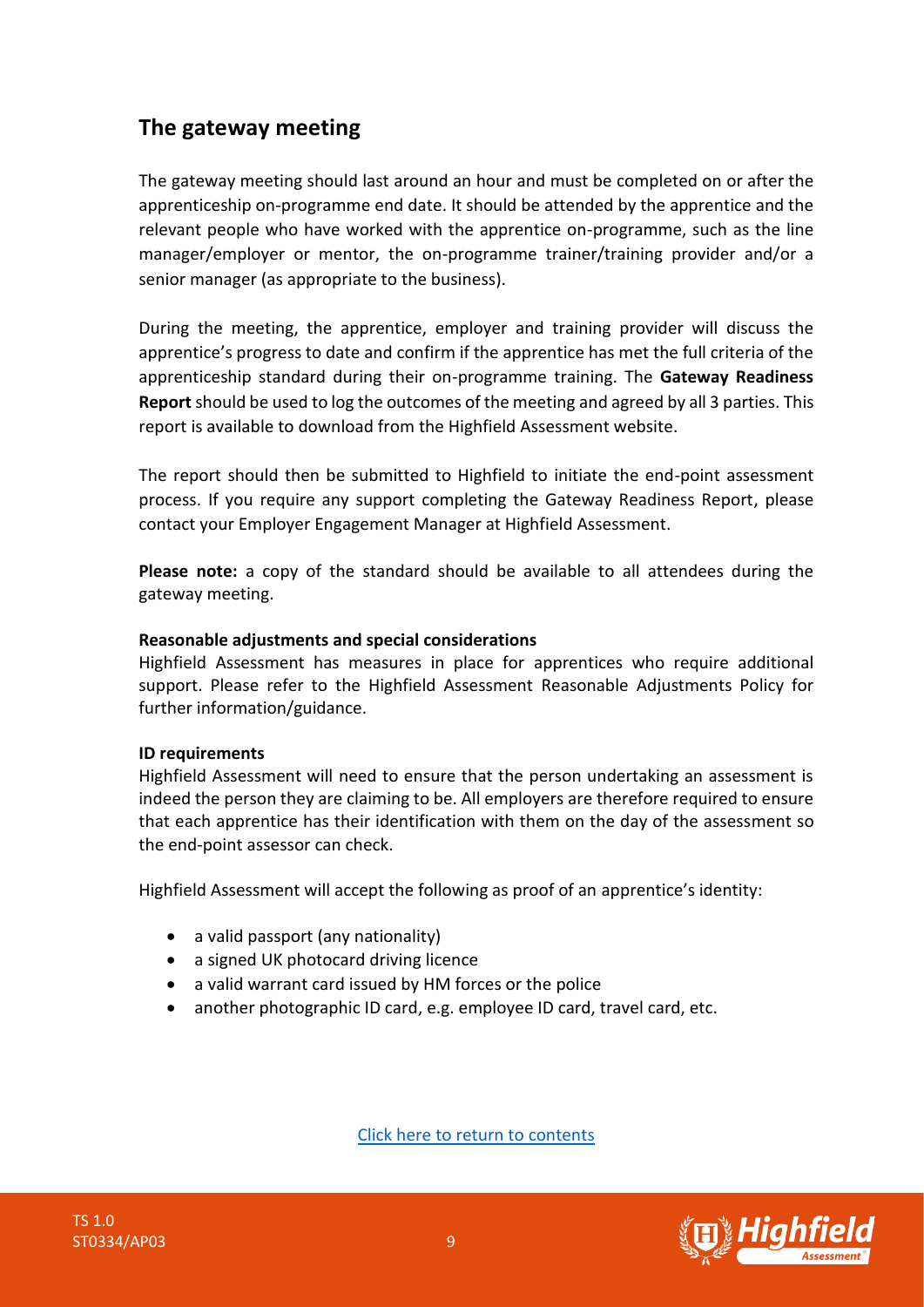## **The Trade Supplier Apprenticeship Standard**

The following pages contain the trade supplier apprenticeship standard and the assessment criteria in a format that is suitable for delivery.

<span id="page-9-0"></span>

|                                                  | Knowledge and understanding of the organisation                                                                                                                                                                                                                                                                                                                                                                                                                                                                                                                                       |                                      |                                                                                                                                                                                                                                                                                                                                                                                                                                                                                                                                               |
|--------------------------------------------------|---------------------------------------------------------------------------------------------------------------------------------------------------------------------------------------------------------------------------------------------------------------------------------------------------------------------------------------------------------------------------------------------------------------------------------------------------------------------------------------------------------------------------------------------------------------------------------------|--------------------------------------|-----------------------------------------------------------------------------------------------------------------------------------------------------------------------------------------------------------------------------------------------------------------------------------------------------------------------------------------------------------------------------------------------------------------------------------------------------------------------------------------------------------------------------------------------|
|                                                  | Knowledge (OK)                                                                                                                                                                                                                                                                                                                                                                                                                                                                                                                                                                        |                                      | Skills (OS)                                                                                                                                                                                                                                                                                                                                                                                                                                                                                                                                   |
| $\bullet$<br>$\bullet$<br>$\bullet$<br>$\bullet$ | Structure, mission, objectives and culture and how the role contributes<br>to its success<br>Position in the flow of goods and services, between the manufacturer<br>and the customer<br>Position in the external market and the wider sector within which the<br>business operates, including the roles available in relation to their own<br>career aspirations.<br>Internal policies and procedures, how these relate to the role and<br>interact with legislative obligations<br>Vulnerability to situations that pose risk to the brand and/or business<br>reputation.           | $\bullet$<br>$\bullet$               | Communicating confidently to internal and external customers about<br>the company and how it operates.<br>Identifying and communicating with the relevant person if a threat or<br>risk to the business is identified.                                                                                                                                                                                                                                                                                                                        |
|                                                  | <b>Knowledge Test</b>                                                                                                                                                                                                                                                                                                                                                                                                                                                                                                                                                                 |                                      |                                                                                                                                                                                                                                                                                                                                                                                                                                                                                                                                               |
|                                                  | Pass criteria                                                                                                                                                                                                                                                                                                                                                                                                                                                                                                                                                                         |                                      | <b>Distinction criteria</b>                                                                                                                                                                                                                                                                                                                                                                                                                                                                                                                   |
|                                                  | OK1a State the aims of the organisation in relation to its sector and<br>explain why the organisation's core values are linked to its success<br>OK2a Explain the organisation's process to provide customers with<br>products obtained from manufacturers<br>OK3a Describe the opportunities available in the organisation to gain and<br>maintain knowledge about the products/service offer to customers<br>OK4a Give examples of how relevant legislation and regulations affect<br>the organisation, and how they are maintained through the<br>organisation's internal policies | OK1b<br>OK2b<br>OK3b<br>OK4b<br>OK5b | Share ideas of how their role can improve success of their<br>organisation<br>Describe the <b>process</b> for obtaining goods for a customer which<br>are not stocked items<br>Proactively seek to further specialist product knowledge to<br>improve customer experience and business performance<br>Explain the potential impact on the organisation if it fails to<br>adhere to relevant legislation and regulations<br>Explain how to identify any potential risks to the brand and<br>business reputation and propose possible solutions |

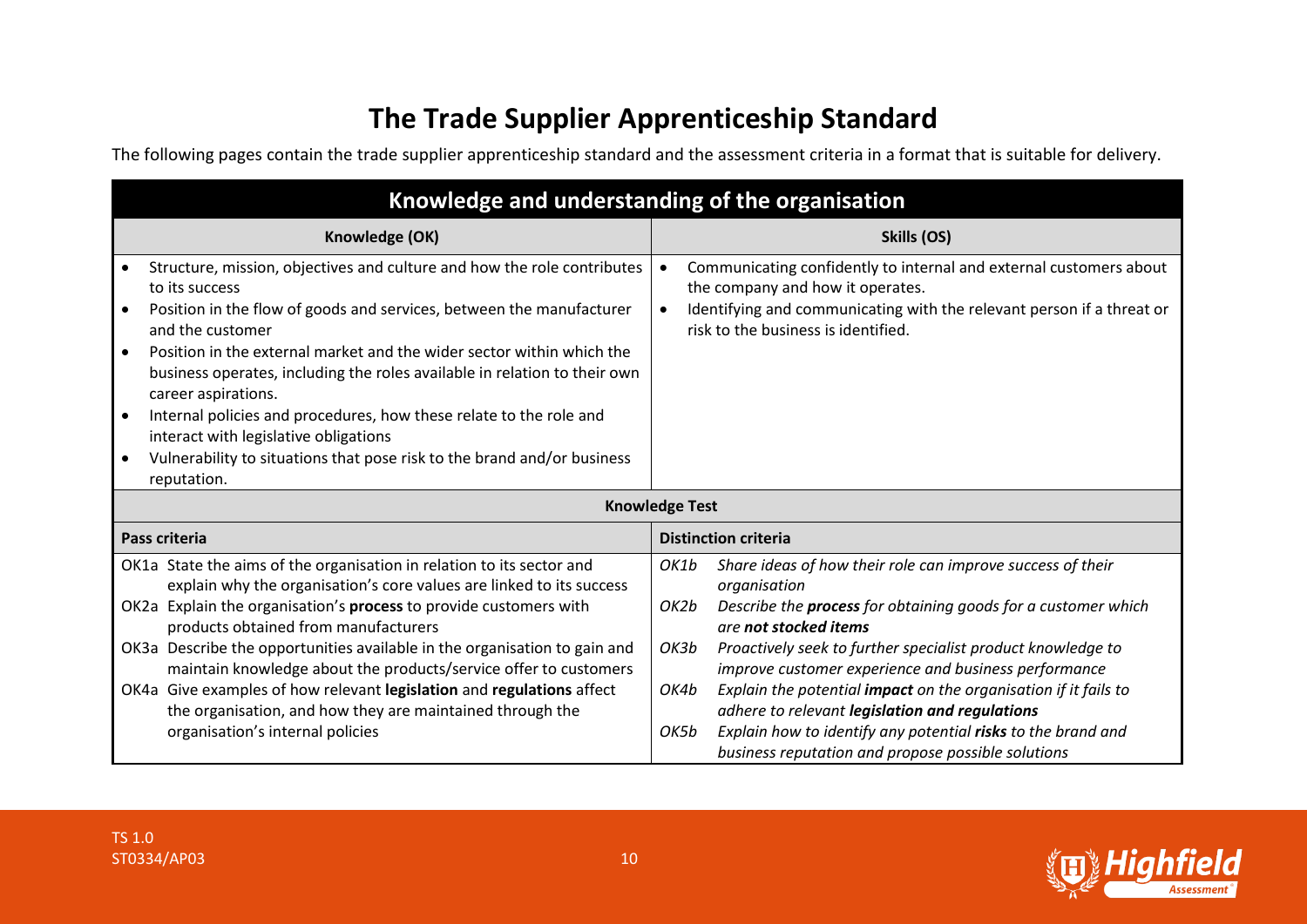|                                                                                                                                                 | OK5a State their responsibilities for keeping brand and business<br>reputation safe from risk                                                                                                                                                                          |              |                                                                                                                                                                                                   |  |
|-------------------------------------------------------------------------------------------------------------------------------------------------|------------------------------------------------------------------------------------------------------------------------------------------------------------------------------------------------------------------------------------------------------------------------|--------------|---------------------------------------------------------------------------------------------------------------------------------------------------------------------------------------------------|--|
|                                                                                                                                                 | <b>Professional Discussion</b>                                                                                                                                                                                                                                         |              |                                                                                                                                                                                                   |  |
|                                                                                                                                                 | Pass criteria                                                                                                                                                                                                                                                          |              | <b>Distinction criteria</b>                                                                                                                                                                       |  |
|                                                                                                                                                 | OK1a State the aims of the organisation in relation to its sector and<br>explain why the organisation's core values are linked to its success<br>OK2a Explain the organisation's process to provide customers with                                                     | OK1b<br>OK2b | Share ideas of how their role can improve success of their<br>organisation<br>Describe the process for obtaining goods for a customer which                                                       |  |
|                                                                                                                                                 | products obtained from manufacturers                                                                                                                                                                                                                                   |              | are not stocked items                                                                                                                                                                             |  |
|                                                                                                                                                 | OK3a Describe the opportunities available in the organisation to gain and<br>maintain knowledge about the products/service offer to customers                                                                                                                          | OK3b         | Proactively seek to further specialist product knowledge to<br>improve customer experience and business performance                                                                               |  |
|                                                                                                                                                 | OK4a Give examples of how relevant legislation and regulations affect<br>the organisation, and how they are maintained through the                                                                                                                                     | OK4b         | Explain the potential impact on the organisation if it fails to<br>adhere to relevant legislation and regulations                                                                                 |  |
|                                                                                                                                                 | organisation's internal policies<br>OK5a State their responsibilities for keeping brand and business<br>reputation safe from risk                                                                                                                                      | OK5b         | Explain how to identify any potential risks to the brand and<br>business reputation and propose possible solutions                                                                                |  |
|                                                                                                                                                 | OS1a Explain the organisation's service offer to internal and external<br>customers and how the organisation operates in line with its<br>standards                                                                                                                    | OS1b         | Communicate confidently about the organisation's position in the<br>external market and wider sector including competition and<br>changing sector landscapes, such as new technologies and online |  |
|                                                                                                                                                 | OS2a Explain who should be notified in a situation that poses a risk to the<br>organisation                                                                                                                                                                            | OS2b         | trade<br>Actively monitor situations that pose a potential risk and take<br>responsibility to ensure these are resolved                                                                           |  |
|                                                                                                                                                 | <b>Amplification and Guidance</b>                                                                                                                                                                                                                                      |              |                                                                                                                                                                                                   |  |
|                                                                                                                                                 | <b>Process</b>                                                                                                                                                                                                                                                         |              |                                                                                                                                                                                                   |  |
| Understand the customer's direct needs - gain as much information as possible to understand that you can source the best product for<br>$\circ$ |                                                                                                                                                                                                                                                                        |              |                                                                                                                                                                                                   |  |
|                                                                                                                                                 | the customer. This could involve research into the customers' business and industry allowing you to understand the needs of their                                                                                                                                      |              |                                                                                                                                                                                                   |  |
|                                                                                                                                                 | business and provide the best service and results when supplying them with goods.                                                                                                                                                                                      |              |                                                                                                                                                                                                   |  |
|                                                                                                                                                 | Building good relationships with suppliers - sourcing the latest products ensuring variety for consumers. Understand the market<br>$\circ$<br>changes. Build good product knowledge and keep into the market changes that may occur with new products being developed. |              |                                                                                                                                                                                                   |  |
|                                                                                                                                                 | Sourcing items for good rates - gain a variety of rates that are competitive, negotiate with suppliers based on quantity ordered etc.<br>$\circ$                                                                                                                       |              |                                                                                                                                                                                                   |  |

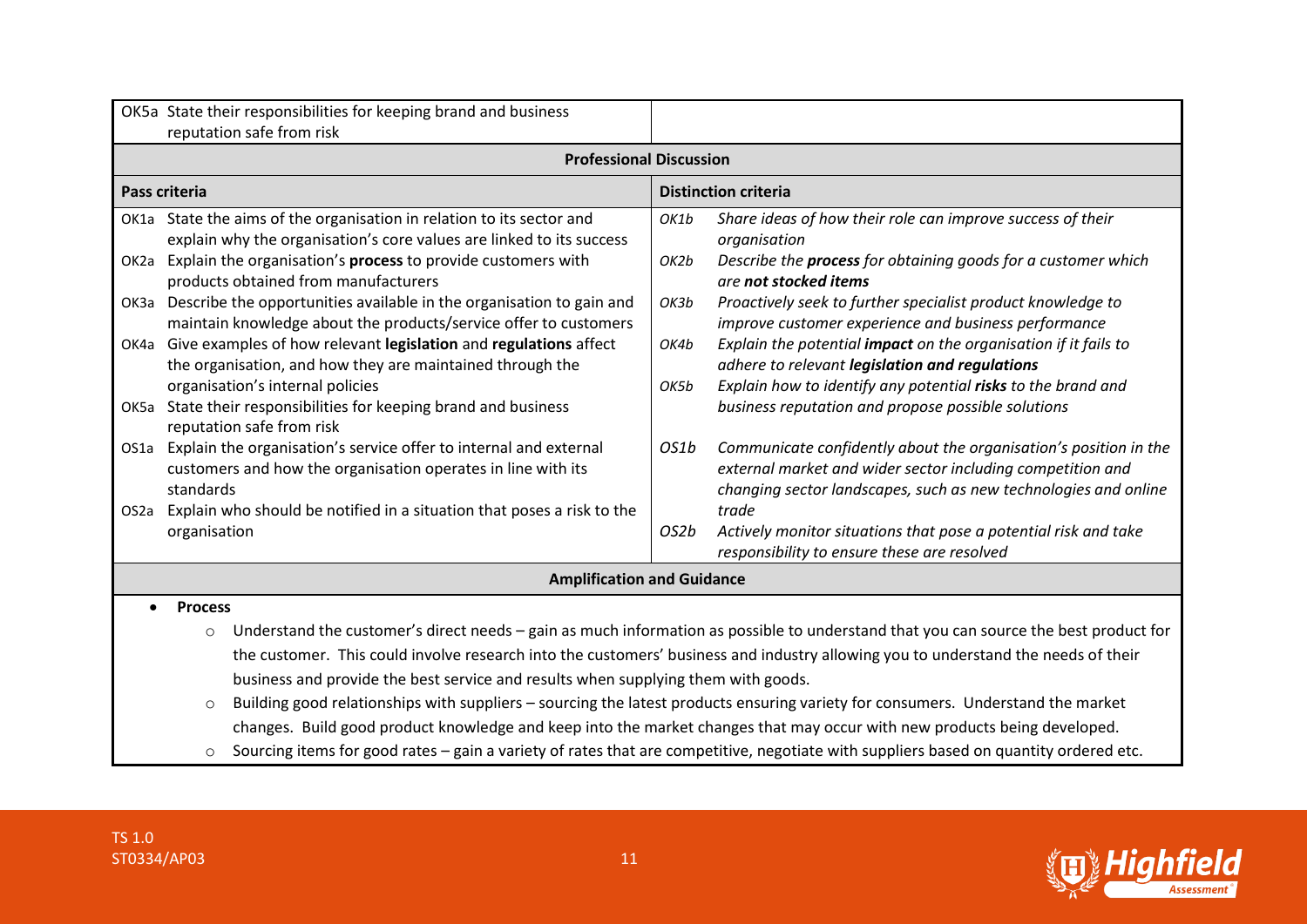- $\circ$  Confirming delivery times of goods make sure that the items can be delivered within the timeframe needed for consumer requirements and confirm a process if this was delayed. Communicate with suppliers along the process to identify any issues that may arise and relay these to the customer as required to avoid an impact on their requirements.
- $\circ$  Offering alternative products when applicable rather than not fulfilling an order try to offer an alternative and give the customer options to ensure their confidence in your supply. Understand the need of the customer to supply the best alternative product and requirements.

#### • **Stocked items**

- $\circ$  Checking of stock condition making sure items are still in saleable form this includes no damage, have not expired if they are perishable, have correct and up to date datasheets.
- o Regular checks to confirm stock levels are correct across the system complete stock checks to confirm items stored are correct and ready for sale and correspond this with any systems used.
- o Using correct storage facilities. Comply to health and safety, COSHH requirements. store items are manufacturers advise. If storing COSHH items use correct approved storage setups for individual product needs and regulations.

#### • **Non-stocked items**

- o Source good products which comply with regulations ensure all products are compliant and can be sold within your tolerances and adhere to your policies. If this is sold direct to the customer, then make sure that they have all the regulations and understanding of the rules for the product supply.
- o Gain information from supplier before ordering on the specification of the products. Spec sheets etc. Gain product knowledge on the items provided and understand specific needs and requirements of the supply of these goods. Check paperwork requirements and health and safety implications when enquiring.
- $\circ$  Understand the delivery process for unusual items, large items and items that are a controlled substance. Check with your customer that they have the facilities to offload, store and use the items safely. Offer advice based on your knowledge of product and ask the customer to provide evidence of their competence.

#### • **Legislation/Regulation**

o **Supply of Goods and Services Act 1982.** An Act to amend the law with respect to the terms to be implied in certain contracts for the transfer of the property in goods, in certain contracts for the hire of goods and in certain contracts for the supply of a service; and for connected purposes.

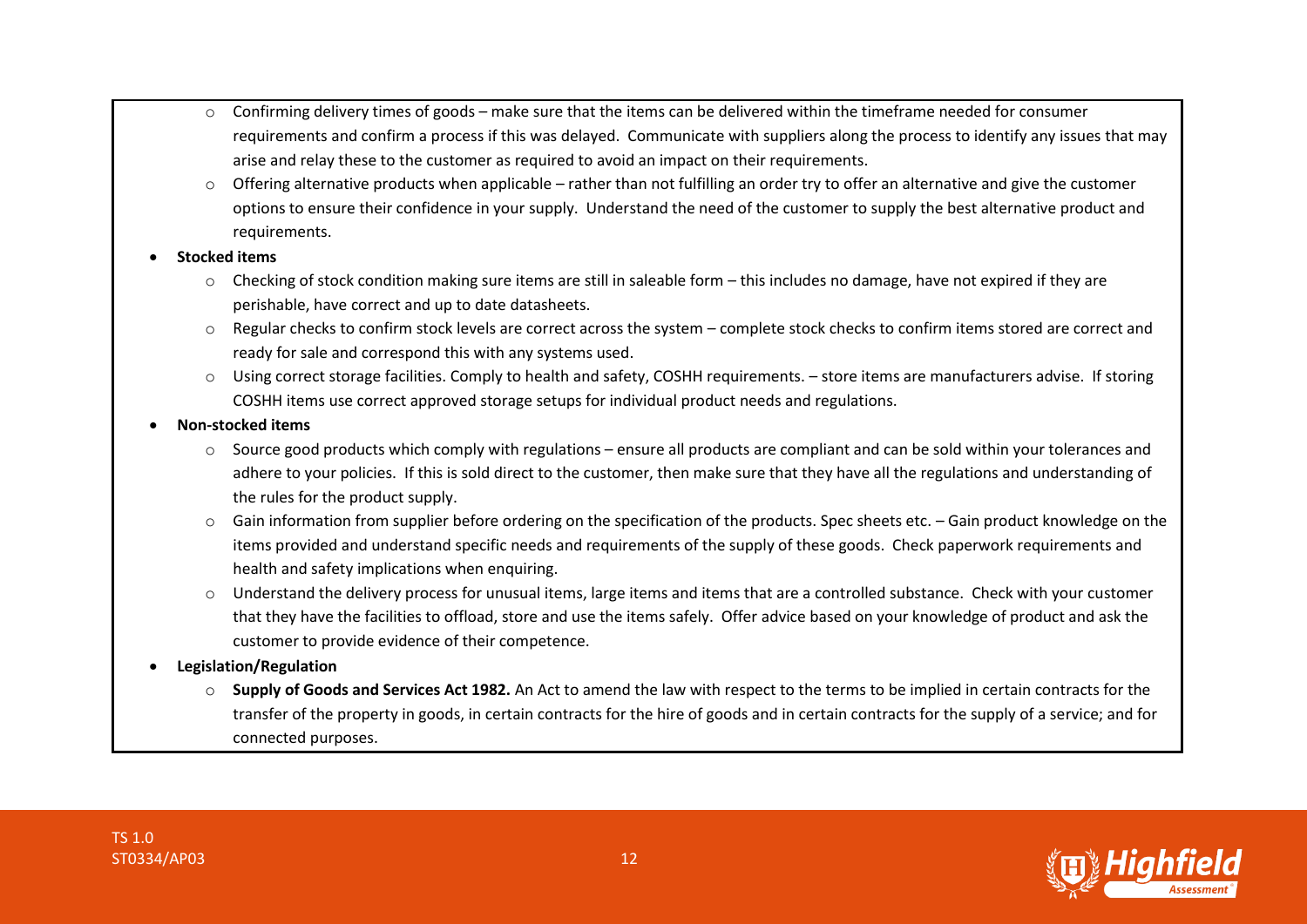- o **Trade Descriptions Act 1968.**  An Act to replace the Merchandise Marks Acts 1887 to 1953 by fresh provisions prohibiting misdescriptions of goods, services, accommodation and facilities provided in the course of trade; to prohibit false or misleading indications as to the price of goods; to confer power to require information on instructions relating to goods to be marked on or to accompany the goods or to be included in advertisements; to prohibit the unauthorised use of devices or emblems signifying royal awards; to enable the Parliament of Northern Ireland to make laws relating to merchandise marks, and for purposes connected with those matters.
- o **Consumer Rights Act 2015**. sets out your rights when you're buying products, services and digital content.
- o **Value Added Tax Act 1994**. (c 23) is a UK tax law, concerning taxation of goods and services that fall within the scope of Value Added Tax (VAT).
- o **Customs and Excise Management Act 1979**. s139 and Schedule 3 to that Act. sets out the provisions to allow goods to be seized and detained. It also sets out the circumstances where the power can be exercised by others, including police officers and the coastguard.
- **Impact**
	- $\circ$  Trade tariffs implemented for goods imported. 3 codes Code "S", Code "Z" and Code "A" Comply with all paperwork required and understand the timescale needed for the import and export process to avoid a delay in your delivery schedule. This is a changing process and needs to be regularly updated to comply.
	- $\circ$  Coronavirus delays in delivery/production of items due to virus shutdowns. Border closures impacting on items received and sent. Make sure that the impact is relayed to the customer explaining the implications and any delays possible. Comply to all Government guidance that is updated.
	- o Brexit longer processes and increased paperwork to import items and trade with the EU. Understanding the new process, delays and implications. Conforming to all regulations and composing paperwork that is applicable to supplier of goods.
- **Risks**
	- o Trade wars and economic changes trade agreements not met between countries, increasing of tariffs.
	- $\circ$  Supply shortages specific items increase in demand and suppliers cannot supply as required
	- o National disasters and climate change Coronavirus, earthquakes, floods, low water levels for shipping requirements.
	- $\circ$  Poor quality control product recalls, insufficient quality on parts, loss of customers.

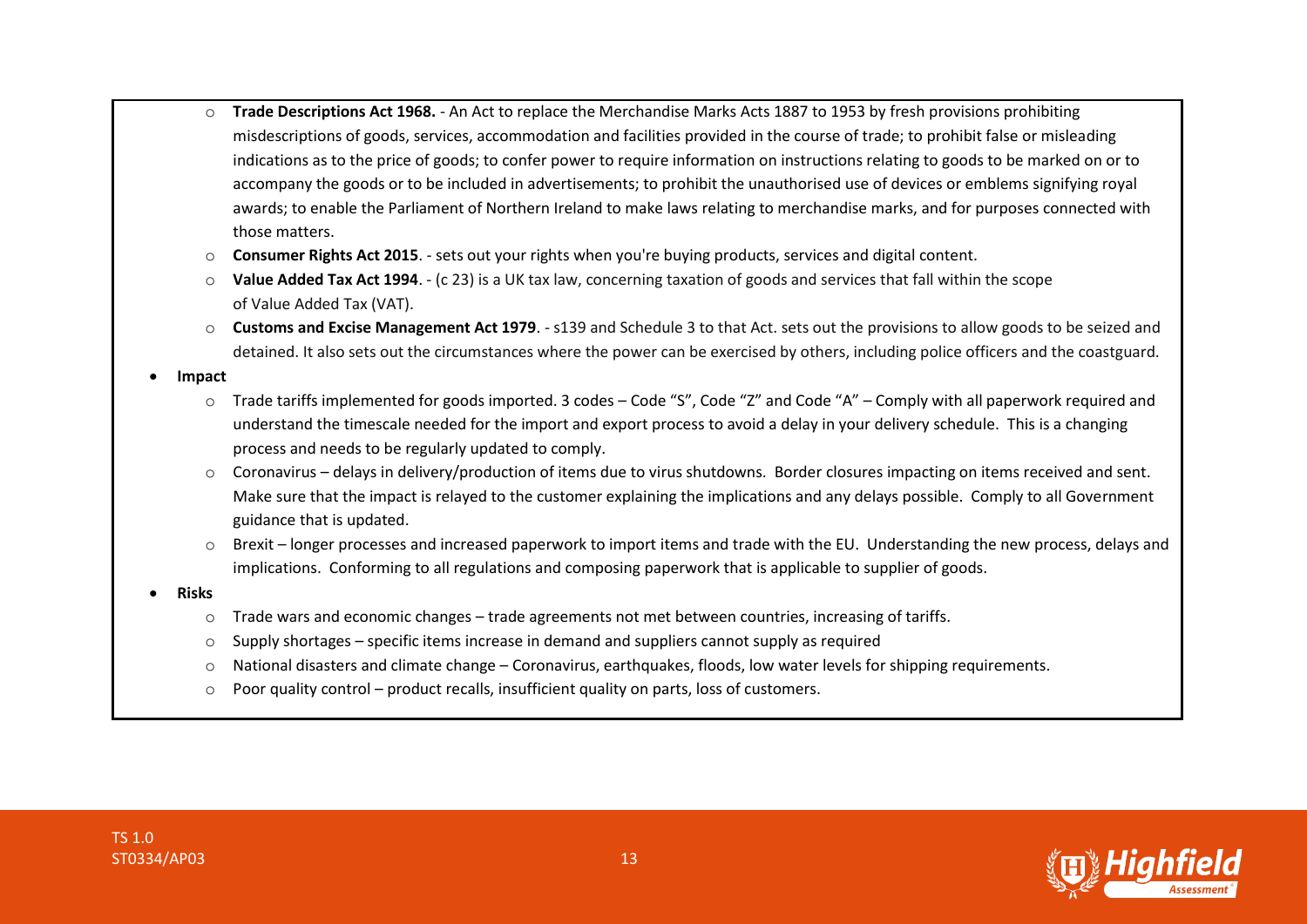| Knowledge and understanding of the specialist trade customer profile of the business                                                                                                                                                                          |                                                                                                                                                                                                                                                                                                                                                                      |  |  |
|---------------------------------------------------------------------------------------------------------------------------------------------------------------------------------------------------------------------------------------------------------------|----------------------------------------------------------------------------------------------------------------------------------------------------------------------------------------------------------------------------------------------------------------------------------------------------------------------------------------------------------------------|--|--|
| Knowledge (CK)                                                                                                                                                                                                                                                | Skills (CS)                                                                                                                                                                                                                                                                                                                                                          |  |  |
| Identify specialist customer needs.<br>Recognise how to be an effective listener<br>Recognise the difference between internal and external customers and<br>$\bullet$<br>the relationship between customer satisfaction and organisational<br>performance     | Using appropriate techniques and forms of communication to put<br>$\bullet$<br>customers at ease and gain their trust.<br>Delivering customer service that exceeds customer expectations.<br>$\bullet$<br>Identifying customer requirements and referring them onwards in an<br>$\bullet$<br>appropriate manner.                                                     |  |  |
| <b>Knowledge Test</b>                                                                                                                                                                                                                                         |                                                                                                                                                                                                                                                                                                                                                                      |  |  |
| Pass criteria                                                                                                                                                                                                                                                 | <b>Distinction criteria</b>                                                                                                                                                                                                                                                                                                                                          |  |  |
| CK1a Offer the appropriate product or service options to meet the<br>identified needs of the customers<br>CK2a Display active listening skills<br>CK3a Explain the difference between internal and external customers in<br>the context of their organisation | CK1b Demonstrate the ability to offer alternative, additional or<br>complementary products or services to meet the identified needs of<br>customers<br>CK2b Demonstrate the use of active listening to build and help formulate<br>ideas to generate solutions<br>CK3b Explain the difference in the way internal and external customer<br>relationships are managed |  |  |
| <b>Practical Observation</b>                                                                                                                                                                                                                                  |                                                                                                                                                                                                                                                                                                                                                                      |  |  |
| Pass criteria                                                                                                                                                                                                                                                 | <b>Distinction criteria</b>                                                                                                                                                                                                                                                                                                                                          |  |  |
| CK1a Offer the appropriate product or service options to meet the<br>identified needs of the customers<br>CK2a Display active listening skills                                                                                                                | CK1b Demonstrate the ability to offer alternative, additional or<br>complementary products or services to meet the identified needs of<br>customers<br>CK2b Demonstrate the use of active listening to build and help formulate<br>ideas to generate solutions                                                                                                       |  |  |



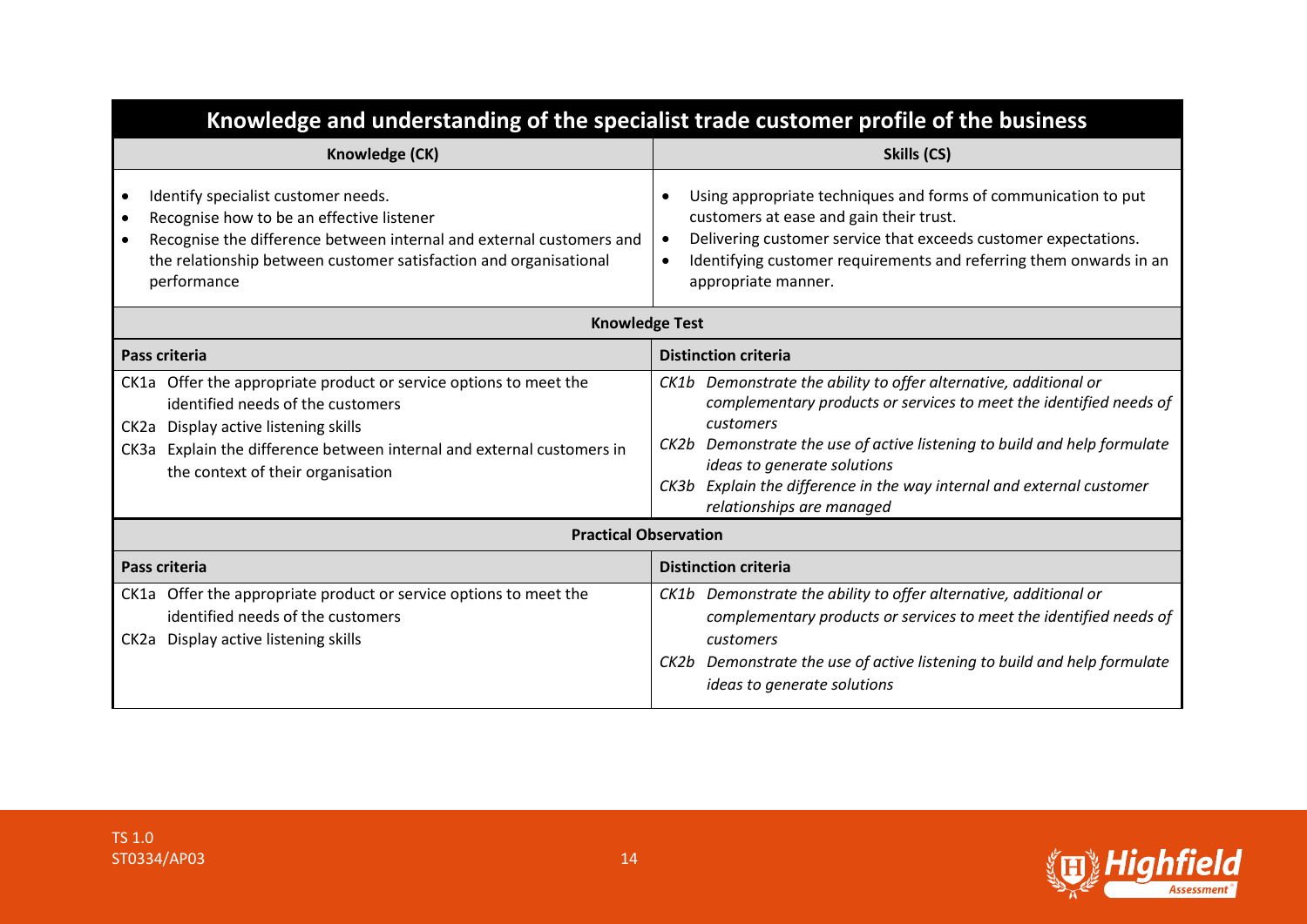| CS1a Demonstrate adaptability in the service approach to meet the<br>needs of customers and build their trust<br>CS2a Supply a service/product range to the customer that is not normally<br>available<br>CS3a Offer appropriate product and/or service options to meet the<br>identified needs of customers and communicate to customers how<br>the proposed offer meets their needs.                                                                                                             | CS1b Use initiative to improve sales and/or improve customer service by<br>use of specialist customer knowledge<br>Exceed customer expectations in the presentation of solutions that<br>CS2b<br>include a range of products and services, the relevant merits of<br>each, alternatives and complementary products and services<br>available<br>Have an in-depth understanding of the different specialist trade<br>CS3b<br>customer profiles that will exceed customer expectations in the<br>presentation of solutions, alternatives and complementary<br>products and services |  |
|----------------------------------------------------------------------------------------------------------------------------------------------------------------------------------------------------------------------------------------------------------------------------------------------------------------------------------------------------------------------------------------------------------------------------------------------------------------------------------------------------|-----------------------------------------------------------------------------------------------------------------------------------------------------------------------------------------------------------------------------------------------------------------------------------------------------------------------------------------------------------------------------------------------------------------------------------------------------------------------------------------------------------------------------------------------------------------------------------|--|
|                                                                                                                                                                                                                                                                                                                                                                                                                                                                                                    | <b>Professional Discussion</b>                                                                                                                                                                                                                                                                                                                                                                                                                                                                                                                                                    |  |
| Pass criteria                                                                                                                                                                                                                                                                                                                                                                                                                                                                                      | <b>Distinction criteria</b>                                                                                                                                                                                                                                                                                                                                                                                                                                                                                                                                                       |  |
| CK3a Explain the difference between internal and external customers in<br>the context of their organisation                                                                                                                                                                                                                                                                                                                                                                                        | CK3b Explain the difference in the way internal and external customer<br>relationships are managed                                                                                                                                                                                                                                                                                                                                                                                                                                                                                |  |
| CS2a Supply a service/product range to the customer that is not normally<br>available                                                                                                                                                                                                                                                                                                                                                                                                              | Exceed customer expectations in the presentation of solutions that<br>CS2b<br>include a range of products and services, the relevant merits of<br>each, alternatives and complementary products and services<br>available                                                                                                                                                                                                                                                                                                                                                         |  |
| <b>Amplification and Guidance</b>                                                                                                                                                                                                                                                                                                                                                                                                                                                                  |                                                                                                                                                                                                                                                                                                                                                                                                                                                                                                                                                                                   |  |
| Adaptability                                                                                                                                                                                                                                                                                                                                                                                                                                                                                       |                                                                                                                                                                                                                                                                                                                                                                                                                                                                                                                                                                                   |  |
| Communication - Listen actively and ask for feedback, pay attention to non-verbal cues, encourage others to ask relevant questions.<br>$\circ$<br>Understand company policies and communicate these to customers as required. Engage with customers and suppliers to create the<br>correct process allowing all parties to satisfy requirements. Communication in many forms will be translated and paying attention to<br>what is required helps to deliver the end goal with minimal disruption. |                                                                                                                                                                                                                                                                                                                                                                                                                                                                                                                                                                                   |  |
| Problem solving - Face new challenges and gain confidence in something new to the workload. Seek advice and use the<br>$\circ$<br>communication with your suppliers to resolve any queries and issues you may have. Communicate any information with your                                                                                                                                                                                                                                          |                                                                                                                                                                                                                                                                                                                                                                                                                                                                                                                                                                                   |  |

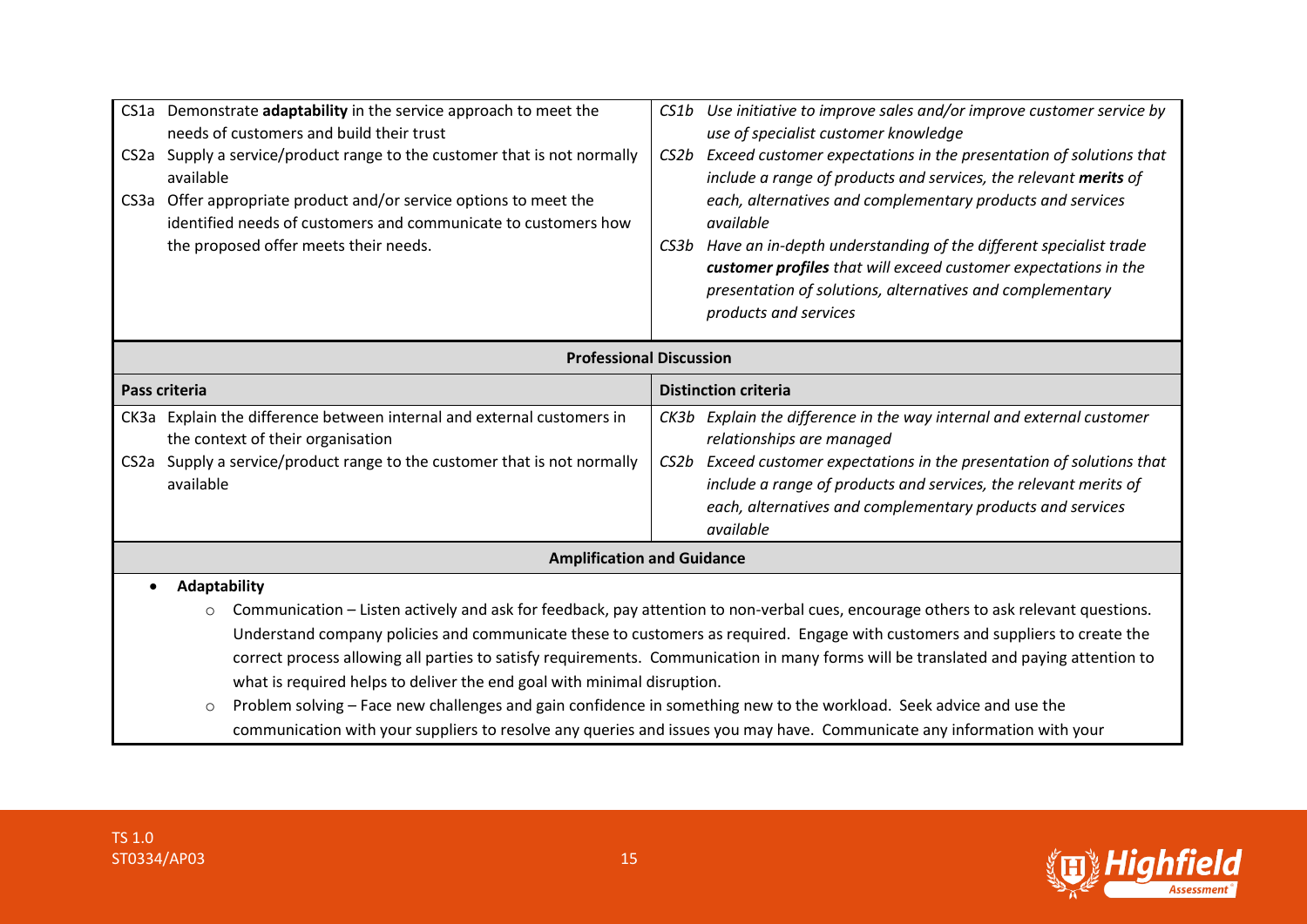customer allowing them to understand the process and reassure them you are doing all you can to resolve the issue. Be flexible where possible and allow your network to support you in reaching your end goal.

- $\circ$  Be organised be prepared for any sudden changes and communication errors that may occur by being clear and confirming the requirements of your customer. Make sure all relevant information is transmitted and correct to all parties. Complete tasks in order of importance and follow up any queries in writing when unsure. If your workload is high, then source support from colleagues making sure the process is efficient and correct.
- o Do not be afraid to take risks Challenge your comfort zone and adapt your skills to provide a better service. Taking risks stretches your ability to adapt and resolve issues in ways that may not occur on a daily basis but as long as you have the evidence to prove your risk then adapting to the new situation could prove effective.
- $\circ$  Relationships maintain good relationships and communication with both internal and external customers. Use the support of internal customers where possible to maintain relationships with external customers where required. Understand the different needs of both internal and external customers and be confident that you are providing the same level of service to both parties.
- **Customer profiles**
	- $\circ$  Customer profiles are built around the knowledge of the customer. They can be specific to each customer and need to be established to understand the best way to offer the customer a good experience. A single person's customer profile may be different from a large company and being able to identify this will help you to build individual profiles to provide a better service.
	- $\circ$  Establish contacts Establishing contacts means you can build a better relationship with a designated person within the organisation that understand the needs of the products ordered. This could be a buyer, contracts manager, office manager etc. Establish a backup contact if your 1<sup>st</sup> contact is not available and maintain a relationship with this contact to keep the supply of goods relevant.
	- $\circ$  Relevant Marketing knowing your customers allows you to market the specific products they need and offer them a personal solution for their market needs. Do not offer products to a customer that are not applicable as this may result in a lack of confidence from the customer in your ability to understand their personal and business needs.
	- o Build customer loyalty Continue to communicate with your customer even when they are not placing orders. Provide them with any relevant information that may appeal to their market of new products and services that would support their business needs.
- **Merits**
	- $\circ$  Understand Understand the end result the customer is envisaging and work with them to create the transaction efficiently and successfully.

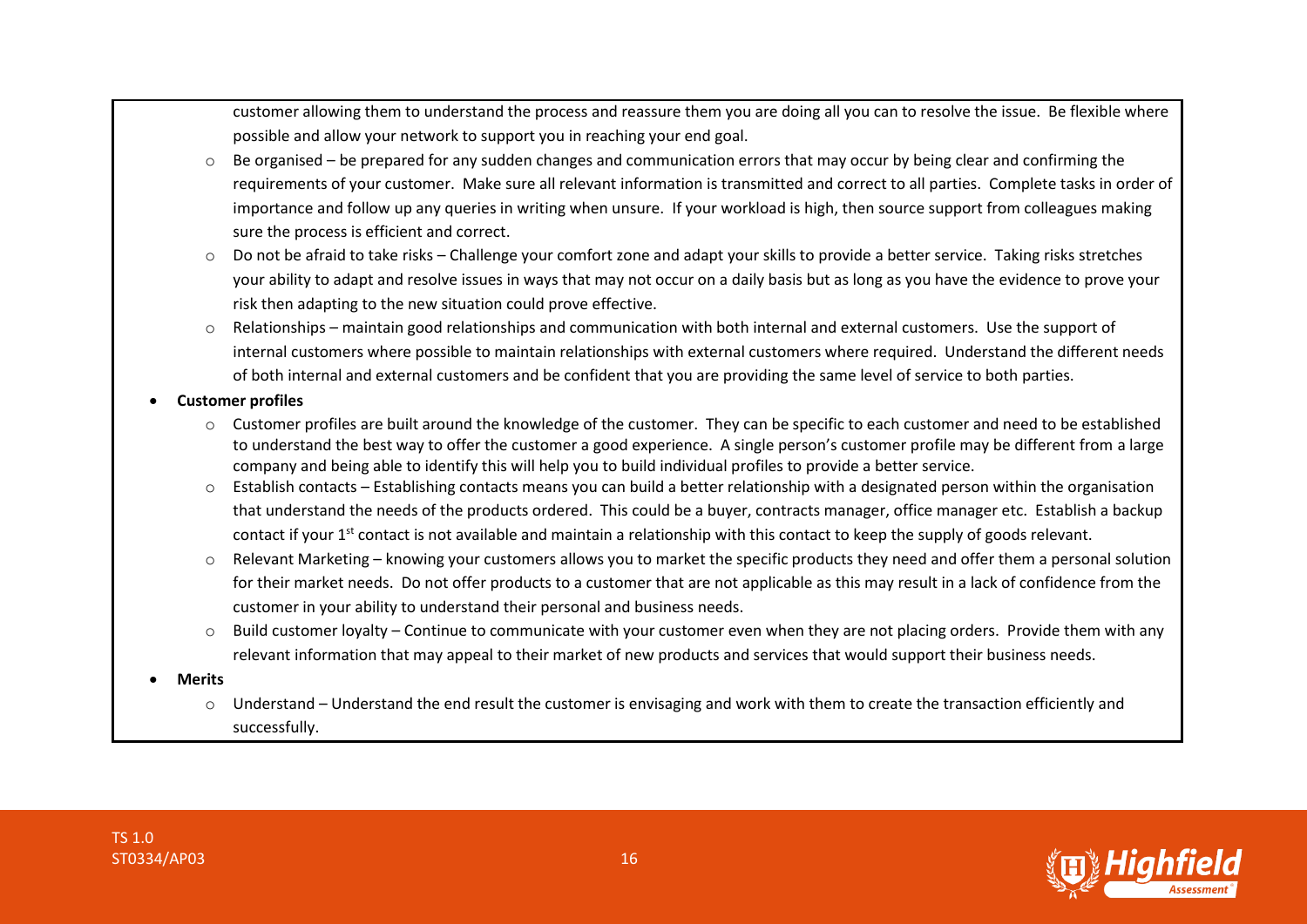- o Problem Solving Make sure all problems are dealt with quickly and efficiently to reduce the impact on the customer in a negative form. Communicate regularly and provide customer with solutions even if temporary to not damage customer relations.
- o Information Offer as much information as possible to customer when communicating allowing them to feel confident you know the products and services you are promoting. Advise them of any savings, discounts and alternatives that may save them money and time.
- o Make an impact Give the customer confidence and reassurance that they made the right choice in your business. This could lead to further business through referrals and good reviews.

| Knowledge and understanding of trade counter and telesales services and how to                                                         |                                                                                                                                                                                                                                                                                                                                                                                                                                                                                                                                                                                                                                                                                                                                                                                                                                                                                                                                                                                                                                                            |  |  |
|----------------------------------------------------------------------------------------------------------------------------------------|------------------------------------------------------------------------------------------------------------------------------------------------------------------------------------------------------------------------------------------------------------------------------------------------------------------------------------------------------------------------------------------------------------------------------------------------------------------------------------------------------------------------------------------------------------------------------------------------------------------------------------------------------------------------------------------------------------------------------------------------------------------------------------------------------------------------------------------------------------------------------------------------------------------------------------------------------------------------------------------------------------------------------------------------------------|--|--|
| Knowledge (SK)                                                                                                                         | Skills (SS)                                                                                                                                                                                                                                                                                                                                                                                                                                                                                                                                                                                                                                                                                                                                                                                                                                                                                                                                                                                                                                                |  |  |
| Recognise the products, services and language used by trade customers<br>and the technical application of those products and services. | Assisting customers in exploring product ranges and alternative and<br>complementary products and services, based on the fundamental<br>underpinning product knowledge.<br>Identifying the customers' requirements, matching them to the trade<br>supplier's products and services.<br>Delivering accurate product information to enable the customer to<br>make a decision on products and services and know how to access the<br>detailed technical specification of a product when required.<br>Securing a trade sale using appropriate selling techniques, both face<br>to face and on the telephone, and methods to complete the<br>transaction.<br>Applying basic merchandising techniques used within the business.<br>Applying the key principles of selling in a trade supplier environment,<br>using a variety of methods, which may include unique selling points,<br>upselling, and link selling to secure and complete sales transactions.<br>Communicating with customers using various methods and systems<br>appropriate to the situation. |  |  |



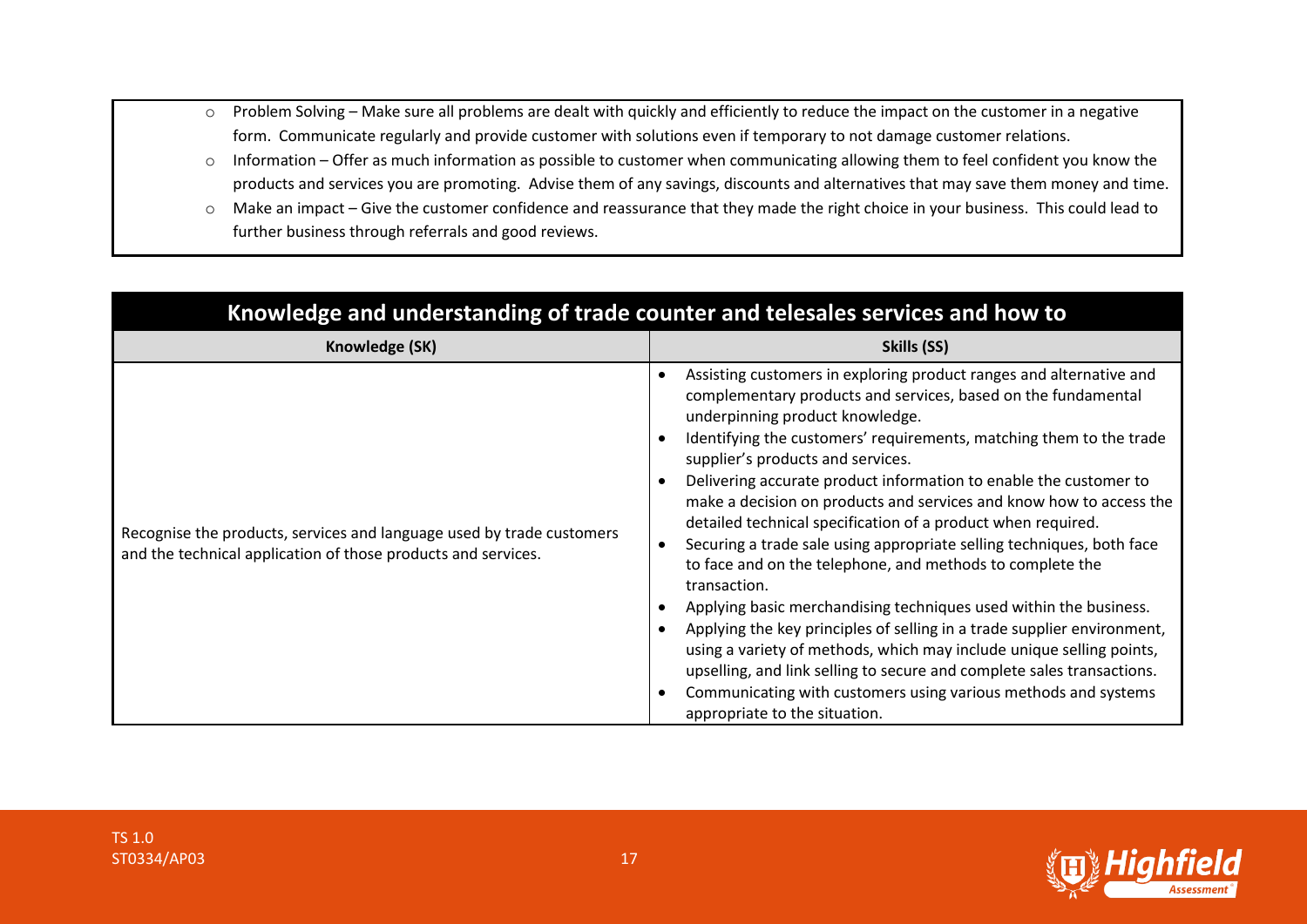|      |                                                                                                                                   | $\bullet$<br>$\bullet$ | Applying the key principles of administration and working practices to<br>accurately prepare, store, communicate and process businesses<br>documentation.<br>Processing information, to the key standards of data protection,<br>security and intellectual property rights. |
|------|-----------------------------------------------------------------------------------------------------------------------------------|------------------------|-----------------------------------------------------------------------------------------------------------------------------------------------------------------------------------------------------------------------------------------------------------------------------|
|      | <b>Knowledge Test</b>                                                                                                             |                        |                                                                                                                                                                                                                                                                             |
|      | Pass criteria                                                                                                                     |                        | <b>Distinction criteria</b>                                                                                                                                                                                                                                                 |
|      | SK1a Demonstrate how establishing the facts allows for a customer-<br>focused experience and appropriate response                 | SK1b                   | Explain the difference between the features and benefits of<br>products and/or services to the customer                                                                                                                                                                     |
|      | <b>Practical Observation</b>                                                                                                      |                        |                                                                                                                                                                                                                                                                             |
|      | Pass criteria                                                                                                                     |                        | <b>Distinction criteria</b>                                                                                                                                                                                                                                                 |
|      | SK1a Demonstrate how establishing the facts allows for a customer-<br>focused experience and appropriate response                 | SK1b                   | Explain the difference between the features and benefits of<br>products and/or services to the customer                                                                                                                                                                     |
|      | SS1a Demonstrate a knowledge of how to identify additional<br>products/services the organisation has to offer                     | SS1b                   | Demonstrate product knowledge and understanding that is over<br>and above what a customer can find for themselves                                                                                                                                                           |
| SS2a | Display good communication skills to identify customers' needs and<br>reflect this in the offer to the customer                   | SS2b                   | Accurately describe the features and benefits of products and<br>services to customers in a way that helps them make an informed                                                                                                                                            |
|      | SS3a Demonstrate good listening skills and make recommendations of                                                                |                        | decision                                                                                                                                                                                                                                                                    |
|      | suitable products and services available based on technical<br>specification                                                      | SS3b                   | Demonstrate breadth of knowledge around product benefits,<br>providing insight into usefulness of product specifications                                                                                                                                                    |
|      | SS4a Demonstrate good negotiation skills. Show confidence when<br>dealing with different customer and transaction types operating | SS4b                   | Demonstrate genuine rapport with customers and off script when<br>engaging with them                                                                                                                                                                                        |
|      | within limits of authority                                                                                                        | SS5b                   | Demonstrate how to maximize the creative use of space                                                                                                                                                                                                                       |
| SS5a | Display an understanding of the importance of clean and tidy                                                                      |                        | throughout the display area                                                                                                                                                                                                                                                 |
|      | housekeeping                                                                                                                      | SS6b                   | Always use upselling and link selling techniques with all customers                                                                                                                                                                                                         |
| SS6a | Occasionally offer associated products to complement those<br>requested by the customer                                           |                        | in order to secure, complete and increase sales transactions                                                                                                                                                                                                                |

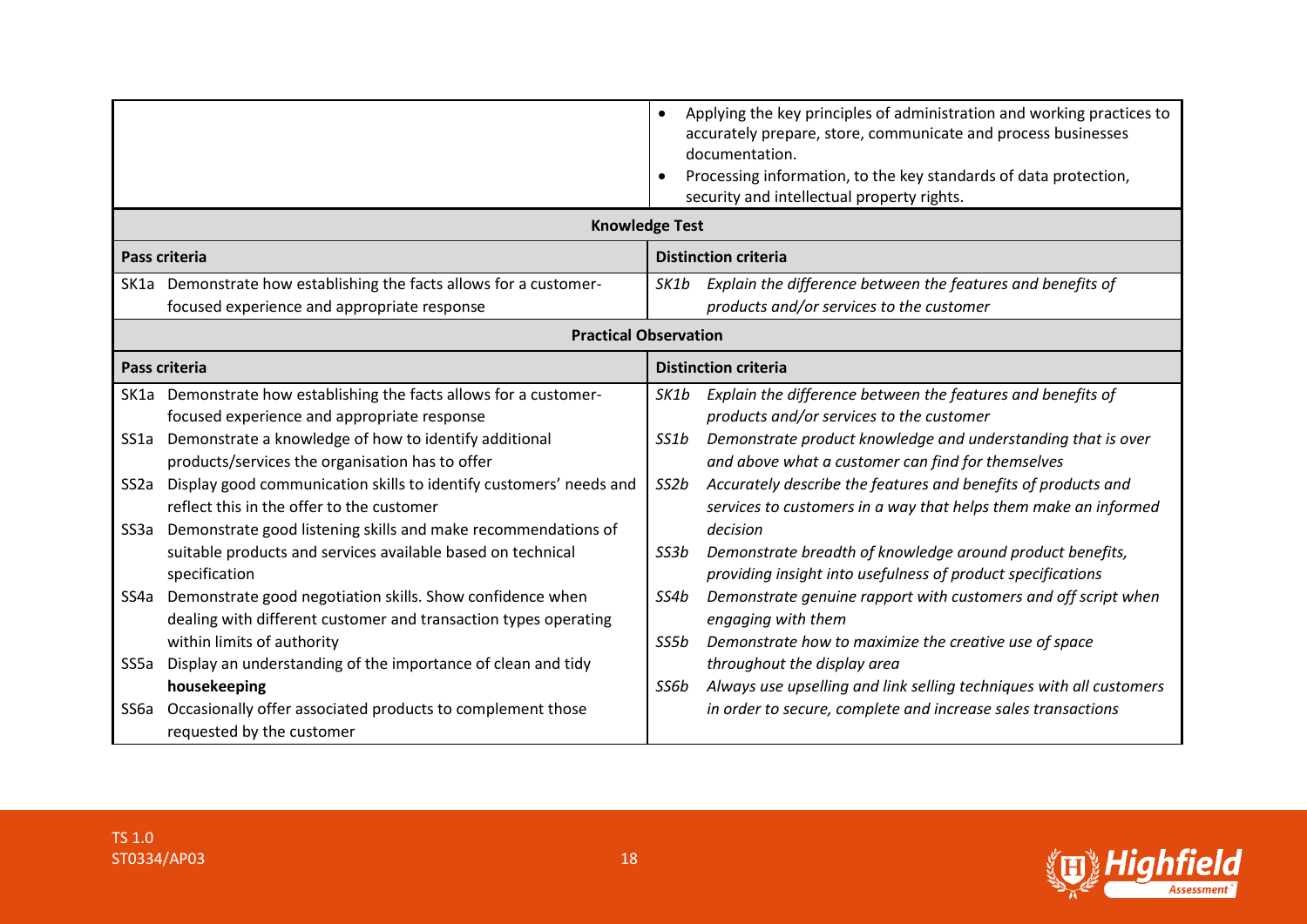|      | SS7a React promptly to customers: arriving at the Trade Counter; upon<br>receipt of an email; or in response to a ringing telephone. | SS7b | React with enthusiasm and speed when communicating with<br>customers: arriving at the Trade Counter; upon receipt of an email;      |
|------|--------------------------------------------------------------------------------------------------------------------------------------|------|-------------------------------------------------------------------------------------------------------------------------------------|
| SS8a | Demonstrate an understanding of systems and procedures                                                                               |      | or in response to a ringing telephone                                                                                               |
|      | involving documentation as well as company policy on document                                                                        | SS8b | Provide ideas of how working practices could be improved,                                                                           |
|      | and information retention                                                                                                            |      | providing cost and time-saving efficiencies to the business                                                                         |
|      | <b>Professional Discussion</b>                                                                                                       |      |                                                                                                                                     |
|      | Pass criteria                                                                                                                        |      | <b>Distinction criteria</b>                                                                                                         |
| SS5a | Display an understanding of the importance of clean and tidy                                                                         | SS5b | Demonstrate how to maximize the creative use of space                                                                               |
|      | housekeeping                                                                                                                         |      | throughout the display area                                                                                                         |
| SS6a | Occasionally offer associated products to complement those<br>requested by the customer                                              | SS6b | Always use upselling and link selling techniques with all customers<br>in order to secure, complete and increase sales transactions |
| SS8a | Demonstrate an understanding of systems and procedures                                                                               | SS8b | Provide ideas of how working practices could be improved,                                                                           |
|      | involving documentation as well as company policy on document                                                                        |      | providing cost and time-saving efficiencies to the business                                                                         |
|      | and information retention                                                                                                            | SS9b | Use own initiative to protect confidential information and reassure                                                                 |
| SS9a | Demonstrate awareness of legislation and treat confidential                                                                          |      | customers of the procedures in place in line with company policy.                                                                   |
|      | information correctly in line with company policy                                                                                    |      | Explain the key standards and rights regarding data protection                                                                      |
|      |                                                                                                                                      |      | and security                                                                                                                        |
|      | <b>Amplification and Guidance</b>                                                                                                    |      |                                                                                                                                     |
|      | Housekeeping                                                                                                                         |      |                                                                                                                                     |
|      | $\circ$                                                                                                                              |      | Personal appearance – Present yourself positively, confidently and with good personal hygiene and a smart appearance. Wear uniform  |
|      |                                                                                                                                      |      | where applicable to promote a consistent image. Use correct PPE where applicable and apply safety procedures in customer-facing     |
|      | situations.                                                                                                                          |      |                                                                                                                                     |
|      | Workspace - Keep your workspace tidy and organised to promote a good company image and confidence that you have a good<br>$\circ$    |      |                                                                                                                                     |
|      | environment to complete tasks successfully. Understand the company policy for GDPR and the Data Protection Act 2018 making sure      |      |                                                                                                                                     |
|      | all relevant information and documents are stored correctly and safely.                                                              |      |                                                                                                                                     |
|      | $\circ$                                                                                                                              |      | Reaction - Deal with enquiries in a timely fashion as required by individual customers. Prioritise tasks due to their urgency and   |
|      | customer time requirements. Orders received in advance can be planned into your working programme and time allocated to              |      |                                                                                                                                     |
|      |                                                                                                                                      |      | complete when required. Customers coming into a trade counter will need to be dealt with quickly and efficiently without affecting  |

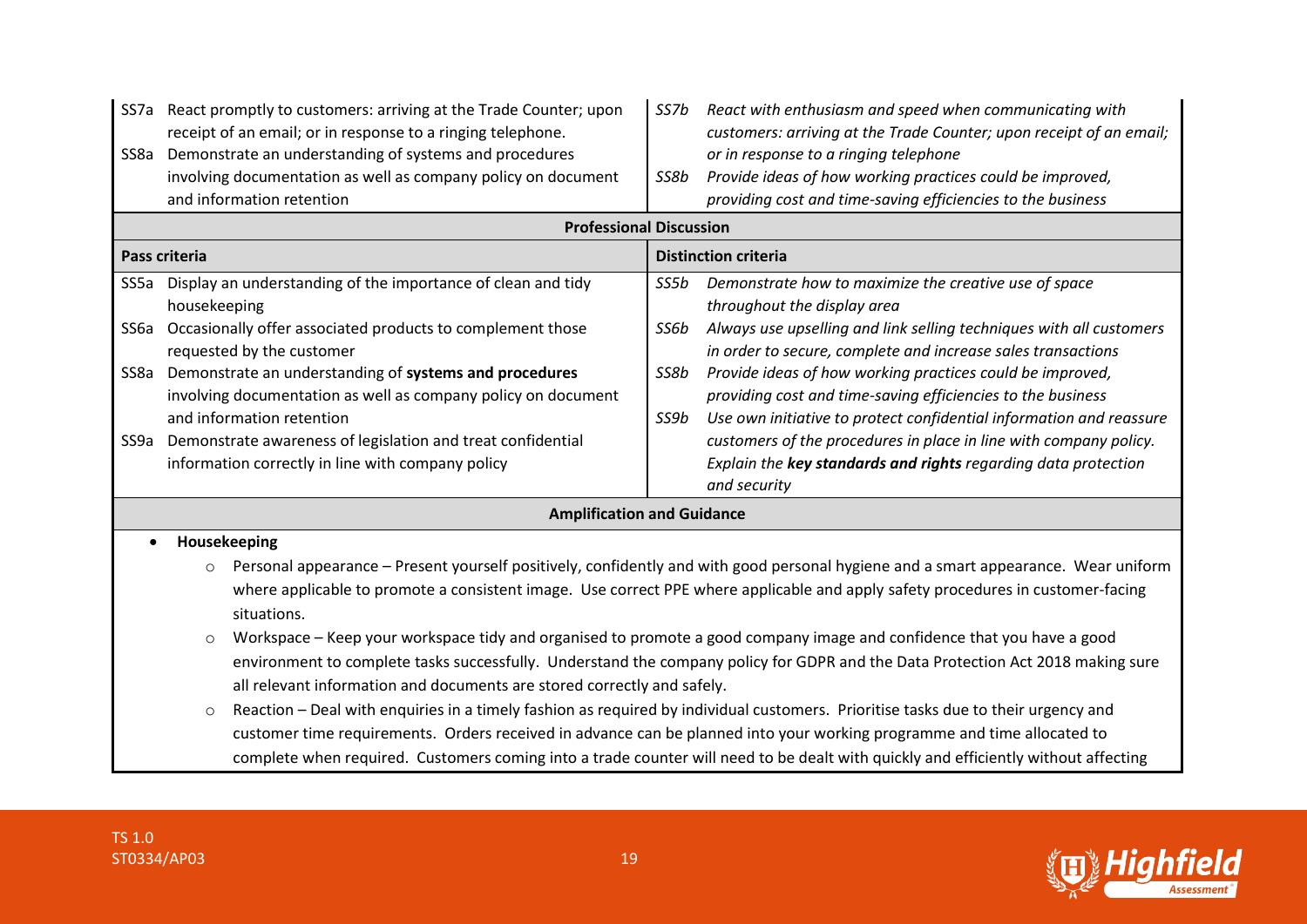the customer experience. Dealing with customers in a queue fashion allows each customer to know their needs will be met as quickly as possible.

- **Systems and procedures**
	- o Training Accept all training provided on systems and procedures used within your role. Ask questions if unsure and make sure all processes are followed the same as guidance issued. Use the knowledge of more experienced colleagues if required as this will help to increase your knowledge and experience first-hand.
- **Key standards and rights**
	- $\circ$  Company Policies and procedures know the policies set out by the organisation and what is expected of yourself to adhere to these. Understand that policies and procedures go hand in hand but are not interchangeable.
- **Rights** 
	- o Know your employment rights and learn to identify where these apply and what to do if these rights are not met. Understand the process to follow if your needs are not met and what support is on offer to help if required. Make yourself aware of the company handbook and any other documentation that explains your rights and responsibilities.

| Knowledge and understanding of the key principles of warehousing and stock control                 |                                                                                                                                                                                                                                                       |  |  |
|----------------------------------------------------------------------------------------------------|-------------------------------------------------------------------------------------------------------------------------------------------------------------------------------------------------------------------------------------------------------|--|--|
| Knowledge (WK)                                                                                     | Skills (WS)                                                                                                                                                                                                                                           |  |  |
| The safe movement, storage and stock control of products within the<br>trade supplier environment. | Processing and recording the receipt, storage, assembly and despatch<br>of goods.<br>Receiving stock, despatching customer orders and processing returns<br>in line with company processes.<br>Loading/unloading of supplier and contractor vehicles. |  |  |
| <b>Knowledge Test</b>                                                                              |                                                                                                                                                                                                                                                       |  |  |
| <b>Distinction criteria</b><br>Pass criteria                                                       |                                                                                                                                                                                                                                                       |  |  |

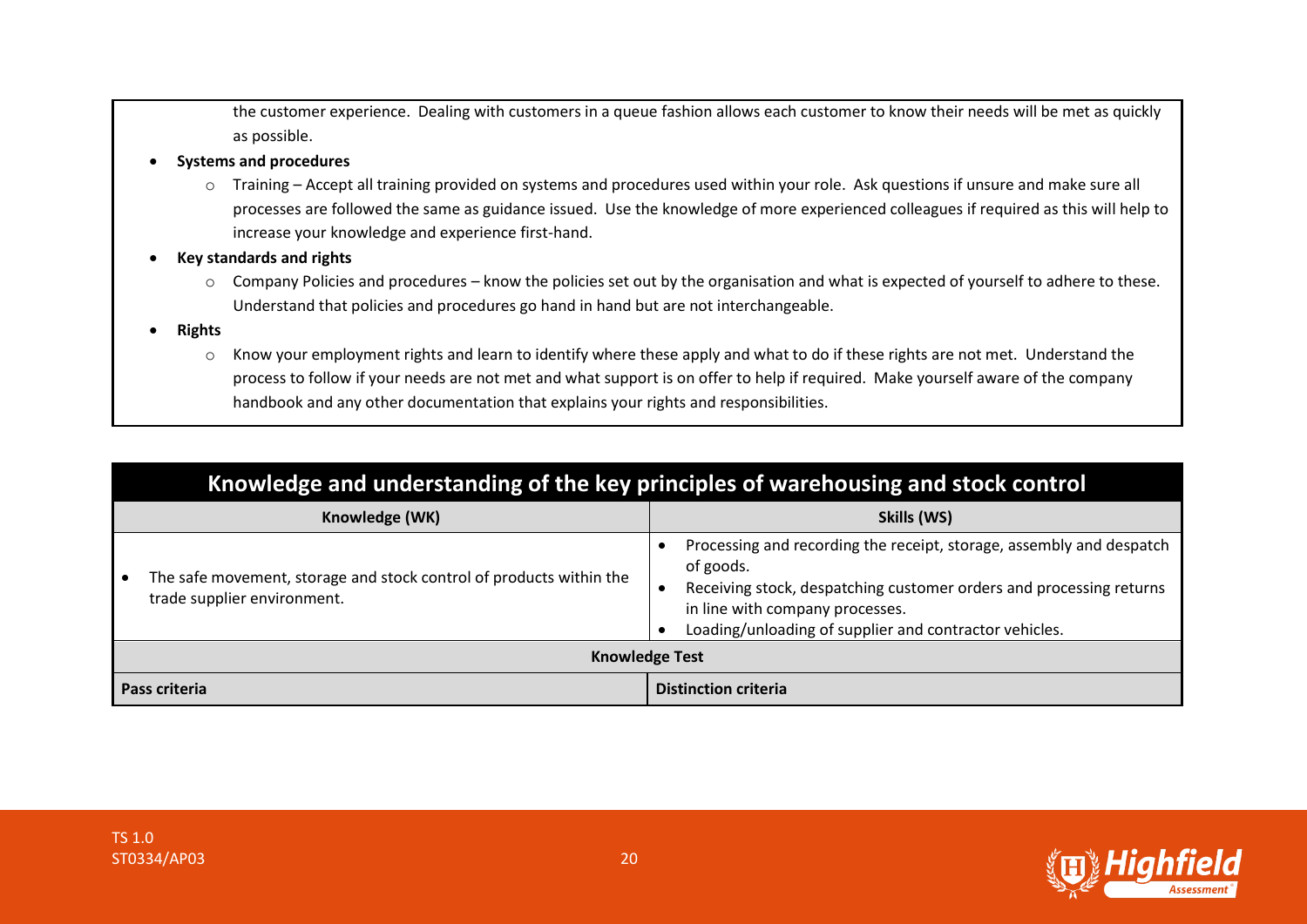| WK1a Describe company procedure and correct Personal Protective<br>Equipment (PPE) requirements for the safe movement, storage and<br>stock control of products                                                                                                                                                                                                                         | Explain ways in which to improve the procedure and the extra steps<br>WK1b<br>taken to reduce any risks further                                                                                                                                                                                                                                                                                                                                       |  |
|-----------------------------------------------------------------------------------------------------------------------------------------------------------------------------------------------------------------------------------------------------------------------------------------------------------------------------------------------------------------------------------------|-------------------------------------------------------------------------------------------------------------------------------------------------------------------------------------------------------------------------------------------------------------------------------------------------------------------------------------------------------------------------------------------------------------------------------------------------------|--|
|                                                                                                                                                                                                                                                                                                                                                                                         | <b>Practical Observation</b>                                                                                                                                                                                                                                                                                                                                                                                                                          |  |
| Pass criteria                                                                                                                                                                                                                                                                                                                                                                           | <b>Distinction criteria</b>                                                                                                                                                                                                                                                                                                                                                                                                                           |  |
| WK1a Describe company procedure and correct Personal Protective<br>Equipment (PPE) requirements for the safe movement, storage and<br>stock control of products                                                                                                                                                                                                                         | WK1b Explain ways in which to improve the procedure and the extra steps<br>taken to reduce any risks further                                                                                                                                                                                                                                                                                                                                          |  |
| WS1a Apply company procedure to the "goods-in" process. Complete all<br>paperwork correctly and in a timely manner and report any issues<br>to the line manager<br>WS2a Always follow procedure and pass information on when something<br>is wrong<br>WS3a Follow company procedure and Health and Safety Regulations in<br>the loading and unloading of supplier and customer vehicles | WS1b Use own initiative to resolve any issues in line with procedure,<br>professionally communicating with suppliers, colleagues and<br>drivers<br>WS2b Use own initiative to resolve any issues in line with procedure,<br>professionally communicating with relevant parties<br>WS3b Demonstrate own initiative when dealing with suppliers and<br>exercises extreme care and caution when loading and unloading<br>whilst liaising with the driver |  |
|                                                                                                                                                                                                                                                                                                                                                                                         | <b>Amplification and Guidance</b>                                                                                                                                                                                                                                                                                                                                                                                                                     |  |
| <b>Personal Protective Equipment (PPE)</b><br>comply with requests for increased PPE if required in extreme situations.<br>Goods-in<br>$\circ$<br>accepted. Complete any risk assessments required to ensure accidents and injuries can be avoided.                                                                                                                                     | Be aware of what PPE is required in different areas of the work environment. Adhere to any rules set out by your employer and<br>Familiarise yourself with the procedure for goods in and complete tasks within time scales applicable. Make sure documentation is<br>correct before accepting any goods and any discrepancies are dealt with immediately to reduce the delay of incorrect products being                                             |  |
| <b>Health and Safety Regulations</b>                                                                                                                                                                                                                                                                                                                                                    |                                                                                                                                                                                                                                                                                                                                                                                                                                                       |  |



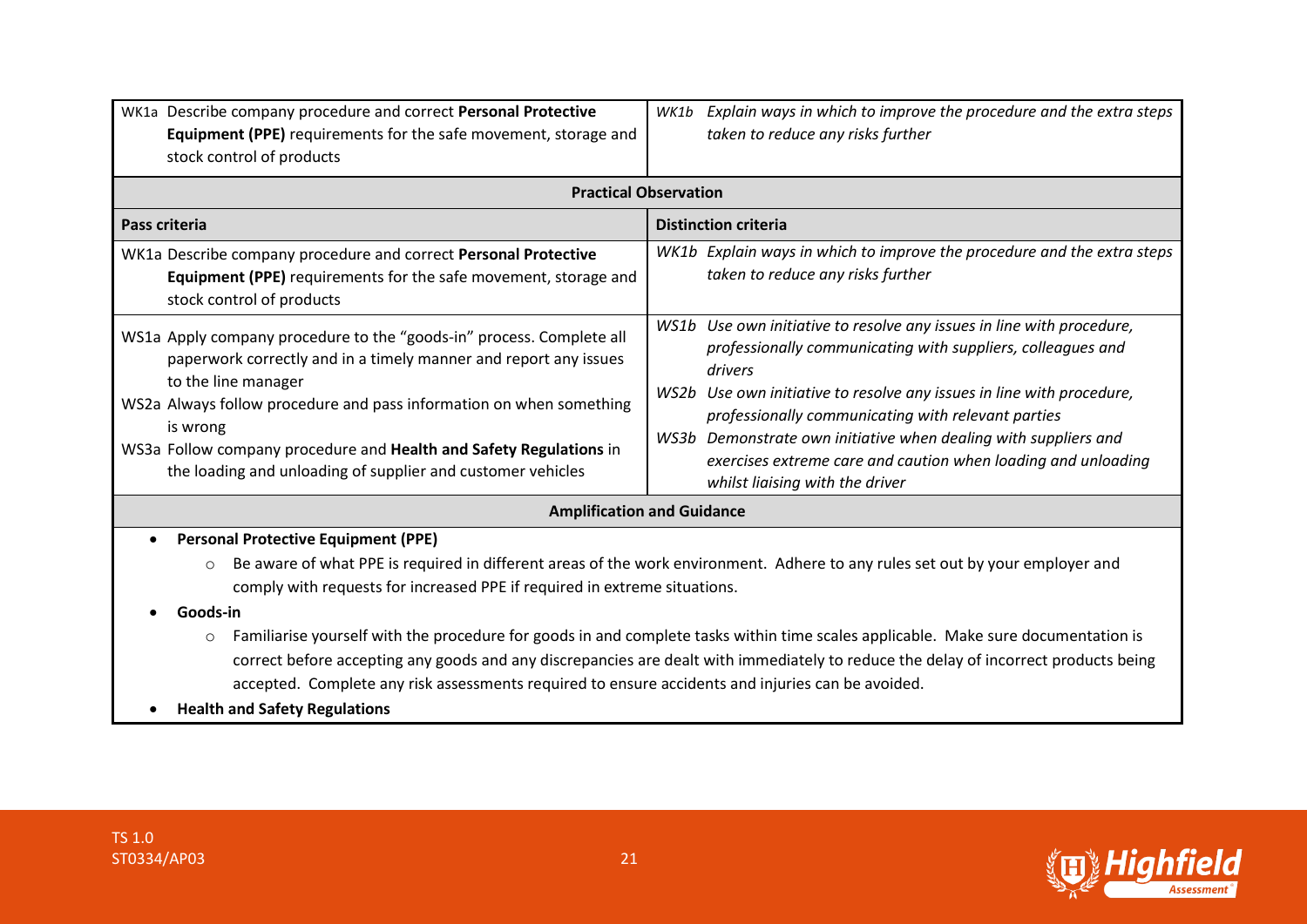- o Health and Safety at Work Etc. Act 1974 Businesses are required to have good and working health and safety management in place. They should be competent in their workplace risk assessment and with required first aid. Properly documented information regarding health and safety at work.
- o **The Management of Health and Safety at Work** Regulations **1999** They explicitly outline what employers are required to do to manage health and safety and apply to every work activity. The regulations place a set of duties on employers and employees to maintain a safe and healthy workplace.
- o **Personal Protective Equipment at Work Regulations 1992** The regulations place a duty on every employer to ensure that suitable personal protective equipment is provided to employees who may be exposed to a risk to their health or safety while at work.
- o **The Manual Handling Operations Regulations 1992** were created as rules for businesses to follow when it comes to the risks that can be involved when manual handling occurs, this is so there is a straightforward, standardised way of managing risks in the workplace.
- o **Provision and Use of Work Equipment Regulations (PUWER) 1998 -** The regulations deal with the work equipment and machinery used every day in workplaces and aims to keep people safe wherever equipment and machinery are used at work.

|      | Knowledge and understanding of the technologies that are appropriate to the role                                                                    |                             |                                                                                                                                                                                                                                           |  |
|------|-----------------------------------------------------------------------------------------------------------------------------------------------------|-----------------------------|-------------------------------------------------------------------------------------------------------------------------------------------------------------------------------------------------------------------------------------------|--|
|      | Knowledge (TK)                                                                                                                                      |                             | Skills (TS)                                                                                                                                                                                                                               |  |
|      | Benefits and potential limitations of technology in the workplace.<br>Different technologies and how they support the operation of the<br>business. | ٠                           | Using technology appropriately and efficiently in line with business<br>policy, e.g. Point of Sale Machines, PCs.<br>Demonstrating the use of various technologies, e.g. bespoke/in house<br>or off the shelf software packages to others |  |
|      | <b>Knowledge Test</b>                                                                                                                               |                             |                                                                                                                                                                                                                                           |  |
|      | Pass criteria                                                                                                                                       | <b>Distinction criteria</b> |                                                                                                                                                                                                                                           |  |
| TK1a | Describe benefits of the use of technology in interactions in the<br>workplace and indicate instances when direct interaction is<br>preferable      | TK1b<br>TK2b                | Describe how correct choice of direct interaction or the use of<br>technology can be of benefit to the business<br>Provide an explanation of how systems can add value to the                                                             |  |
| TK2a | State the different systems or equipment used in the organisation                                                                                   |                             | business                                                                                                                                                                                                                                  |  |

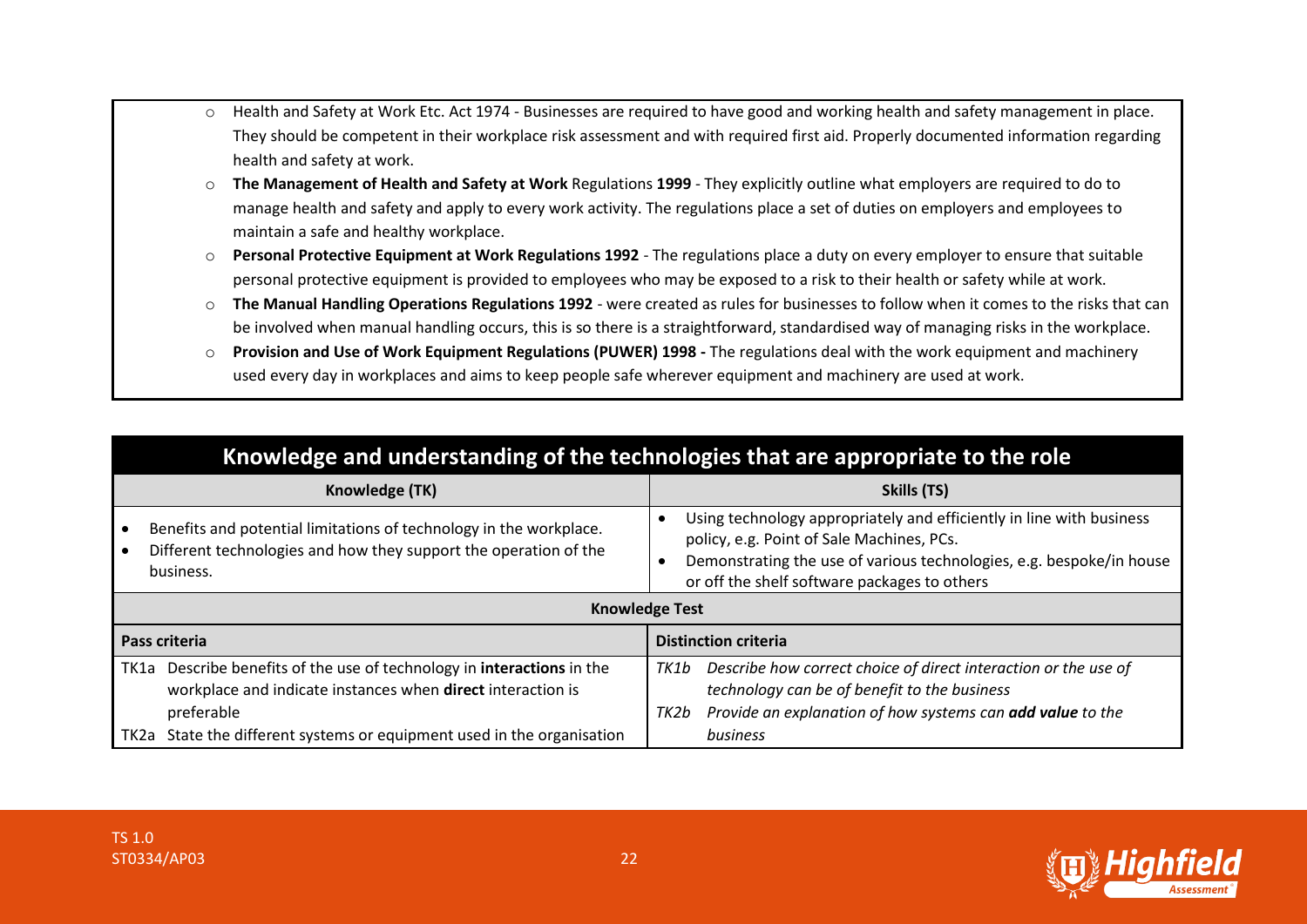| <b>Practical Observation</b>                                                                                                                                                                                                                                                                                                                                                                                                                                               |                                                                                                                                                                                                                              |  |
|----------------------------------------------------------------------------------------------------------------------------------------------------------------------------------------------------------------------------------------------------------------------------------------------------------------------------------------------------------------------------------------------------------------------------------------------------------------------------|------------------------------------------------------------------------------------------------------------------------------------------------------------------------------------------------------------------------------|--|
| Pass criteria                                                                                                                                                                                                                                                                                                                                                                                                                                                              | <b>Distinction criteria</b>                                                                                                                                                                                                  |  |
| TS1a Demonstrate basic use of the different systems, equipment or<br>technology used in the organisation<br>TS2a Demonstrates basic knowledge of appropriate software tools used<br>by the organisation                                                                                                                                                                                                                                                                    | Demonstrate <b>fluency</b> of use of the different systems, equipment or<br>TS1b<br>technology used in the organisation<br>Demonstrates advanced knowledge of appropriate software tools<br>TS2b<br>used by the organisation |  |
| <b>Professional Discussion</b>                                                                                                                                                                                                                                                                                                                                                                                                                                             |                                                                                                                                                                                                                              |  |
| Pass criteria                                                                                                                                                                                                                                                                                                                                                                                                                                                              | <b>Distinction criteria</b>                                                                                                                                                                                                  |  |
| TK1a Describe benefits of the use of technology in interactions in the<br>workplace and indicate instances when direct interaction is<br>preferable<br>TK2a State the different systems or equipment used in the organisation                                                                                                                                                                                                                                              | Describe how correct choice of <b>direct interaction</b> or the use of<br>TK1b<br>technology can be of benefit to the business<br>Provide an explanation of how systems can add value to the<br>TK2b<br>business             |  |
|                                                                                                                                                                                                                                                                                                                                                                                                                                                                            | <b>Amplification and Guidance</b>                                                                                                                                                                                            |  |
| <b>Interactions</b><br>Use your interactions with your colleagues to advance on experience and knowledge as each person develops own skill set and the<br>$\circ$<br>more you know about each other skill sets the more you can be confident to have a greater knowledge base. Engage with customers<br>on a personal level using all forms of communication. Some examples:<br>Email<br>Telephone calls<br>Face to Face<br>Trade shows<br>Marketing tools<br>Social Media |                                                                                                                                                                                                                              |  |

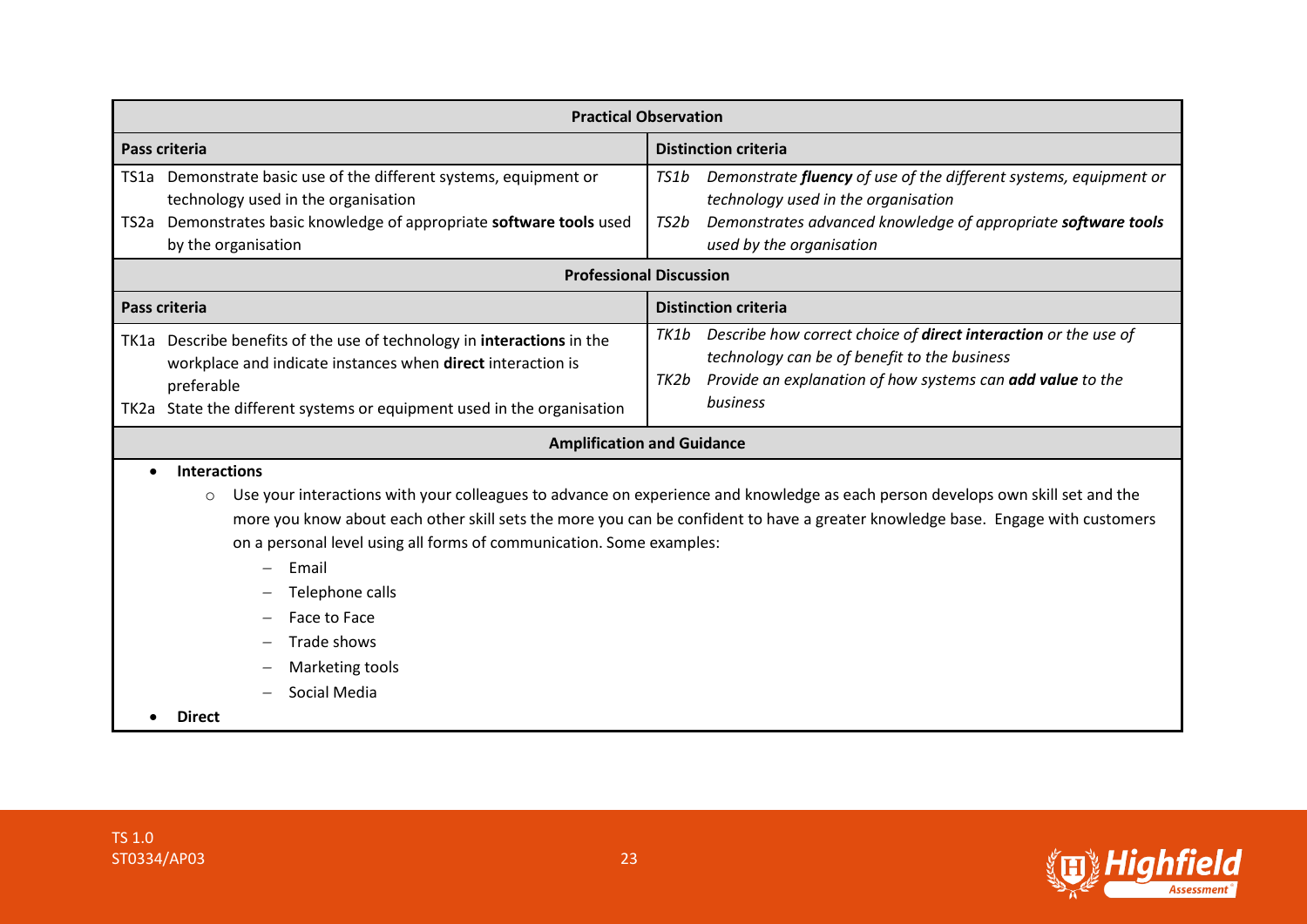o Make a point of contacting your customers regularly to engage the needs they may have but don't realise. Never assume just because a customer hasn't come to you that they might not need something you can supply. Don't hassle the customer just offer a catch up call from time to time to see if there is anything you can offer.

#### • **Software tools**

 $\circ$  The use of social media is a strong tool to update a lot of customers at once. Offering information on new products and promotions that might engage the customer expectantly. Having the correct functioning systems to support your business are important and understanding how to use them to your advantage. Adapting processes to save time and paperwork can be effective for both business and customers.

#### • **Add value**

 $\circ$  Having a system that works for the running of your business can mean efficiency passed onto the customers. Systems that are specific to the industry and can be adapted to your specific business needs as these can change and adapt to suit the market you supply. Having a well-organised trade counter if applicable gives a good customer first impression and allows customers to have a more face to face good experience.

#### • **Fluency**

o Make sure that your systems work for the business needs. Suggest adaptions and changes that could increase productivity and reduce time if efficient. Allowing adaption means you can change to needs and requirements of each customer without compromising the overall standard expected. Listen to suggestions from your customer base as this may be the idea you didn't think of.

| Knowledge and understanding of legislative responsibilities relating to the business, products and/or<br>services being sold          |                                                                                                                                                                                                                                                                            |
|---------------------------------------------------------------------------------------------------------------------------------------|----------------------------------------------------------------------------------------------------------------------------------------------------------------------------------------------------------------------------------------------------------------------------|
| Knowledge (LK)                                                                                                                        | Skills (LS)                                                                                                                                                                                                                                                                |
| Importance of health, safety and security in a trade supplies environment,<br>and the consequences of not following legal guidelines. | Complying with legal requirements to minimise risk and build customer<br>confidence.<br>Minimising disruption to the business and maintaining the safety and<br>security of people at all times<br>Taking appropriate action if a breach of H&S regulations is identified. |

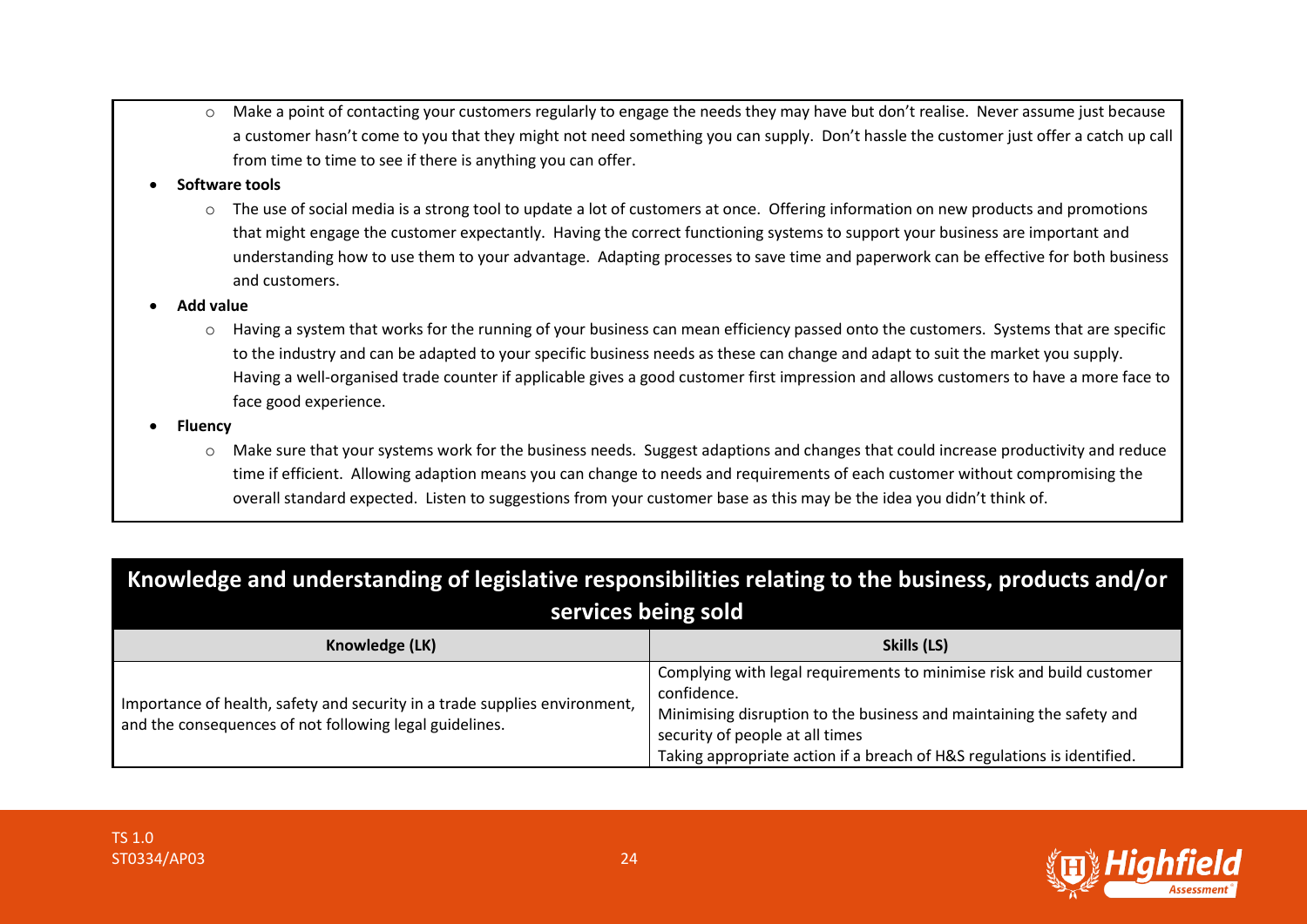| <b>Knowledge Test</b>             |                                                                                                                                                                                                                                                         |                                                                                                                                                                                                                         |  |
|-----------------------------------|---------------------------------------------------------------------------------------------------------------------------------------------------------------------------------------------------------------------------------------------------------|-------------------------------------------------------------------------------------------------------------------------------------------------------------------------------------------------------------------------|--|
|                                   | Pass criteria                                                                                                                                                                                                                                           | <b>Distinction criteria</b>                                                                                                                                                                                             |  |
|                                   | LK1a State consequences of not following legal guidelines in relation to<br>health, safety and security                                                                                                                                                 | LK1b Explain ways to improve health, safety and security                                                                                                                                                                |  |
|                                   |                                                                                                                                                                                                                                                         | <b>Practical Observation</b>                                                                                                                                                                                            |  |
|                                   | Pass criteria                                                                                                                                                                                                                                           | <b>Distinction criteria</b>                                                                                                                                                                                             |  |
| LS3a                              | Show or explain what action is required when a breach of Health<br>and Safety regulations is observed                                                                                                                                                   | Show or explain what proactive steps could be taken to reduce risks<br>LS3b<br>before they become breaches of Health and Safety Regulations.                                                                            |  |
|                                   | <b>Professional Discussion</b>                                                                                                                                                                                                                          |                                                                                                                                                                                                                         |  |
|                                   | Pass criteria                                                                                                                                                                                                                                           | <b>Distinction criteria</b>                                                                                                                                                                                             |  |
| LS1a                              | Explain how the relevant legislation and regulations impact upon<br>the organisation's customer service provision                                                                                                                                       | Provide ideas to improve health, safety and security knowledge<br>LS1b<br>practices in the business                                                                                                                     |  |
| LS <sub>2</sub> a                 | Explain how the relevant legislation and regulations affect the day<br>to day running of the business and ensure that business is not<br>disrupted                                                                                                      | Provide examples of active involvement in maintaining safety and<br>LS2b<br>security of people and ensure resolution of identified risks<br>Show or explain what proactive steps could be taken to reduce risks<br>LS3b |  |
| LS3a                              | Show or explain what action is required when a <b>breach</b> of Health<br>and Safety regulations is observed                                                                                                                                            | before they become breaches of Health and Safety Regulations.                                                                                                                                                           |  |
| <b>Amplification and Guidance</b> |                                                                                                                                                                                                                                                         |                                                                                                                                                                                                                         |  |
|                                   | Breach - breaking or not following legislation or regulation                                                                                                                                                                                            |                                                                                                                                                                                                                         |  |
| <b>Consequences:</b>              |                                                                                                                                                                                                                                                         |                                                                                                                                                                                                                         |  |
|                                   | Legal – companies and employees that do not comply with legal obligations such as health and safety can be liable for prosecution by<br>$\circ$<br>regulators such as the HSE. Deliberate malpractice can lead to fines and in some cases imprisonment. |                                                                                                                                                                                                                         |  |
|                                   | Compensation Claims - If a compensation claim is made you have a legal obligation to address the request. Try to resolve this<br>$\circ$<br>amicably with the customer offering a solution that works for them first but also for the business.         |                                                                                                                                                                                                                         |  |
|                                   | Increase in costs - A consequence of not complying with regulations has an impact on a company's ability to gain competitive<br>$\circ$<br>insurance premiums.                                                                                          |                                                                                                                                                                                                                         |  |

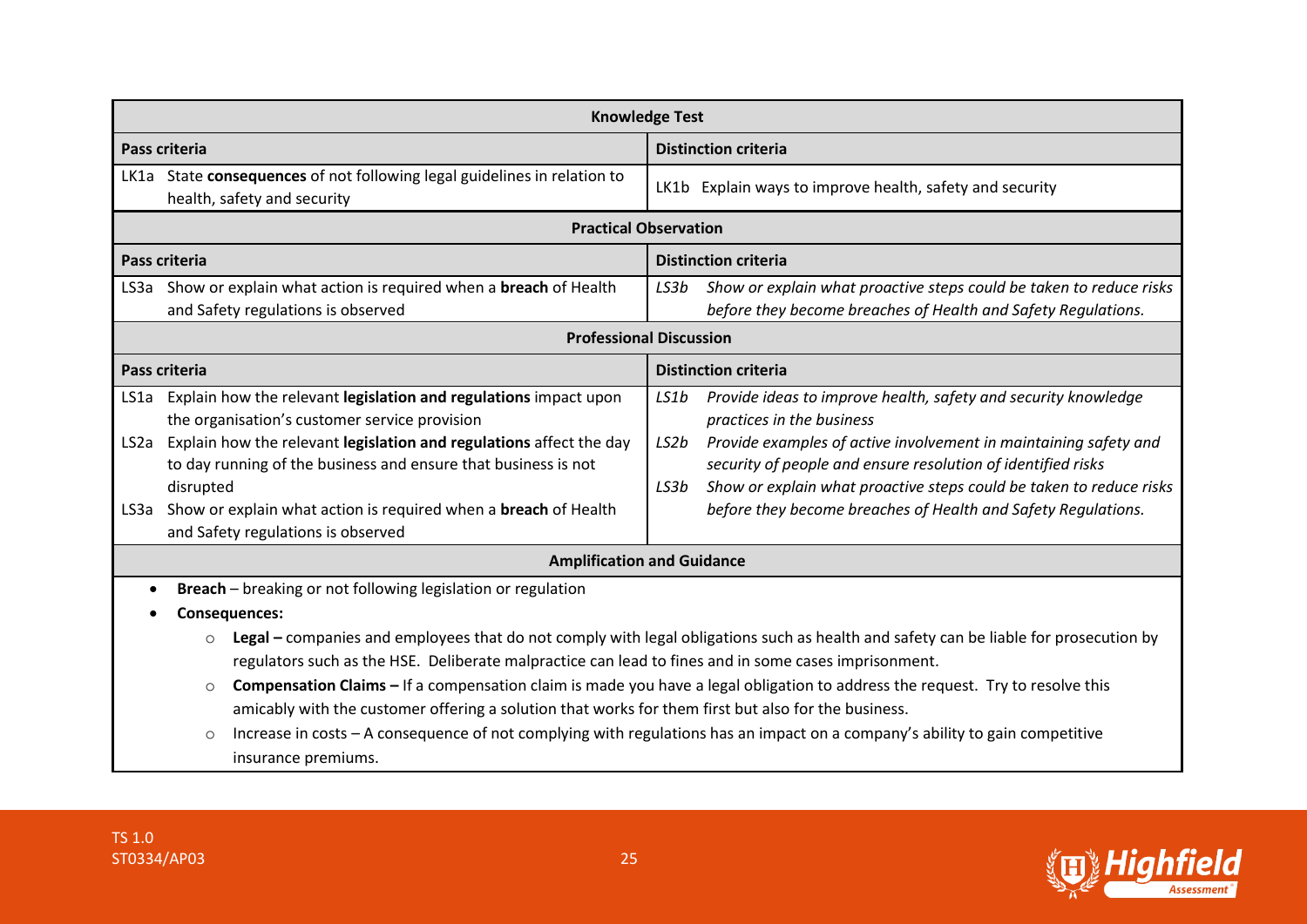- o **Productivity and Profitability**  Any incident that has occurred can affect productivity and profitability. Refresh yourself with the regulations to not breach any rules again and seek guidance if you are unsure. Provide continued service to customers with a clear knowledge of the required aspects of the business.
- o **Reputational Damage –** Every bad review goes further than a good one. Restore confidence in yourself and promote this to customers. Take the opportunity to learn from mistakes made and identify further issues before they arise.
- **Legislation and regulations –**
	- o **The Sale of Goods Act 1979** was introduced to offer greater protection to consumers and/or purchasers when they have entered into a contract for goods or services. When a contract is entered into between a buyer and a seller, guarantees come into being which relate to the suitability, quality and standard of the product being supplied.
	- o **The Trade Descriptions Act 1968 made it an offence for businesses or salespeople to sell a product or service based on misinformation**. The Act forced them to be more truthful about their service or product and not deliberately mislead consumers into spending their money on a false claim. The law also gave the Courts the power to punish offending individuals or companies from making these false claims.

| Knowledge and understanding of how personal responsibilities and performance contribute to the |              |               |
|------------------------------------------------------------------------------------------------|--------------|---------------|
| success of the team and the business                                                           |              |               |
| $U_{\text{max}}$ and a deal $\text{Inel}$                                                      | $C1:II2 IDC$ | nakadana (nn) |

| Knowledge (PS)                                                                                                                                                  | Skills (PS)                                                                                                                                                                                                                                                | <b>Behaviours (PB)</b>                                                                                                                                                                                                                                                   |
|-----------------------------------------------------------------------------------------------------------------------------------------------------------------|------------------------------------------------------------------------------------------------------------------------------------------------------------------------------------------------------------------------------------------------------------|--------------------------------------------------------------------------------------------------------------------------------------------------------------------------------------------------------------------------------------------------------------------------|
| Understand the impact of personal<br>behaviour and actions on the team.<br>Recognise and comply with organisational<br>standards of presentation and behaviour. | Building two-way trust and contributing to<br>working within a team<br>Collaborating with colleagues to resolve<br>problems.<br>Managing personal performance by<br>completing tasks to agreed standards and<br>timescales and by taking action to resolve | Adopts an approachable and friendly manner,<br>interacting with customers in the style of the<br>business.<br>Takes an active interest in the range of<br>products and services offered by the business.<br>Works with integrity in an honest and<br>trustworthy manner. |



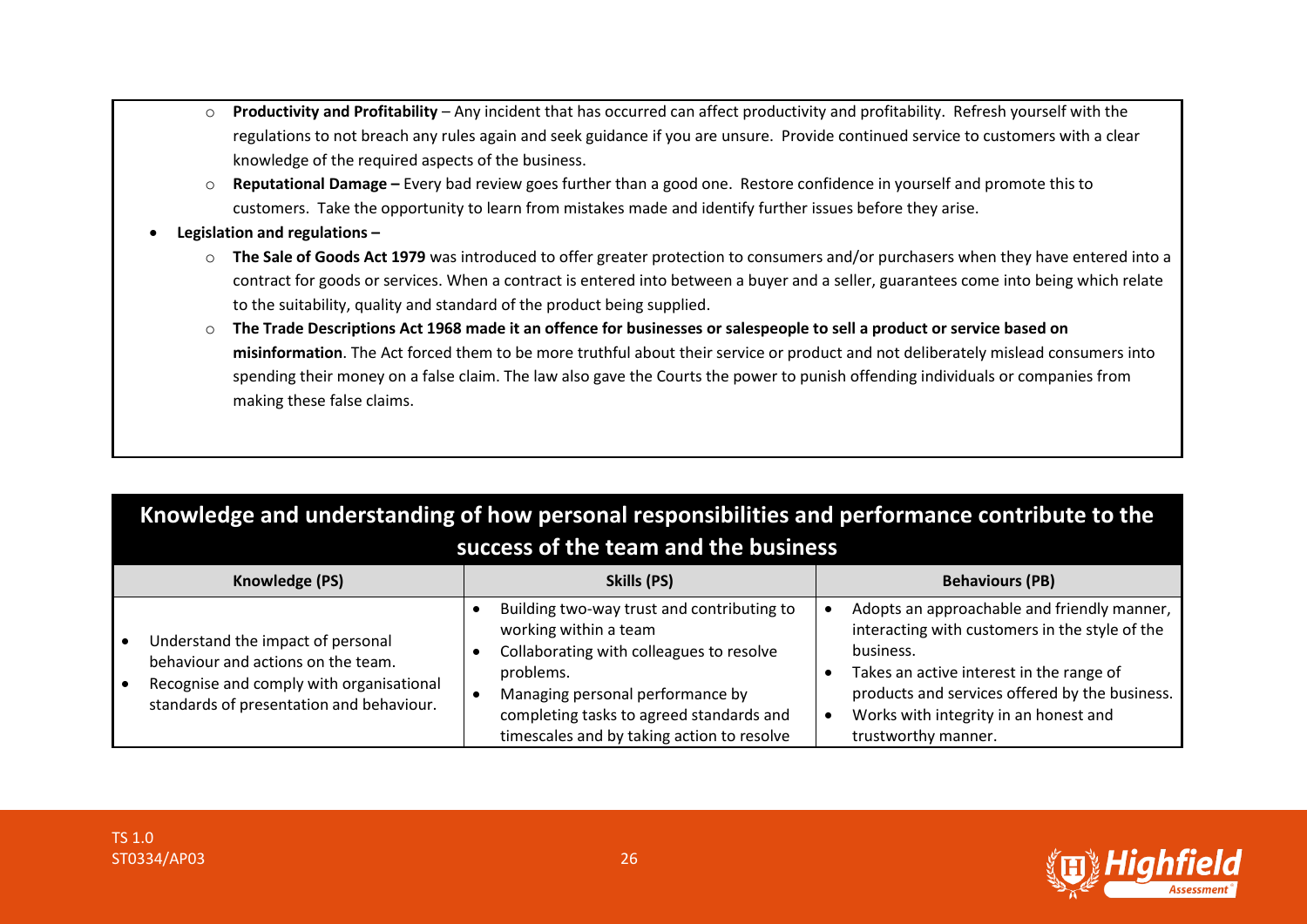| problems and communicating issues<br>beyond own level of competence.<br>through planning and prioritising own<br>workload.<br>development needs. | Demonstrates adaptability and flexibility in<br>own performance.<br>Demonstrating effective time management<br>Shows an organised and committed<br>$\bullet$<br>approach, with a positive attitude<br>Takes ownership and responsibility for own<br>$\bullet$<br>Identifying own strengths weaknesses and<br>performance, is diligent and accurate<br>Supports equality and diversity in the<br>$\bullet$<br>workplace.<br>Uses appropriate Personal Protective<br>Equipment and operates machinery safely<br>and effectively.<br>Consistently takes into account company<br>$\bullet$<br>environmental and sustainability policies and<br>procedures<br><b>Knowledge Test</b> |  |
|--------------------------------------------------------------------------------------------------------------------------------------------------|--------------------------------------------------------------------------------------------------------------------------------------------------------------------------------------------------------------------------------------------------------------------------------------------------------------------------------------------------------------------------------------------------------------------------------------------------------------------------------------------------------------------------------------------------------------------------------------------------------------------------------------------------------------------------------|--|
|                                                                                                                                                  |                                                                                                                                                                                                                                                                                                                                                                                                                                                                                                                                                                                                                                                                                |  |
| Pass criteria                                                                                                                                    | <b>Distinction criteria</b>                                                                                                                                                                                                                                                                                                                                                                                                                                                                                                                                                                                                                                                    |  |
| PK1a State how personal behaviour and actions can have an impact on                                                                              | Describe how having a positive attitude can impact the team you<br>PK1b                                                                                                                                                                                                                                                                                                                                                                                                                                                                                                                                                                                                        |  |
| the team                                                                                                                                         | work with and how this can improve overall team performance                                                                                                                                                                                                                                                                                                                                                                                                                                                                                                                                                                                                                    |  |
| PK2a Follow business requirements of personal presentation (including<br><b>Personal Protective Equipment)</b>                                   | Explain the benefits of complying with organisational standards for<br>PK2b                                                                                                                                                                                                                                                                                                                                                                                                                                                                                                                                                                                                    |  |
|                                                                                                                                                  | presentation and behaviour and how this can impact customers'<br>expectations                                                                                                                                                                                                                                                                                                                                                                                                                                                                                                                                                                                                  |  |
| <b>Practical Observation</b>                                                                                                                     |                                                                                                                                                                                                                                                                                                                                                                                                                                                                                                                                                                                                                                                                                |  |
| Pass criteria                                                                                                                                    | <b>Distinction criteria</b>                                                                                                                                                                                                                                                                                                                                                                                                                                                                                                                                                                                                                                                    |  |
| PK2a Follow business requirements of personal presentation (including                                                                            | PK2b Explain the benefits of complying with organisational standards for                                                                                                                                                                                                                                                                                                                                                                                                                                                                                                                                                                                                       |  |
| <b>Personal Protective Equipment)</b>                                                                                                            | presentation and behaviour and how this can impact customers'                                                                                                                                                                                                                                                                                                                                                                                                                                                                                                                                                                                                                  |  |
|                                                                                                                                                  | expectations                                                                                                                                                                                                                                                                                                                                                                                                                                                                                                                                                                                                                                                                   |  |

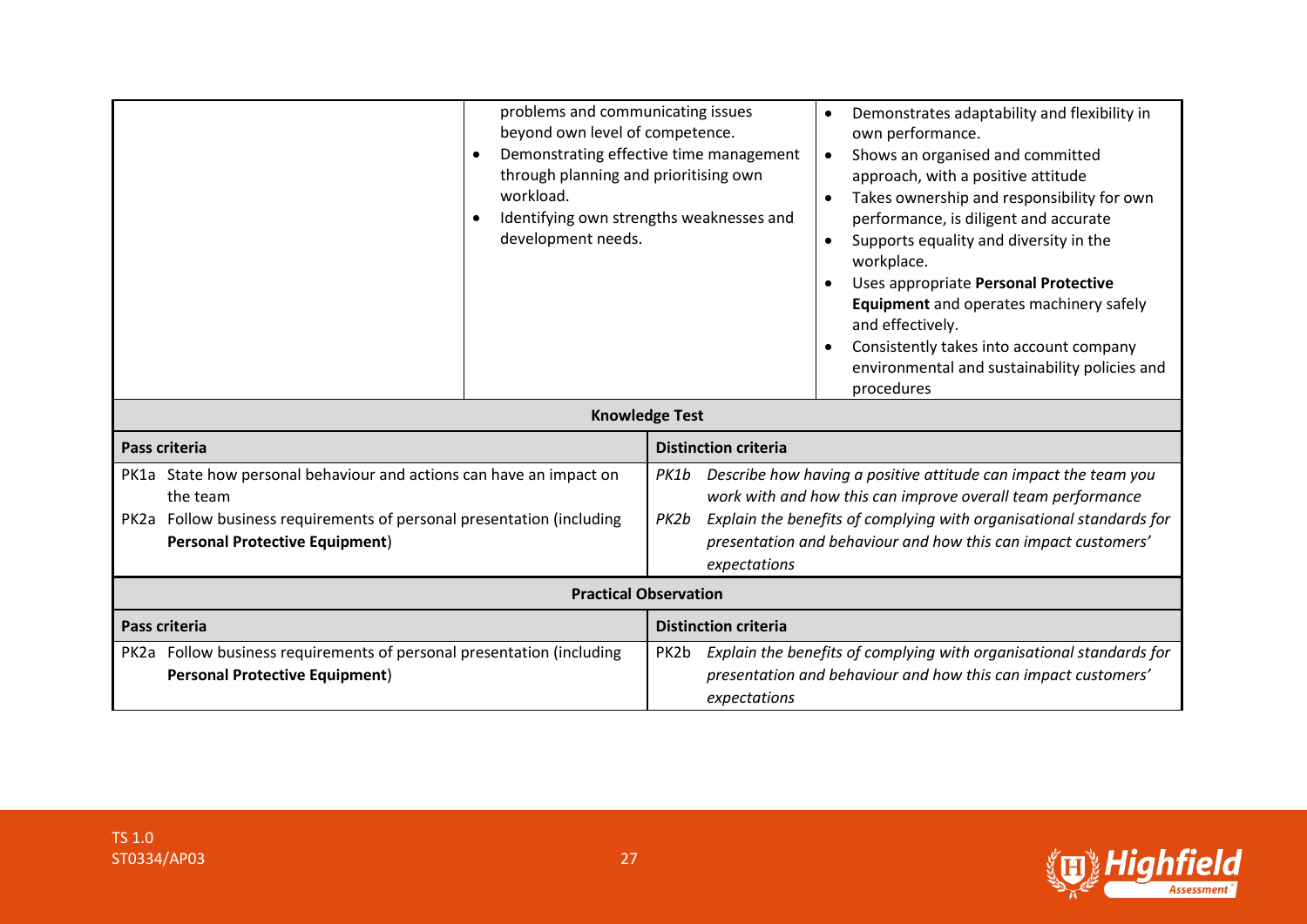|      | PS1a Carry out tasks with consideration for others. Seek help and     | PS1b | Provide feedback to colleagues on performance and actively seek      |
|------|-----------------------------------------------------------------------|------|----------------------------------------------------------------------|
|      | support from others when appropriate                                  |      | feedback in order to identify areas for improvement                  |
| PS2a | Take a systematic approach to problem solving, know their own         | PS2b | Demonstrate ability to actively address unexpected situations and    |
|      | limits and when best to escalate issues                               |      | complaints to achieve positive outcomes                              |
| PS3a | Know what they need to do in their role and complete all tasks to     | PS3b | Contribute to the success of the organisation through high-levels of |
|      | agreed timescales and standards                                       |      | performance, applying positive personal attributes, using initiative |
|      |                                                                       |      | and sharing ideas                                                    |
|      | PB1a Demonstrate a range of methods of communication, usually         | PB1b | Demonstrate a wide range of methods of communication, and            |
|      | adapting these to meet the needs of the customer                      |      | adapt the method used (including language and type of                |
|      | PB4a Show flexibility to meet the needs of the organisation           |      | communication) to build rapport and exceed the expectations of       |
| PB5a | Be organised and committed with a positive attitude when carrying     |      | the customer                                                         |
|      | out the role                                                          | PB4b | Volunteer for additional tasks and responsibilities as required by   |
|      | PB6a Can be trusted to work on their own. Can take responsibility for |      | the organisation. Can recommend different ways of working when       |
|      | their own mistakes                                                    |      | appropriate                                                          |
|      | PB8a Uses the correct personal protective equipment (PPE) for the     | PB5b | Remain organised and committed with a positive attitude when         |
|      | appropriate machinery to operate it safely                            |      | under pressure                                                       |
|      |                                                                       | PB6b | Welcome feedback and actively seek to improve personal               |
|      |                                                                       |      | performance                                                          |
|      |                                                                       | PB8b | Can describe the importance of PPE and good housekeeping in the      |
|      |                                                                       |      | organisation. Is observant and vigilant and actively looks for ways  |
|      |                                                                       |      | to make the workplace safer                                          |
|      | <b>Professional Discussion</b>                                        |      |                                                                      |
|      | Pass criteria                                                         |      | <b>Distinction criteria</b>                                          |
|      | PK1a State how personal behaviour and actions can have an impact on   | PK1b | Describe how having a positive attitude can impact the team you      |
|      | the team                                                              |      | work with and how this can improve overall team performance          |

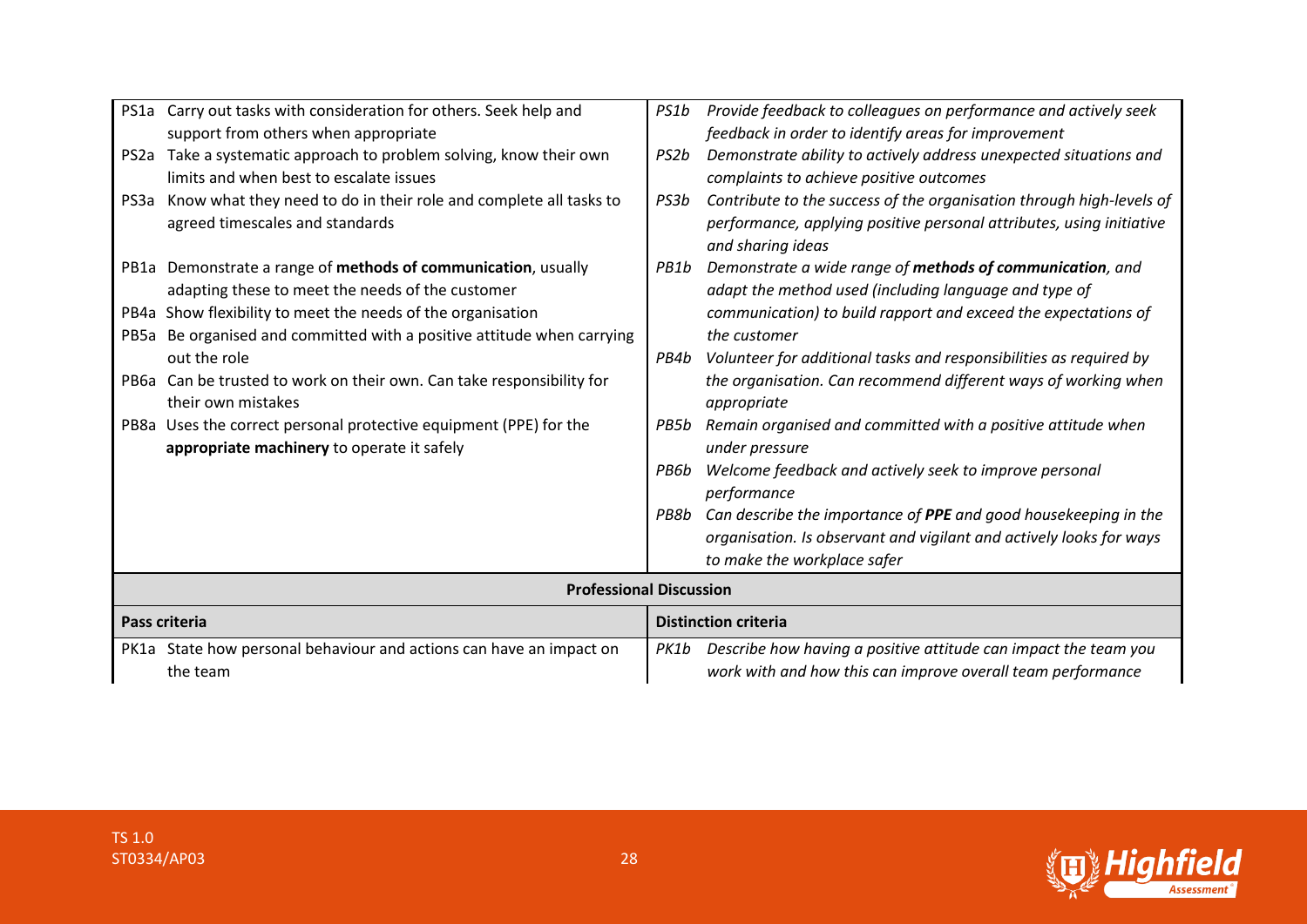| PS3a<br>PS4a<br>PS5a              | PS2a Take a systematic approach to problem solving, know their own<br>limits and when best to escalate issues<br>Know what they need to do in their role and complete all tasks to<br>agreed timescales and standards<br>Is punctual and routinely meets deadlines<br>Independently and regularly reflect on progress and set goals and<br>priorities for future development | PS2b<br>PS3b<br>PS4b<br>PS5b | Demonstrate ability to actively address unexpected situations and<br>complaints to achieve positive outcomes<br>Contribute to the success of the organisation through high-levels of<br>performance, applying positive personal attributes, using initiative<br>and sharing ideas<br>Prioritise future tasks and react to unexpected situations positively<br>Demonstrate a passion for the industry and sector and proactively<br>explore learning, development and career progression |
|-----------------------------------|------------------------------------------------------------------------------------------------------------------------------------------------------------------------------------------------------------------------------------------------------------------------------------------------------------------------------------------------------------------------------|------------------------------|-----------------------------------------------------------------------------------------------------------------------------------------------------------------------------------------------------------------------------------------------------------------------------------------------------------------------------------------------------------------------------------------------------------------------------------------------------------------------------------------|
|                                   | PB2a Show awareness of the products and services officered by the<br>business and know basic specifications and information<br>PB3a Work in a fair and honest manner, can be trusted to work with                                                                                                                                                                            | PB2b                         | Use available systems and information to understand the range of<br>services and products offered by the business to update own<br>knowledge                                                                                                                                                                                                                                                                                                                                            |
|                                   | limited supervision                                                                                                                                                                                                                                                                                                                                                          | PB3b                         | Can be trusted to work with no supervisor and can demonstrate                                                                                                                                                                                                                                                                                                                                                                                                                           |
|                                   | PB4a Show flexibility to meet the needs of the organisation                                                                                                                                                                                                                                                                                                                  |                              | high levels of integrity and honesty. Understand how their                                                                                                                                                                                                                                                                                                                                                                                                                              |
|                                   | PB6a Can be trusted to work on their own. Can take responsibility for                                                                                                                                                                                                                                                                                                        |                              | behaviour reflects on the business                                                                                                                                                                                                                                                                                                                                                                                                                                                      |
|                                   | their own mistakes                                                                                                                                                                                                                                                                                                                                                           | PB4b                         | Volunteer for additional tasks and responsibilities as required by                                                                                                                                                                                                                                                                                                                                                                                                                      |
|                                   | PB7a Is aware of the company equality and diversity policies and<br>processes and knows how they apply to them and others in the                                                                                                                                                                                                                                             |                              | the organisation. Can recommend different ways of working when<br>appropriate                                                                                                                                                                                                                                                                                                                                                                                                           |
|                                   | workplace                                                                                                                                                                                                                                                                                                                                                                    | PB6b                         | Welcome feedback and actively seek to improve personal                                                                                                                                                                                                                                                                                                                                                                                                                                  |
|                                   | PB8a Uses the correct personal protective equipment (PPE) for the                                                                                                                                                                                                                                                                                                            |                              | performance                                                                                                                                                                                                                                                                                                                                                                                                                                                                             |
|                                   | appropriate machinery to operate it safely                                                                                                                                                                                                                                                                                                                                   | PB7b                         | Actively supports equality and diversity in the workplace by                                                                                                                                                                                                                                                                                                                                                                                                                            |
|                                   | PB9a Can describe how to apply company environmental and<br>sustainability policies and procedures                                                                                                                                                                                                                                                                           | PB8b                         | reporting issues and concerns when identified<br>Can describe the importance of PPE and good housekeeping in the                                                                                                                                                                                                                                                                                                                                                                        |
|                                   |                                                                                                                                                                                                                                                                                                                                                                              |                              | organisation. Is observant and vigilant and actively looks for ways                                                                                                                                                                                                                                                                                                                                                                                                                     |
|                                   |                                                                                                                                                                                                                                                                                                                                                                              | PB9b                         | to make the workplace safer                                                                                                                                                                                                                                                                                                                                                                                                                                                             |
|                                   |                                                                                                                                                                                                                                                                                                                                                                              |                              | Can explain how company environmental and sustainability policies<br>have a positive impact on the wider environment                                                                                                                                                                                                                                                                                                                                                                    |
| <b>Amplification and Guidance</b> |                                                                                                                                                                                                                                                                                                                                                                              |                              |                                                                                                                                                                                                                                                                                                                                                                                                                                                                                         |
|                                   |                                                                                                                                                                                                                                                                                                                                                                              |                              |                                                                                                                                                                                                                                                                                                                                                                                                                                                                                         |



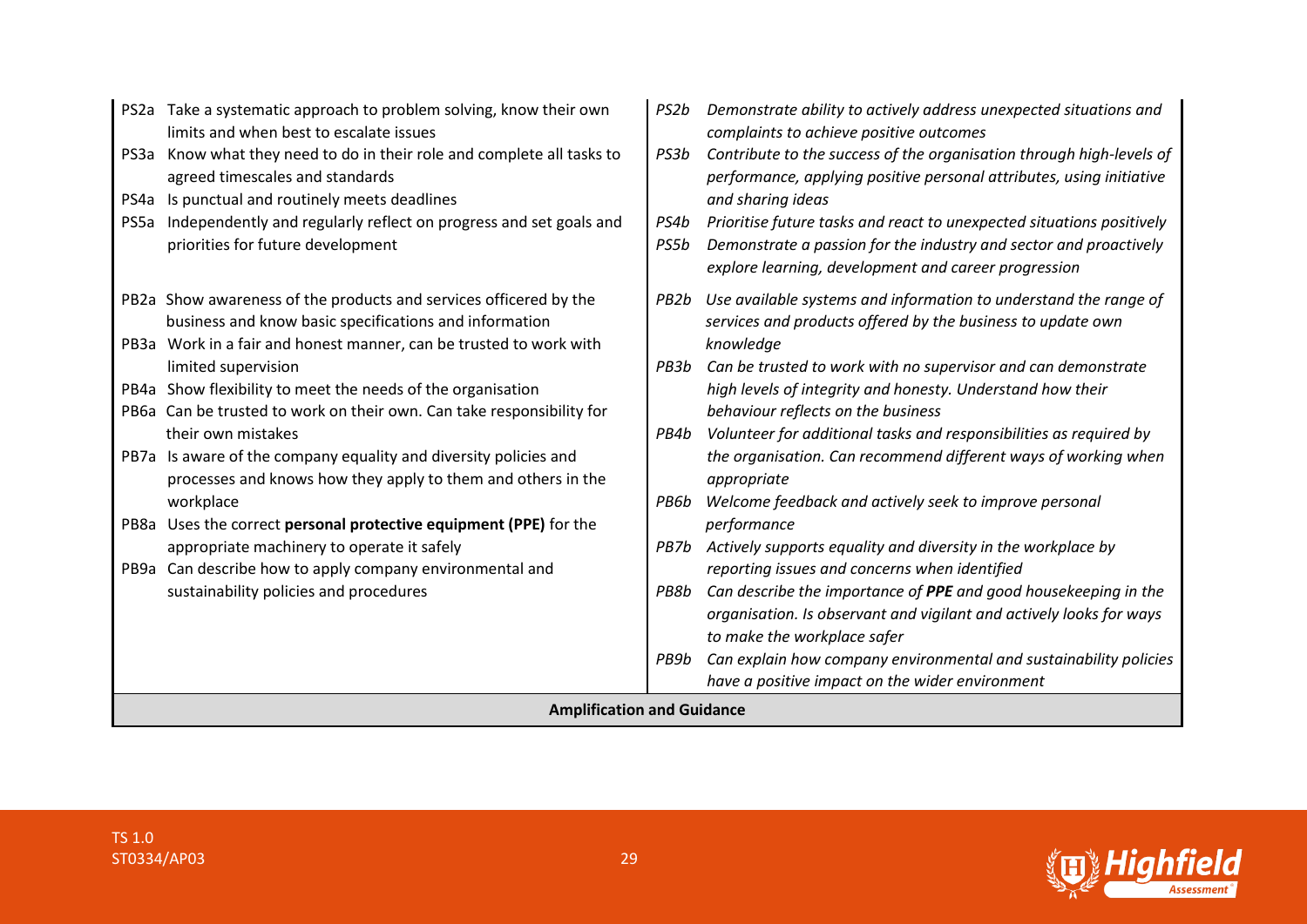#### • **Appropriate machinery**

- o Ensure any equipment or machinery complies to:
	- − suitable for the intended use
	- safe for use, maintained in a safe condition and inspected to ensure it is correctly installed and does not subsequently deteriorate
	- used only by people who have received adequate information, instruction and training
	- accompanied by suitable health and safety measures, such as protective devices and controls. These will normally include guarding, emergency stop devices, adequate means of isolation from sources of energy, clearly visible markings and warning devices
	- used in accordance with specific requirements, for mobile work equipment and power presses

#### • **Methods of communication**

- o Written Written Communication Definition: The Written Communication refers to the process of conveying a message through the written symbols. In other words, any message exchanged between two or more persons that make use of written words is called as written communication.
- $\circ$  Verbal Speaking with clarity, being silent and focused, being well behaved, and following some of the general rules of behaviour altogether will help in the process of oral or verbal communication. The verbal part of communication refers to the words that we choose, and how they are heard and interpreted.
- o Body Language Body language is a type of **nonverbal communication** in which physical behaviours, as opposed to words, are used to express or convey the information. Such behaviour includes facial expressions, body posture, gestures, eye movement, touch and the use of space.
- **Personal Protective Equipment (PPE)**
	- $\circ$  Be aware of what PPE is required in different areas of the work environment. Adhere to any rules set out by your employer and comply with requests for increased PPE if required in extreme situations.

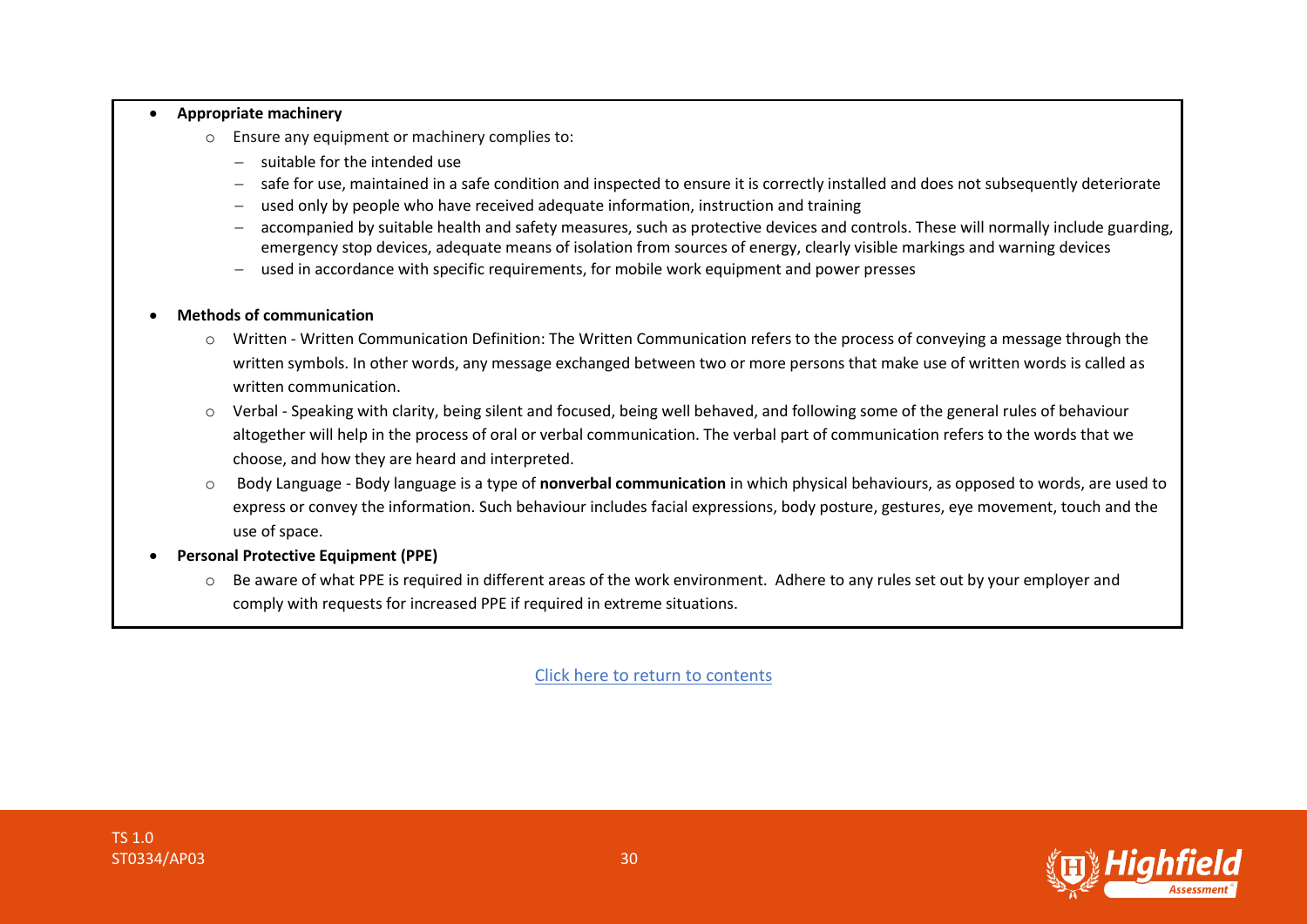## **Assessment Summary**

<span id="page-30-0"></span>The end-point assessment for the Trade Supplier Apprenticeship Standard is made up of 3 components.

- 1. Knowledge test consisting of 15 multiple-choice questions and 5 short answer questions (SAQ) of 60-minute duration. Apprentices must pass this assessment before moving on to the workplace assessments.
- 2. Real-life practical observation of 3-hour duration.
- 3. Professional discussion (supported by the portfolio of evidence), of approximately 60-minutes duration.

As an employer/training provider, you should agree a plan and schedule with the apprentice to ensure all assessment components can be completed effectively.

Each component of the end-point assessment will be assessed against the appropriate criteria laid out in this kit and a mark allocated. The grade will be determined using the combined mark.

#### **Knowledge test**

Total marks available are 30.

- To achieve a **pass**, apprentices will score at least 18 out of 30
- To achieve a **merit**, apprentices will score at least 23 out of 30
- To achieve a **distinction**, apprentices will score at least 26 out of 30
- **Unsuccessful** apprentices will have scored 17 or below

The test may be delivered online or be paper-based and should be in a 'controlled' environment.

The test must be passed before an apprentice can progress onto the workplace assessments.

### **Workplace assessment - Real-life practical observation**

Marks from this section will be added to the marks awarded in the professional discussion to give the overall grade.

The real-life practical observation may be conducted using technology such as video link, as long as fair assessment conditions can be maintained.

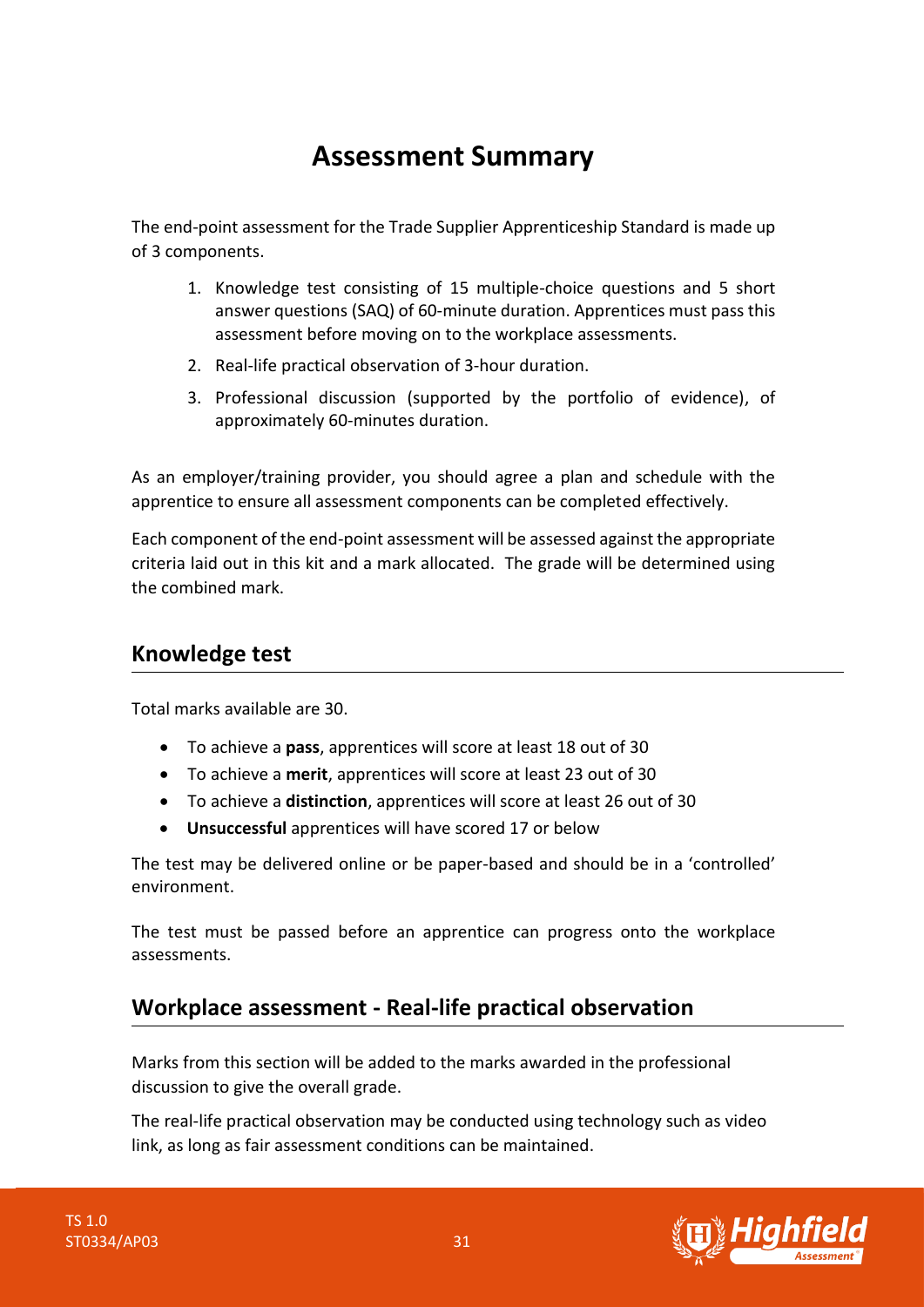## **Workplace assessment - Professional discussion**

The professional discussion may be conducted using technology such as video link, as long as fair assessment conditions can be maintained.

All evidence provided in the portfolio must be mapped to the assessment criteria outlined within this document. A matrix sheet is provided on the Highfield Assessment website.

### **Grading – workplace assessments**

The marks awarded for each assessment component are combined to calculate a final mark out of 100. This final mark will determine the overall grade, as per the table below:

| <b>Total mark achieved</b> | Grade       |
|----------------------------|-------------|
| 49 or less                 | Fail        |
| $50 - 65$                  | Pass        |
| $66 - 80$                  | Merit       |
| $81+$                      | Distinction |

## **Overall grading**

The marks awarded for each assessment component are combined to calculate a final mark out of 100. This final mark will determine the overall grade, as per the table below:

| Knowledge test         | Workplace assessments<br>(combined) | <b>Overall grade</b> |
|------------------------|-------------------------------------|----------------------|
| Pass                   | <b>Pass</b>                         | <b>Pass</b>          |
| Minimum grade of pass  | Merit                               | Merit                |
| Minimum grade of merit | Distinction                         | <b>Distinction</b>   |



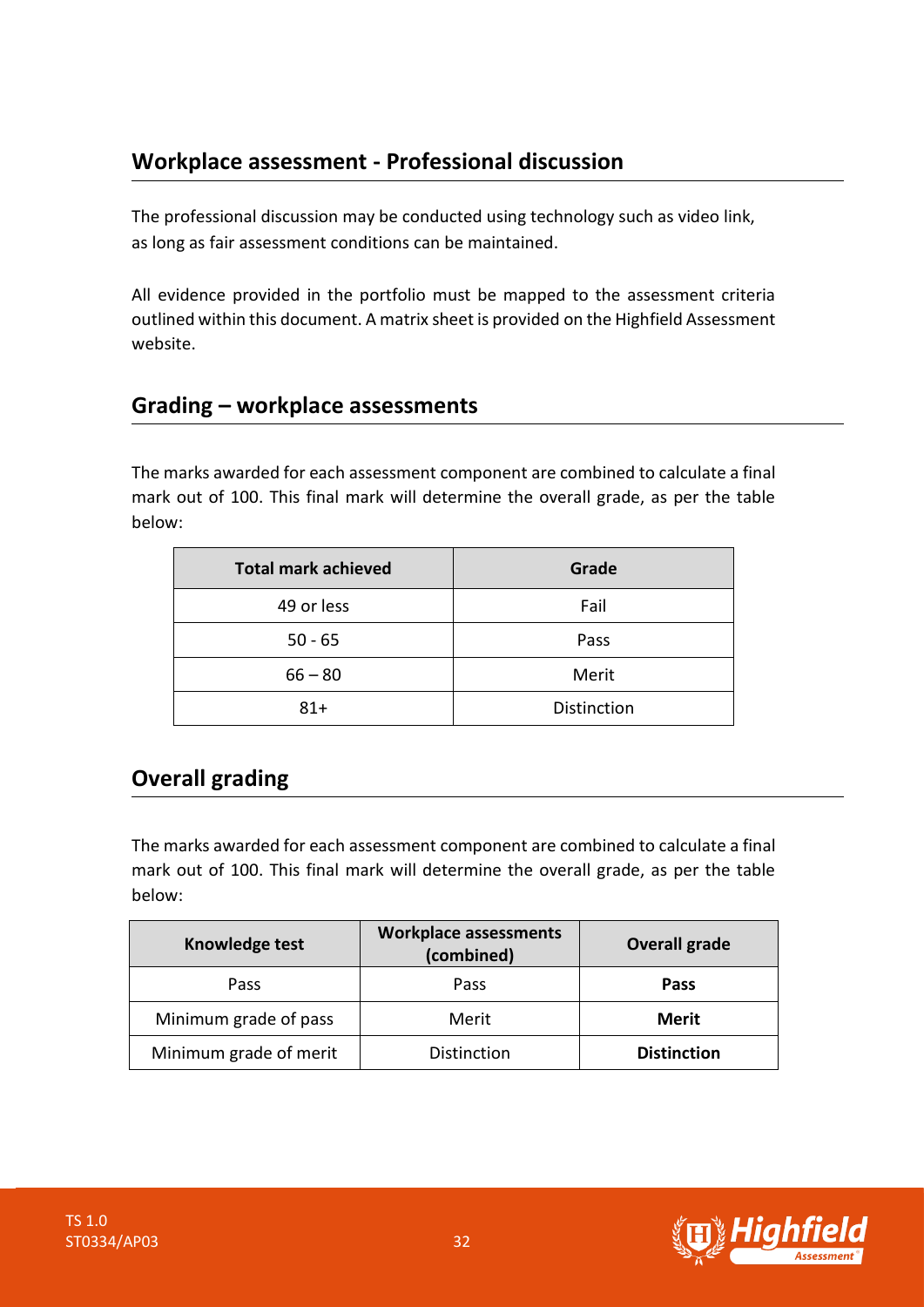Should an apprentice fail an assessment activity on the first attempt, a resit or retake is available for 1 further attempt on either the knowledge exam or the combined workplace assessments (observation and professional discussion). The apprentice, employer and provider will decide whether a resit or retake is appropriate.

If a retake is chosen for the knowledge exam, where further learning is required, this cannot be taken for at least 1 month following the release of the original result.

If an apprentice fails the knowledge test or the aggregated workplace assessment activities and completes a resit or a retake, the maximum grade for that component will be a pass.

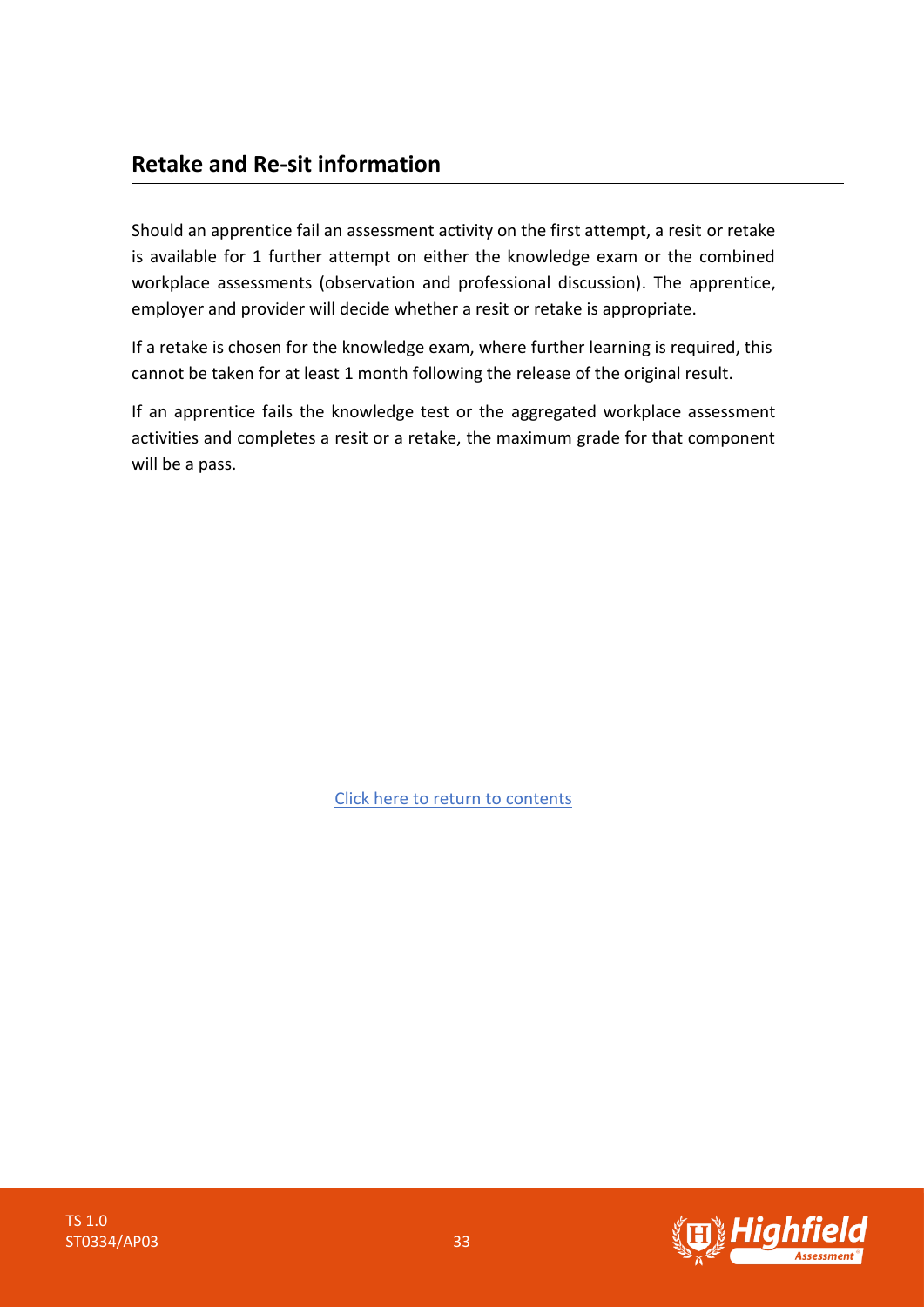### <span id="page-33-0"></span>**Assessing the Knowledge Test**

The following knowledge areas of the Trade Supplier Apprenticeship Standard will be assessed by a 1-hour knowledge test consisting of 15 multiple-choice questions and 5 short answer questions with a pass mark of 60% (18 out of 30).

The topics covered within the test are listed below:

- Knowledge and understanding of:
	- o the organisation
	- o specialist trade customer profile
	- o trade counter and telesales services
	- o the key principles of warehousing and stock control
	- o technologies that are appropriate to the role
	- o legislative responsibilities
	- o how personal responsibilities and performance contribute to business success

In each paper, questions will cover each of the areas above, however not every aspect of every area will be covered in every test.

#### **Before the assessment**

The employer/training provider should:

- brief the apprentice on the areas that will be assessed by the knowledge test.
- in readiness for end-point assessment, set the apprentice a mock knowledge test. A test is available to download from the Highfield Assessment website. The mock tests are available as paper-based tests and also on the mock eassessment system.

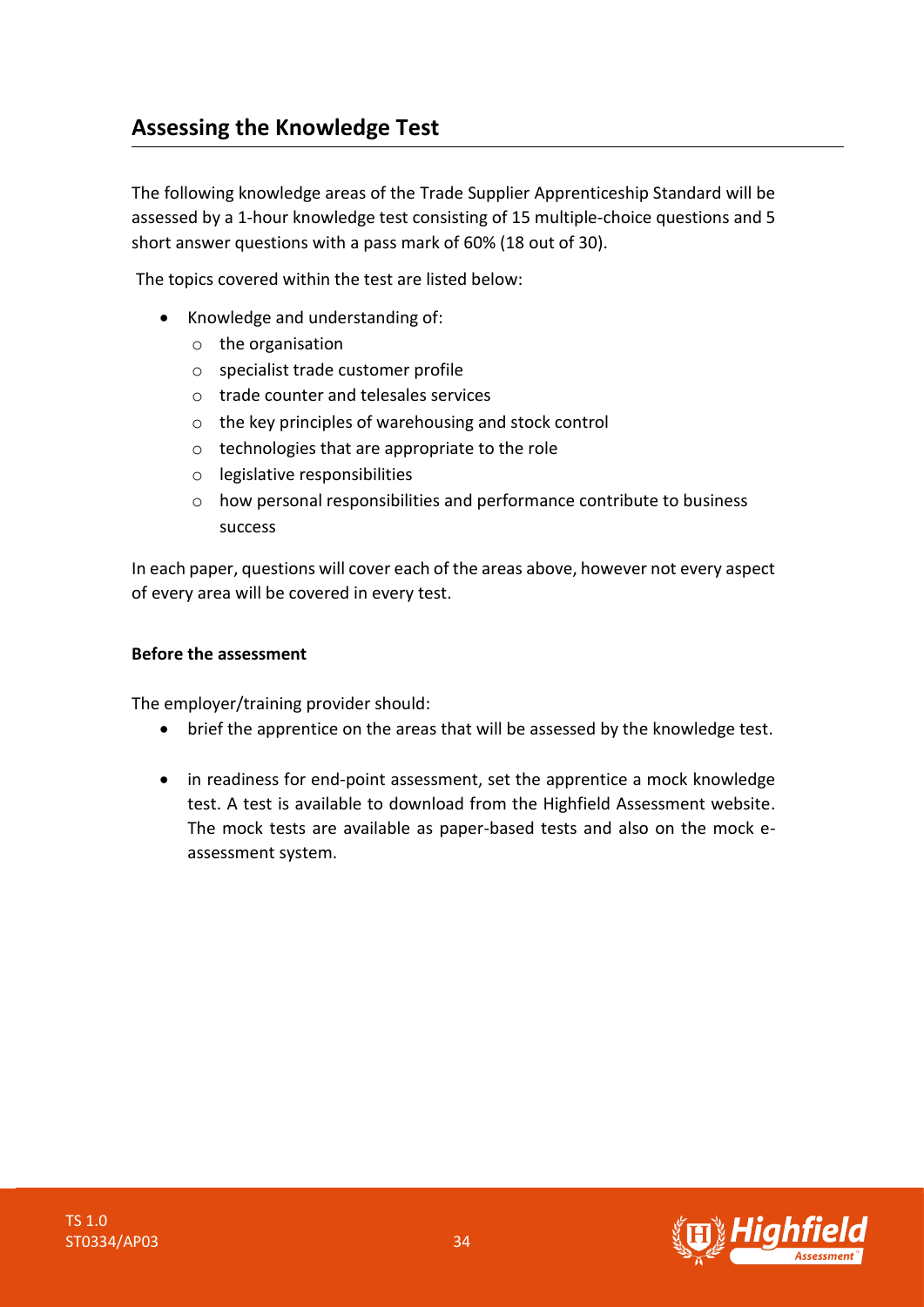## **Knowledge Test Criteria**

|                   | Knowledge and understanding of the organisation                                                                                                                      |      |                                                                                                                                                                     |
|-------------------|----------------------------------------------------------------------------------------------------------------------------------------------------------------------|------|---------------------------------------------------------------------------------------------------------------------------------------------------------------------|
| Pass              |                                                                                                                                                                      |      | Distinction                                                                                                                                                         |
|                   | <b>Knowledge Test</b>                                                                                                                                                |      |                                                                                                                                                                     |
| OK1a              | State the aims of the organisation in<br>relation to its sector and explain why the<br>organisation's core values are linked to<br>its success                       | OK2b | OK1b Share ideas of how their role can improve<br>success of their organisation<br>Describe the process for obtaining goods<br>for a customer which are not stocked |
| OK <sub>2</sub> a | Explain the organisation's process to<br>provide customers with products<br>obtained from manufacturers                                                              |      | items<br>OK3b Proactively seek to further specialist<br>product knowledge to improve customer                                                                       |
| ОКЗа              | Describe the opportunities available in<br>the organisation to gain and maintain<br>knowledge about the products/service<br>offer to customers                       | OK4b | experience and business performance<br>Explain the potential impact on the<br>organisation if it fails to adhere to<br>relevant legislation and regulations         |
| OK4a              | Give examples of how relevant legislation<br>and regulations affect the organisation,<br>and how they are maintained through<br>the organisation's internal policies | OK5b | Explain how to identify any potential risks<br>to the brand and business reputation and<br>propose possible solutions                                               |
| OK <sub>5a</sub>  | State their responsibilities for keeping<br>brand and business reputation safe from<br>risk                                                                          |      |                                                                                                                                                                     |

| Knowledge and understanding of the specialist trade customer profile of the |             |
|-----------------------------------------------------------------------------|-------------|
| <b>business</b>                                                             |             |
| Pass                                                                        | Distinction |

|                   | <b>Knowledge Test</b>                    |      |                                            |  |  |
|-------------------|------------------------------------------|------|--------------------------------------------|--|--|
| CK1a              | Offer the appropriate product or service | CK1b | Demonstrate the ability to offer           |  |  |
|                   | options to meet the identified needs of  |      | alternative, additional or complementary   |  |  |
|                   | the customers                            |      | products or services to meet the           |  |  |
| CK <sub>2</sub> a | Display active listening skills          |      | identified needs of customers              |  |  |
| CK3a              | Explain the difference between internal  | CK2b | Demonstrate the use of active listening to |  |  |
|                   | and external customers in the context of |      | build and help formulate ideas to          |  |  |
|                   | their organisation                       |      | generate solutions                         |  |  |
|                   |                                          | CK3b | Explain the difference in the way internal |  |  |
|                   |                                          |      | and external customer relationships are    |  |  |
|                   |                                          |      | managed                                    |  |  |



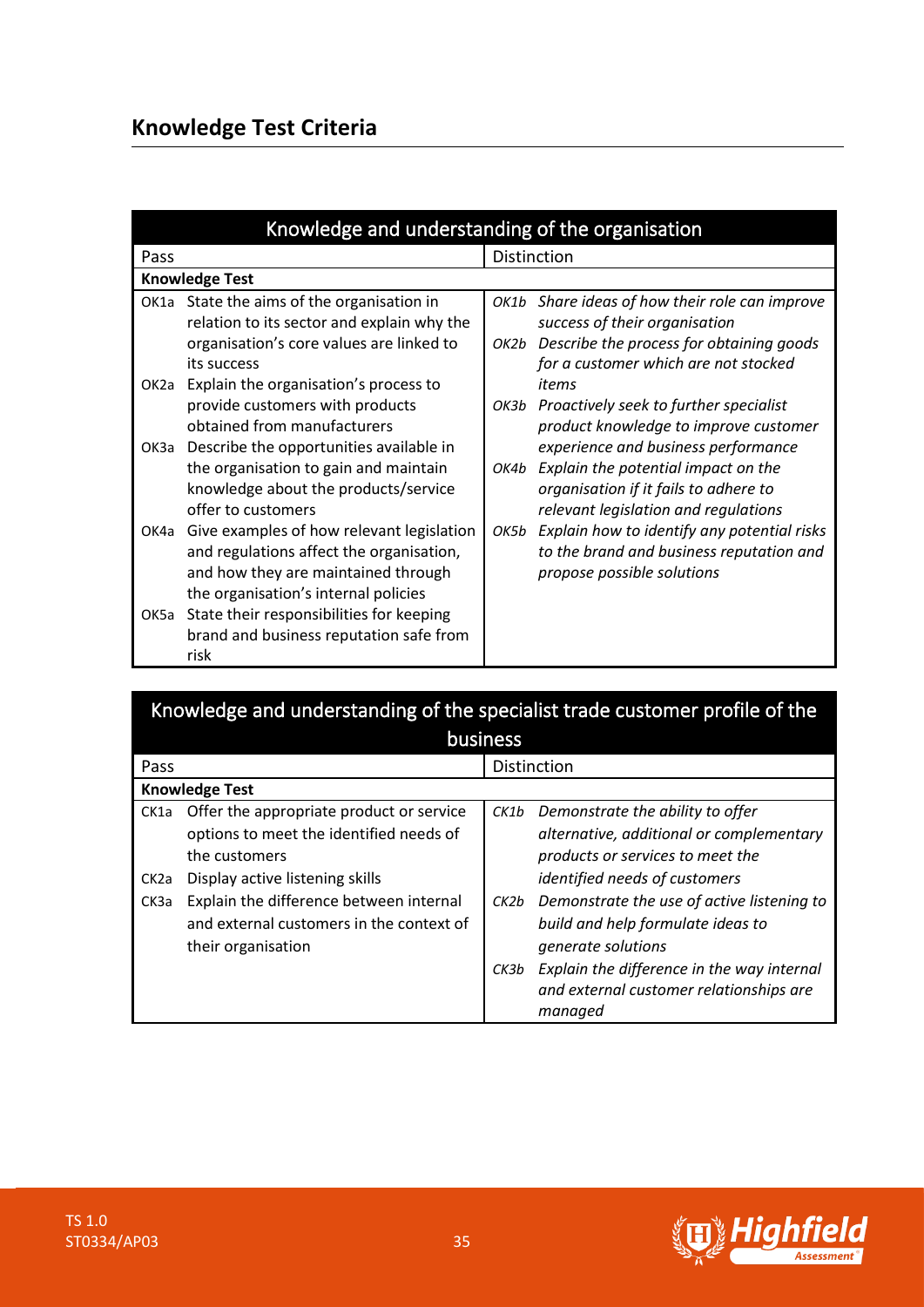#### Knowledge and understanding of trade counter and telesales services

| Pass |                                                                                   | Distinction |                                          |     |
|------|-----------------------------------------------------------------------------------|-------------|------------------------------------------|-----|
|      | <b>Knowledge Test</b>                                                             |             |                                          |     |
|      | SK1a Demonstrate how establishing the facts   SK1b Explain the difference between |             |                                          | the |
|      | allows for a customer-focused experience                                          |             | features and benefits of products and/or |     |
|      | and appropriate response                                                          |             | services to the customer                 |     |

## Knowledge and understanding of the key principles of warehousing and stock

| control                                     |                                           |  |  |
|---------------------------------------------|-------------------------------------------|--|--|
| Pass                                        | Distinction                               |  |  |
| <b>Knowledge Test</b>                       |                                           |  |  |
| WK1a Describe company procedure and correct | WK1b Explain ways in which to improve the |  |  |
| Personal Protective Equipment (PPE)         | procedure and the extra steps taken to    |  |  |
| requirements for the safe movement,         | reduce any risks further                  |  |  |
| storage and stock control of products       |                                           |  |  |

## Knowledge and understanding of the technologies that are appropriate to the

|                   |                                                                                                                                                   | role         |                                                                                                                                                             |
|-------------------|---------------------------------------------------------------------------------------------------------------------------------------------------|--------------|-------------------------------------------------------------------------------------------------------------------------------------------------------------|
| Pass              |                                                                                                                                                   |              | Distinction                                                                                                                                                 |
|                   | <b>Knowledge Test</b>                                                                                                                             |              |                                                                                                                                                             |
| TK1a              | Describe benefits of the use of<br>technology in interactions in the<br>workplace and indicate instances when<br>direct interaction is preferable | TK1b<br>TK2b | Describe how correct choice of direct<br>interaction or the use of technology can<br>be of benefit to the business<br>Provide an explanation of how systems |
| TK <sub>2</sub> a | State the different systems or equipment<br>used in the organisation                                                                              |              | can add value to the business                                                                                                                               |

### Knowledge and understanding of legislative responsibilities relating to the business, products and/or services being sold

| Pass |                                          | Distinction                                    |  |
|------|------------------------------------------|------------------------------------------------|--|
|      | <b>Knowledge Test</b>                    |                                                |  |
|      | LK1a State consequences of not following | Explain ways to improve health, safety<br>LK1b |  |
|      | legal guidelines in relation to health,  | and security                                   |  |
|      | safety and security                      |                                                |  |

### Knowledge and understanding of how personal responsibilities and performance contribute to the success of the team and the business

| Pass                  | Distinction |
|-----------------------|-------------|
| <b>Knowledge Test</b> |             |

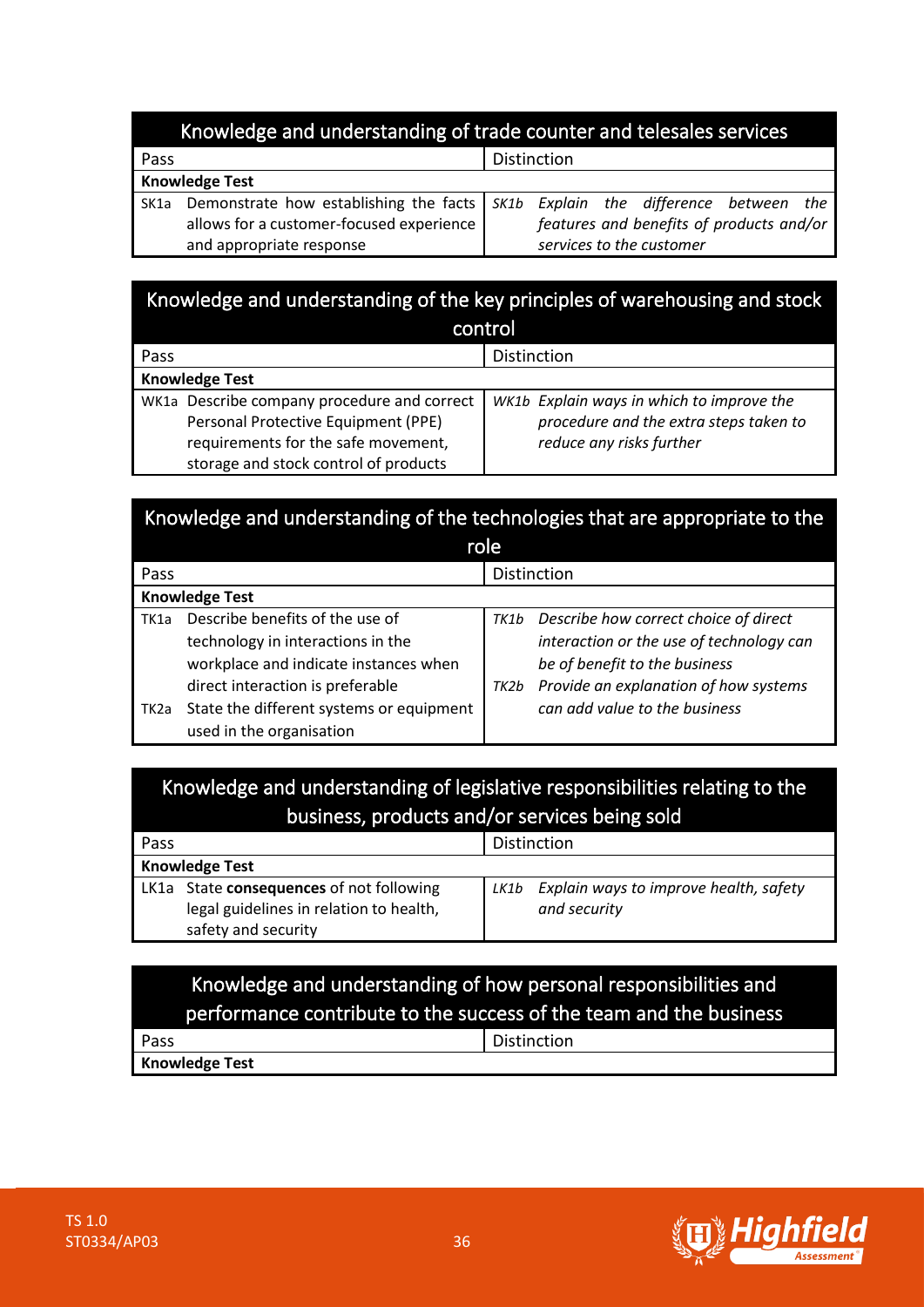| Knowledge and understanding of how personal responsibilities and<br>performance contribute to the success of the team and the business |      |                                                                                                                                                         |
|----------------------------------------------------------------------------------------------------------------------------------------|------|---------------------------------------------------------------------------------------------------------------------------------------------------------|
| PK1a State how personal behaviour and<br>actions can have an impact on the team                                                        | PK1b | Describe how having a positive attitude<br>can impact the team you work with and                                                                        |
| PK2a Follow business requirements of<br>personal presentation (including                                                               |      | how this can improve overall team<br>performance                                                                                                        |
| Personal Protective Equipment)                                                                                                         | PK2b | Explain the benefits of complying with<br>organisational standards for presentation<br>and behaviour and how this can impact<br>customers' expectations |

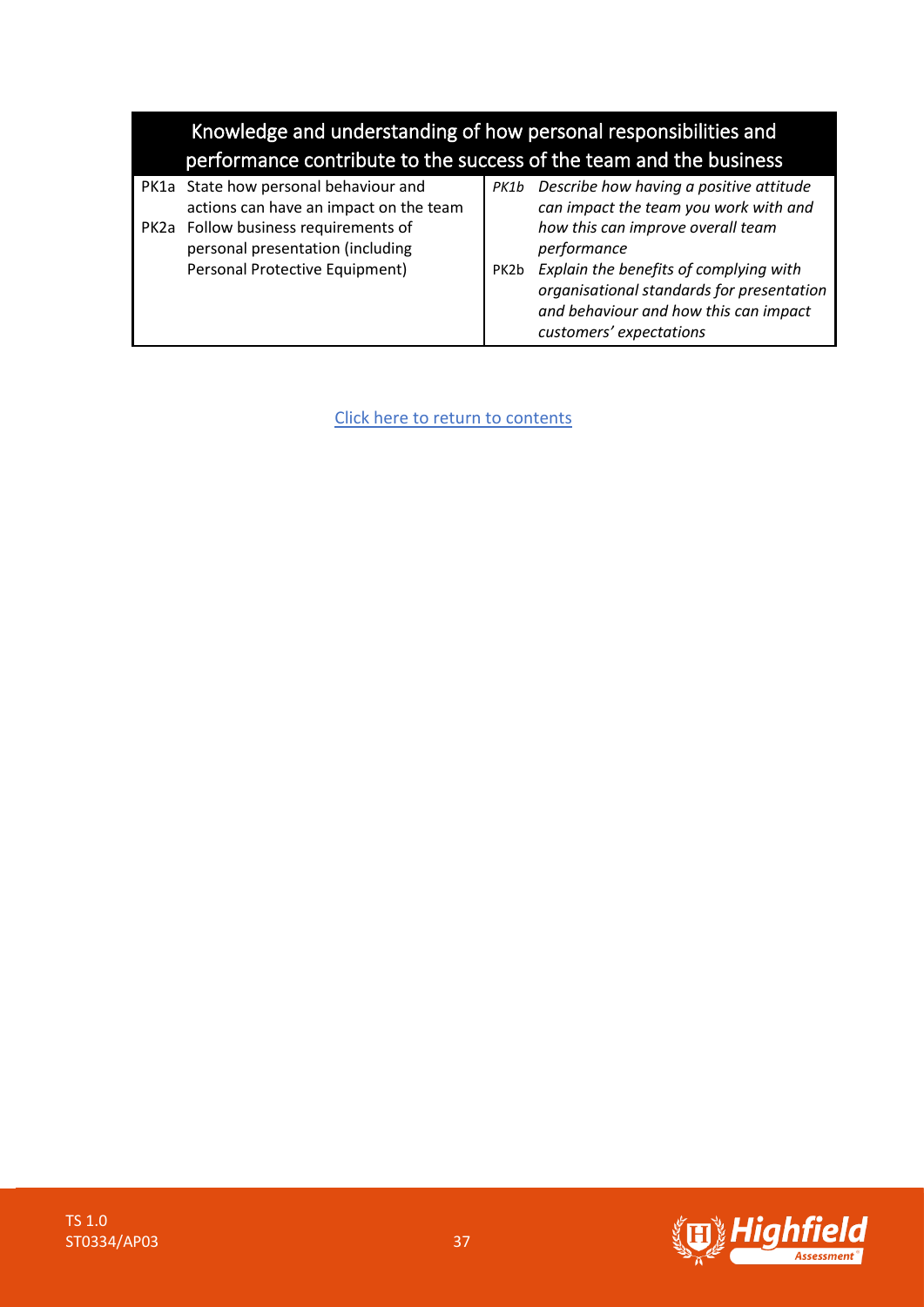## <span id="page-37-0"></span>**Assessing the real-life practical observation**

The assessment will take place in the apprentice's place of work and will last 3 hours. The apprentice will be expected to demonstrate to the assessor the knowledge, skills and behaviours of all elements of the trade supplier process.

Learners will be awarded with a mark based on their coverage of the assessment criteria.

The marks achieved by the apprentice for the real-life practical observation will be added to the marks achieved in the professional discussion to give a total out of 100 marks. This is to take into account that up to 10 elements of the workplace assessment may not occur in a real-life situation on the day of the observation and may have to be assessed by the professional discussion.

Highfield would encourage the employer/training provider and the apprentice to plan for the observation by familiarising themselves with the criteria that will be assessed and reflect on their experience in a trade supplier role.

#### **Before the assessment:**

Employers/training providers should:

- ensure the apprentice knows the date, time and location of the assessment
- ensure the apprentice knows which trade supplier criteria will be assessed (outlined on the following pages)
- encourage the apprentice to reflect on their experience and learning onprogramme to understand what is required to meet the standard and identify real-life examples
- be prepared to provide clarification to the apprentice, and signpost them to relevant parts of their on-programme experience as preparation for this assessment

#### **Real-life Practical Observation Mock Assessment**

It is the employer/training provider's responsibility to prepare apprentices for their end-point assessment, and Highfield recommends that the apprentice experiences a mock practical observation in advance of the end-point assessment with the training provider/employer giving feedback on any areas for improvement.

In designing a mock assessment, the employer/training provider should include the following elements in its planning:

• the mock observation should take place in a suitable location.

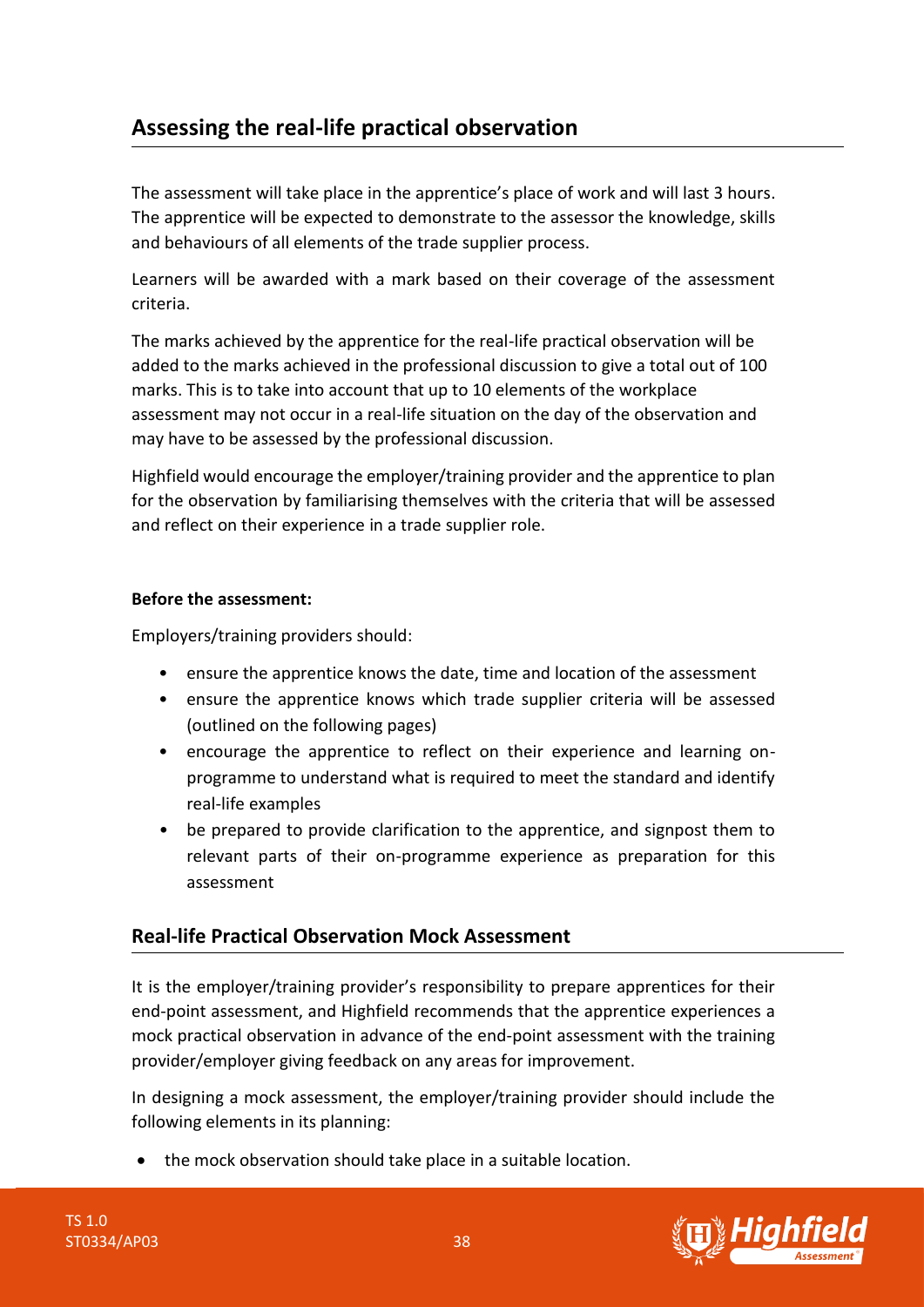- a 3-hour time slot should be available if it is intended to be a complete observation covering all relevant standards (outlined in the following pages). However, this time may be split up to allow for progressive learning.
- consider a video or audio recording and allow it to be available to other apprentices, especially if it is not practicable for the employer/training provider to carry out a separate observation with each apprentice.
- ensure that the apprentice's performance is assessed by a competent trainer/assessor, and that feedback is shared with the apprentice to complete the learning experience.

Mock assessment sheets are available to download from the Highfield Assessment website and may be used for this purpose.

During the observation, the apprentice must carry out the following activities.

- Dealing with customers at the trade counter and over the telephone
	- o Providing product information and offering alternatives where appropriate
	- o Dealing with any issues
- Processing orders
	- o Safe movement, storage and stock control of products
	- o Wearing appropriate PPE
	- o Dealing with issues inc. health and safety
- Taking delivery of goods
	- o Following company procedures
	- o Wearing appropriate PPE
- Basic administration related to these functions
	- o Completing documentation or IT systems required of the role
- Collaboration with colleagues

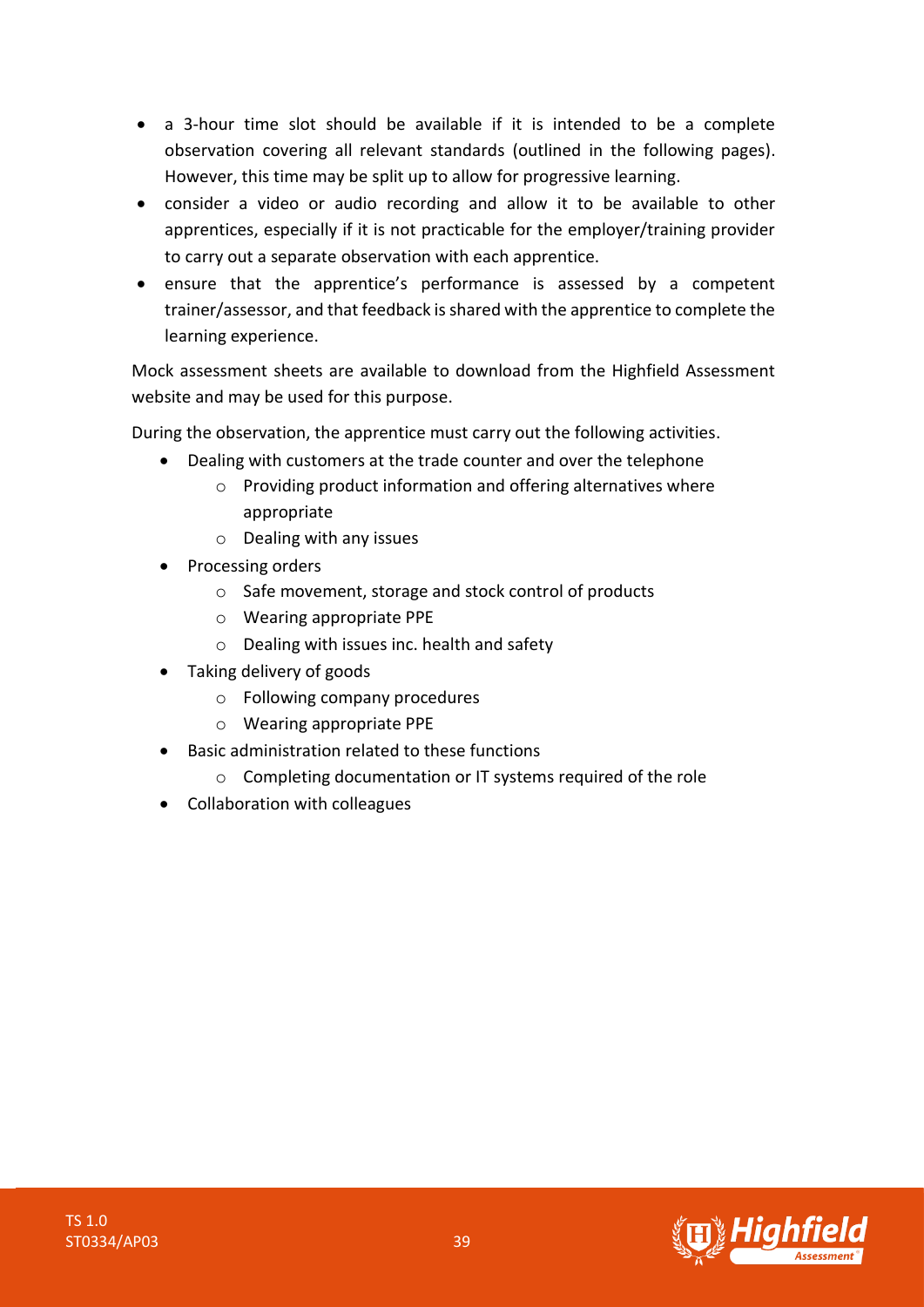#### **Real-life Practical Observation Criteria**

Throughout the 3-hour observation, the assessor will review the apprentice's competence in the criteria outlined below and allocate the relevant marks. Pass criteria are worth 1 mark and distinction criteria are worth 2 marks.

Apprentices should prepare for the assessment by considering how the criteria can be met and reflecting on their past experiences.

|                                        | Knowledge and understanding of the specialist trade customer profile of the<br>business                                                                                                                                                           |                  |                                                                                                                                                                                                                                                                      |  |
|----------------------------------------|---------------------------------------------------------------------------------------------------------------------------------------------------------------------------------------------------------------------------------------------------|------------------|----------------------------------------------------------------------------------------------------------------------------------------------------------------------------------------------------------------------------------------------------------------------|--|
| Pass                                   |                                                                                                                                                                                                                                                   |                  | Distinction                                                                                                                                                                                                                                                          |  |
|                                        | <b>Practical Observation</b>                                                                                                                                                                                                                      |                  |                                                                                                                                                                                                                                                                      |  |
| CK <sub>2</sub> a                      | CK1a Offer the appropriate product or service<br>options to meet the identified needs of<br>the customers<br>Display active listening skills                                                                                                      |                  | CK1b Demonstrate the ability to offer<br>alternative, additional or complementary<br>products or services to meet the<br>identified needs of customers<br>CK2b Demonstrate the use of active listening<br>to build and help formulate ideas to<br>generate solutions |  |
| CS1a                                   | Demonstrate adaptability in the service<br>approach to meet the needs of<br>customers and build their trust                                                                                                                                       | CS1b             | Use initiative to improve sales and/or<br>improve customer service by use of<br>specialist customer knowledge                                                                                                                                                        |  |
| CS <sub>2</sub> a<br>CS <sub>3</sub> a | Supply a service/product range to the<br>customer that is not normally available<br>Offer appropriate product and/or service<br>options to meet the identified needs of<br>customers and communicate to<br>customers how the proposed offer meets | CS2b             | Exceed customer expectations in the<br>presentation of solutions that include a<br>range of products and services, the<br>relevant merits of each, alternatives and<br>complementary products and services<br>available                                              |  |
|                                        | their needs.                                                                                                                                                                                                                                      | CS3 <sub>b</sub> | Have an in-depth understanding of the<br>different specialist trade customer<br>profiles that will exceed customer<br>expectations in the presentation of<br>solutions, alternatives and<br>complementary products and services                                      |  |

|      | Knowledge and understanding of trade counter and telesales services                                                 |                                                                                                                 |  |  |
|------|---------------------------------------------------------------------------------------------------------------------|-----------------------------------------------------------------------------------------------------------------|--|--|
| Pass | Distinction                                                                                                         |                                                                                                                 |  |  |
|      | <b>Practical Observation</b>                                                                                        |                                                                                                                 |  |  |
|      | SK1a Demonstrate how establishing the facts<br>allows for a customer-focused<br>experience and appropriate response | SK1b Explain the difference between the<br>features and benefits of products and/or<br>services to the customer |  |  |



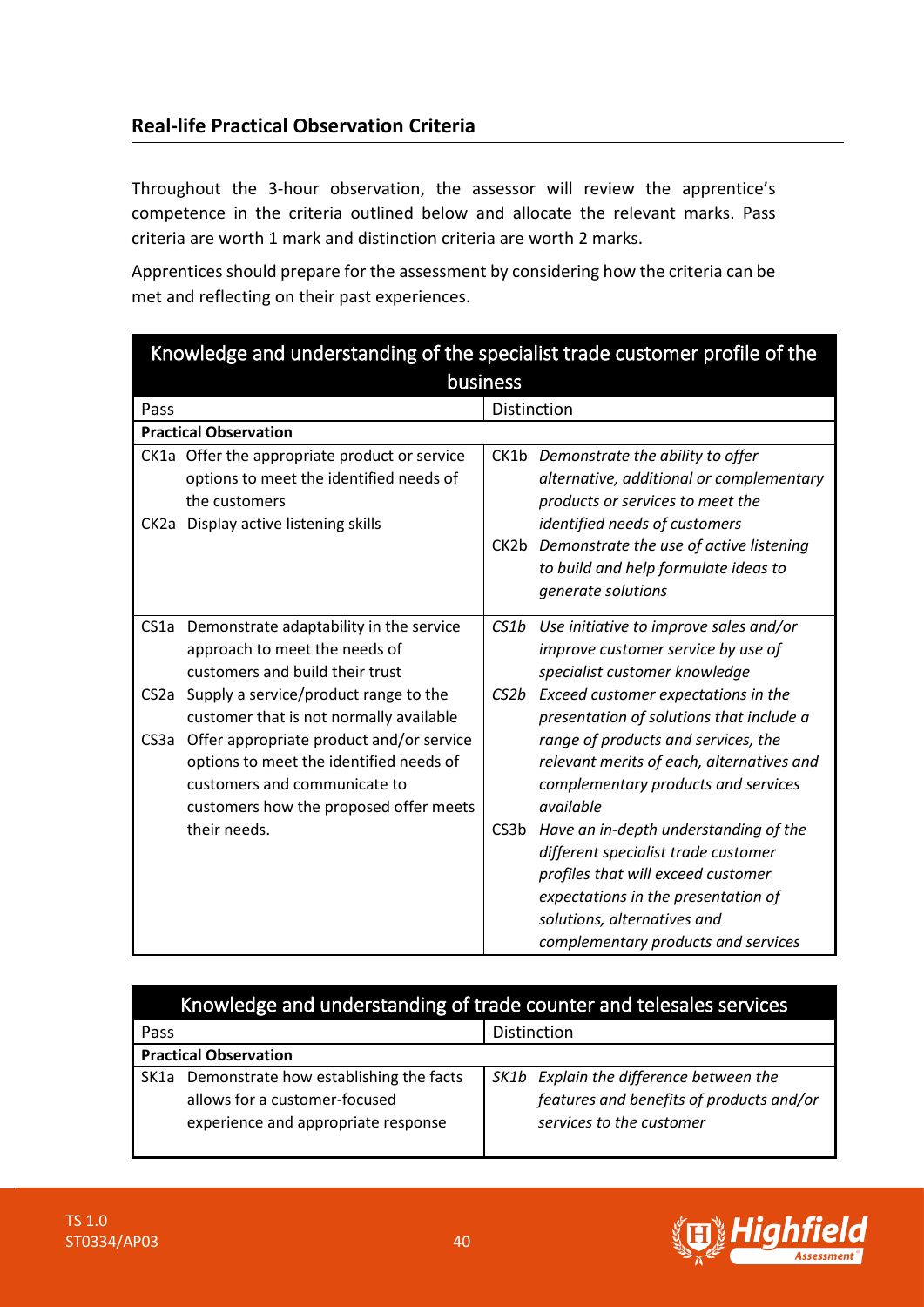#### Knowledge and understanding of trade counter and telesales services

- SS1a Demonstrate a knowledge of how to identify additional products/services the organisation has to offer
- SS2a Display good communication skills to identify customers' needs and reflect this in the offer to the customer
- SS3a Demonstrate good listening skills and make recommendations of suitable products and services available based on technical specification
- SS4a Demonstrate good negotiation skills. Show confidence when dealing with different customer and transaction types operating within limits of authority
- SS5a Display an understanding of the importance of clean and tidy housekeeping
- SS6a Occasionally offer associated products to complement those requested by the customer
- SS7a React promptly to customers: arriving at the Trade Counter; upon receipt of an email; or in response to a ringing telephone.
- SS8a Demonstrate an understanding of systems and procedures involving documentation as well as company policy on document and information retention
- *SS1b Demonstrate product knowledge and understanding that is over and above what a customer can find for themselves*
- *SS2b Accurately describe the features and benefits of products and services to customers in a way that helps them make an informed decision*
- *SS3b Demonstrate breadth of knowledge around product benefits, providing insight into usefulness of product specifications*
- *SS4b Demonstrate genuine rapport with customers and off script when engaging with them*
- *SS5b Demonstrate how to maximize the creative use of space throughout the display area*
- *SS6b Always use upselling and link selling techniques with all customers in order to secure, complete and increase sales transactions*
- *SS7b React with enthusiasm and speed when communicating with customers: arriving at the Trade Counter; upon receipt of an email; or in response to a ringing telephone*
- SS8b *Provide ideas of how working practices could be improved, providing cost and time-saving efficiencies to the business*

| Knowledge and understanding of the key principles of warehousing and stock |                                                  |  |  |  |
|----------------------------------------------------------------------------|--------------------------------------------------|--|--|--|
| control                                                                    |                                                  |  |  |  |
| Pass                                                                       | Distinction                                      |  |  |  |
| <b>Practical Observation</b>                                               |                                                  |  |  |  |
| WK1a Describe company procedure and correct                                | WK1b Explain ways in which to improve the        |  |  |  |
| Personal Protective Equipment (PPE)                                        | procedure and the extra steps taken to           |  |  |  |
| requirements for the safe movement,                                        | reduce any risks further                         |  |  |  |
| storage and stock control of products                                      |                                                  |  |  |  |
| WS1a Apply company procedure to the "goods-                                | WS1b Use own initiative to resolve any issues in |  |  |  |
| in" process. Complete all paperwork                                        | line with procedure, professionally              |  |  |  |
| correctly and in a timely manner and                                       | communicating with suppliers, colleagues         |  |  |  |
| report any issues to the line manager                                      | and drivers                                      |  |  |  |



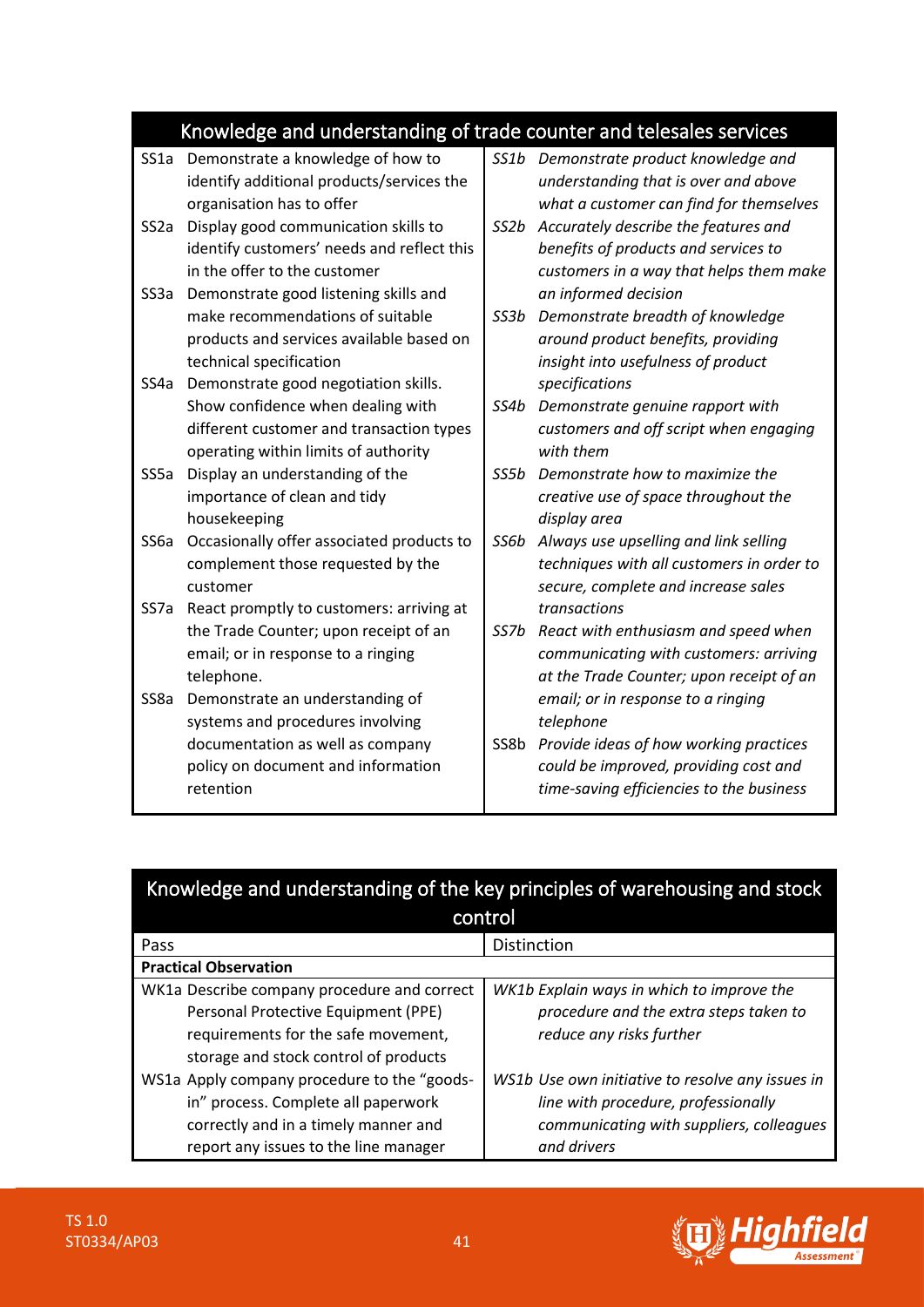| Knowledge and understanding of the key principles of warehousing and stock |                                                  |  |
|----------------------------------------------------------------------------|--------------------------------------------------|--|
| control                                                                    |                                                  |  |
| WS2a Always follow procedure and pass                                      | WS2b Use own initiative to resolve any issues in |  |
| information on when something is wrong                                     | line with procedure, professionally              |  |
| WS3a Follow company procedure and Health                                   | communicating with relevant parties              |  |
| and Safety Regulations in the loading and                                  | WS3b Demonstrate own initiative when dealing     |  |
| unloading of supplier and customer                                         | with suppliers and exercises extreme care        |  |
| vehicles                                                                   | and caution when loading and unloading           |  |
|                                                                            | whilst liaising with the driver                  |  |

## Knowledge and understanding of the technologies that are appropriate to the

|                              | role                                                                                                   |      |                                                                                                                  |  |  |  |
|------------------------------|--------------------------------------------------------------------------------------------------------|------|------------------------------------------------------------------------------------------------------------------|--|--|--|
| Pass                         |                                                                                                        |      | Distinction                                                                                                      |  |  |  |
| <b>Practical Observation</b> |                                                                                                        |      |                                                                                                                  |  |  |  |
| TS1a                         | Demonstrate basic use of the different<br>systems, equipment or technology used<br>in the organisation |      | TS1b Demonstrate fluency of use of the<br>different systems, equipment or<br>technology used in the organisation |  |  |  |
| TS2a                         | Demonstrates basic knowledge of<br>appropriate software tools used by the<br>organisation              | TS2b | Demonstrates advanced knowledge of<br>appropriate software tools used by the<br>organisation                     |  |  |  |

|                              | Knowledge and understanding of legislative responsibilities relating to the<br>business, products and/or services being sold |  |                                                                                                                                                 |  |
|------------------------------|------------------------------------------------------------------------------------------------------------------------------|--|-------------------------------------------------------------------------------------------------------------------------------------------------|--|
| Distinction<br>Pass          |                                                                                                                              |  |                                                                                                                                                 |  |
| <b>Practical Observation</b> |                                                                                                                              |  |                                                                                                                                                 |  |
|                              | LS3a Show or explain what action is required<br>when a breach of Health and Safety<br>regulations is observed                |  | LS3b Show or explain what proactive steps<br>could be taken to reduce risks before they<br>become breaches of Health and Safety<br>Regulations. |  |

## Knowledge and understanding of how personal responsibilities and performance contribute to the success of the team and the business

| Pass |                                               | Distinction                                 |
|------|-----------------------------------------------|---------------------------------------------|
|      | <b>Practical Observation</b>                  |                                             |
|      | PK2a Follow business requirements of personal | PK2b Explain the benefits of complying with |
|      | presentation (including Personal              | organisational standards for presentation   |
|      | Protective Equipment)                         | and behaviour and how this can impact       |
|      |                                               | on customers' expectations                  |



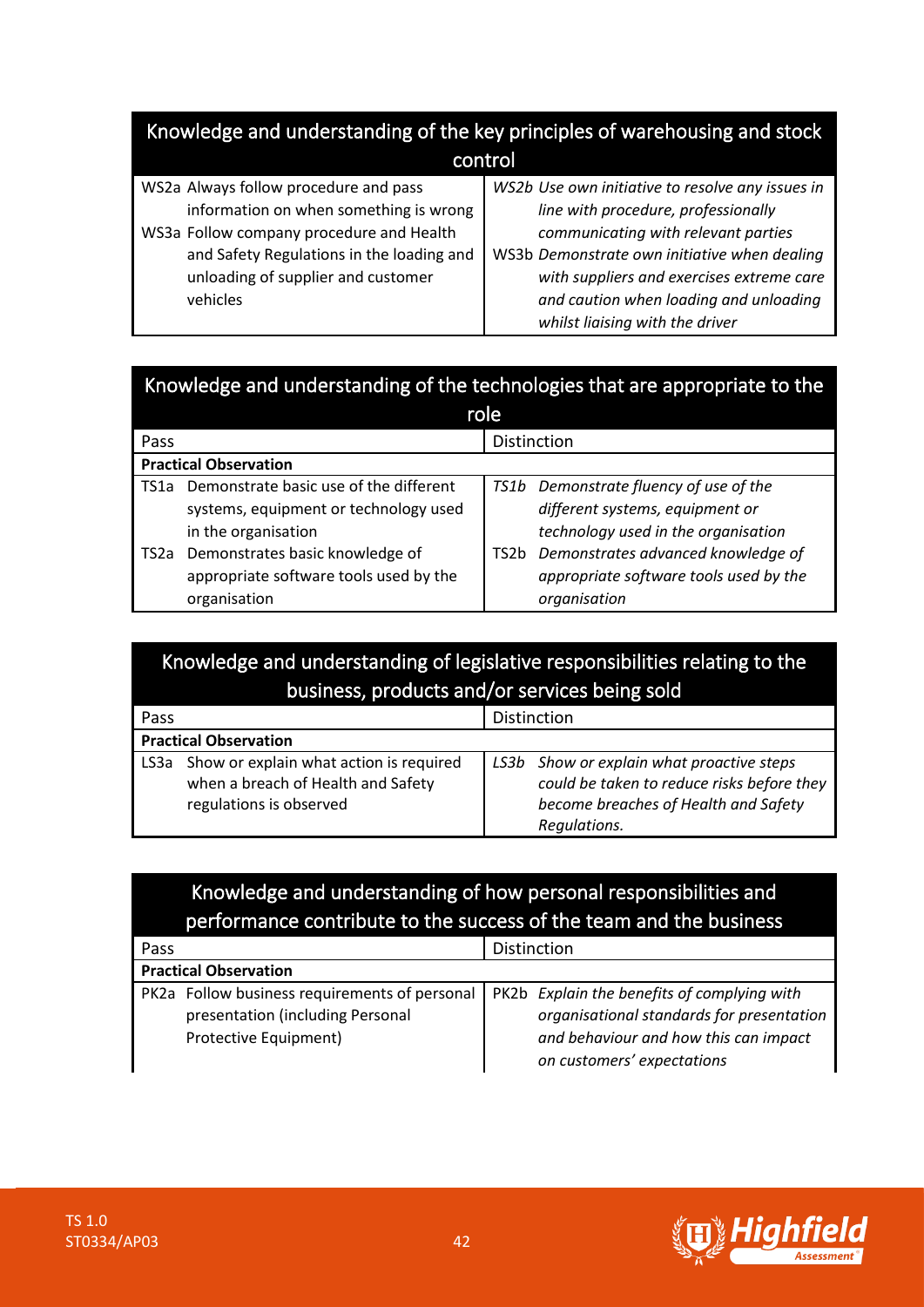## Knowledge and understanding of how personal responsibilities and performance contribute to the success of the team and the business

- PS1a Carry out tasks with consideration for others. Seek help and support from others when appropriate
- PS2a Take a systematic approach to problem solving, know their own limits and when best to escalate issues
- PS3a Know what they need to do in their role and complete all tasks to agreed timescales and standards
- *PS1b Provide feedback to colleagues on performance and actively seek feedback in order to identify areas for improvement*
- *PS2b Demonstrate ability to actively address unexpected situations and complaints to achieve positive outcomes*
- PS3b *Contribute to the success of the organisation through high-levels of performance, applying positive personal attributes, using initiative and sharing ideas*

| <b>Behaviours</b> |                                                                                                                      |             |                                                                                                                                                                                                        |  |
|-------------------|----------------------------------------------------------------------------------------------------------------------|-------------|--------------------------------------------------------------------------------------------------------------------------------------------------------------------------------------------------------|--|
|                   |                                                                                                                      |             |                                                                                                                                                                                                        |  |
| Pass              |                                                                                                                      | Distinction |                                                                                                                                                                                                        |  |
|                   | <b>Practical Observation</b>                                                                                         |             |                                                                                                                                                                                                        |  |
|                   | PB1a Demonstrate a range of methods of<br>communication, usually adapting these<br>to meet the needs of the customer | PB1b        | Demonstrate a wide range of methods of<br>communication and adapt the method<br>used (including language and type of<br>communication) to build rapport and<br>exceed the expectations of the customer |  |
|                   | PB4a Show flexibility to meet the needs of the<br>organisation                                                       |             | PB4b Volunteer for additional tasks and<br>responsibilities as required by the                                                                                                                         |  |
| PB5a              | Be organised and committed with a<br>positive attitude when carrying out the<br>role                                 | PB5b        | organisation. Can recommend different<br>ways of working when appropriate<br>Remain organised and committed with a                                                                                     |  |
| PB6a              | Can be trusted to work on their own. Can<br>take responsibility for their own mistakes                               | PB6b        | positive attitude when under pressure<br>Welcome feedback and actively seek to<br>improve personal performance                                                                                         |  |
| PB8a              | Uses the correct Personal Protective<br>Equipment (PPE) for the appropriate<br>machinery to operate it safely        | PB8b        | Can describe the importance of PPE and<br>good housekeeping in the organisation.<br>Is observant and vigilant and actively<br>looks for ways to make the workplace<br>safer                            |  |

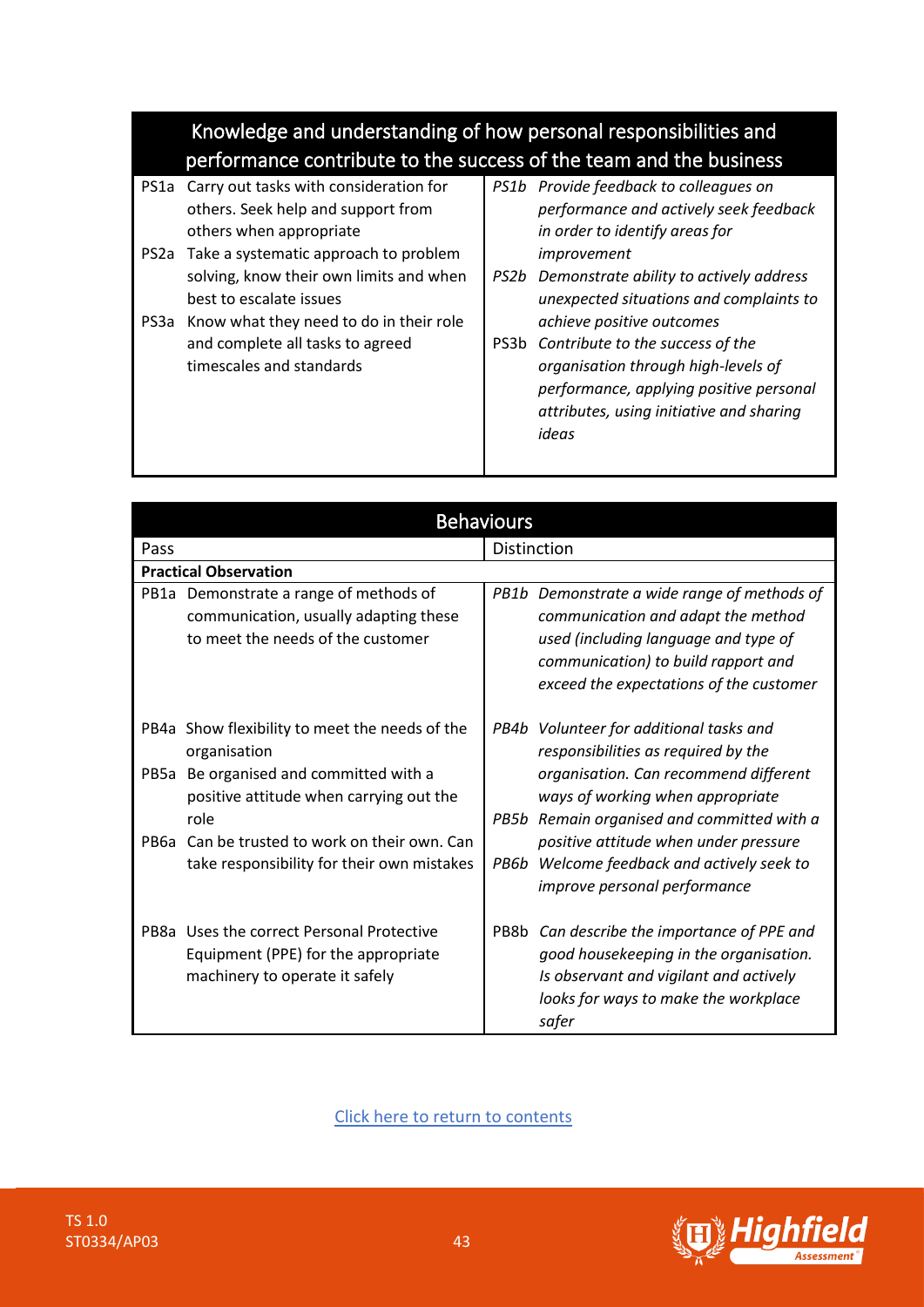### <span id="page-43-0"></span>**Assessing the Professional Discussion**

While on-programme, and after a minimum of 12 months on the apprenticeship, the apprentice will gather evidence to create a portfolio which will be the basis of the professional discussion. It will be verified by a person appointed by the employer or training provider organisation who has contact with the learner and has sector experience. The apprentice will submit their portfolio at gateway alongside the portfolio of evidence matrix.

You will be provided with a Dropbox link by your Highfield employer engagement manager to enable you to submit the apprentice's portfolio for the assessor to review to inform the professional discussion.

The assessor will review the portfolio, which will be used to inform questioning the professional discussion. The portfolio can be brought into the professional discussion.

The portfolio must contain at least 1 observation and 2 reflective accounts and can also contain other evidence of performance in the workplace, including performance review records, logbooks of work completed, statements from customers, colleagues and managers as well as discrete occupational tasks that relate to the elements set out in the standard.

The professional discussion is a semi-structured interview between the apprentice and the independent assessor, and it takes place once the assessor has had a chance to review the portfolio. It will focus on the knowledge, skills and behaviours in the standard and is expected to last 60 minutes.

The purpose of the professional discussion is to:

- explore evidence for areas of the standard that are best assessed verbally, due to the broad and complex nature of those areas, particularly the skills and behaviours
- provide the basis for the independent assessor to make a decision about the grade to be awarded for the workplace assessments

The independent assessor will select questions from a question bank developed by Highfield. These questions will be based on all areas of the standard and will allow assessors to ask probing follow-up questions, if required, to ensure the apprentice can meet both the pass and distinction criteria.

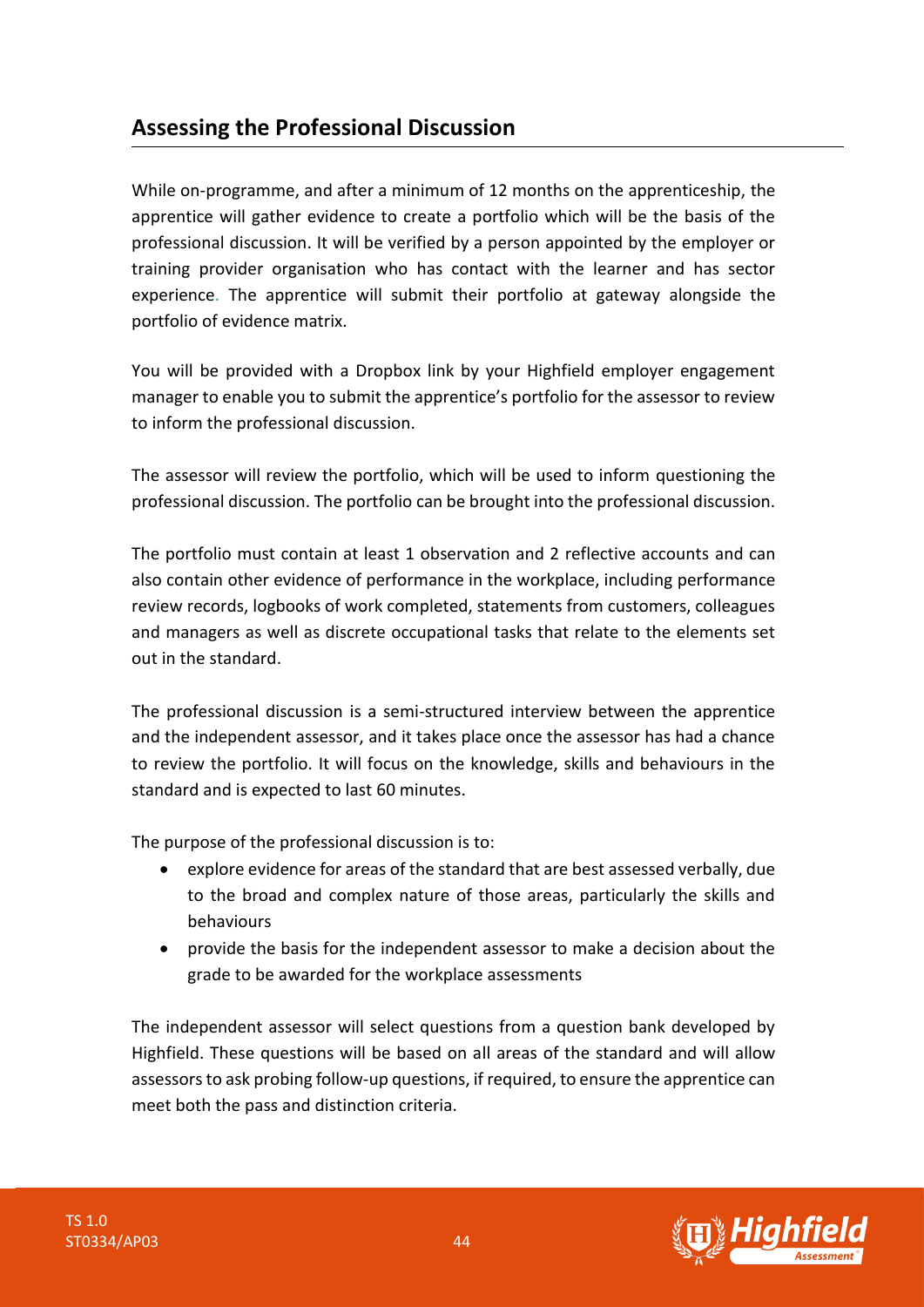The professional discussion may be carried out face to face but could be done remotely using videoconference, depending on the number and location of apprentices.

The professional discussion will be conducted in a 'controlled environment' such as a quiet room away from the normal place of work. In all circumstances, the identity of the apprentice must be verified. The professional discussion has been chosen as an assessment method as verbal communication is a key component of the role. Apprentices will be able to demonstrate that they have met the requirements of the standard and will also be provided with the opportunity to work towards achieving a distinction.

#### **Before the assessment:**

Employers/training providers should:

- ensure the apprentice knows the date, time and location of the assessment
- ensure the apprentice knows which criteria will be assessed (outlined on the following pages)
- encourage the apprentice to reflect on their experience and learning onprogramme to understand what is required to meet the standard
- be prepared to provide clarification to the apprentice, and signpost them to relevant parts of their on-programme experience as preparation for this assessment

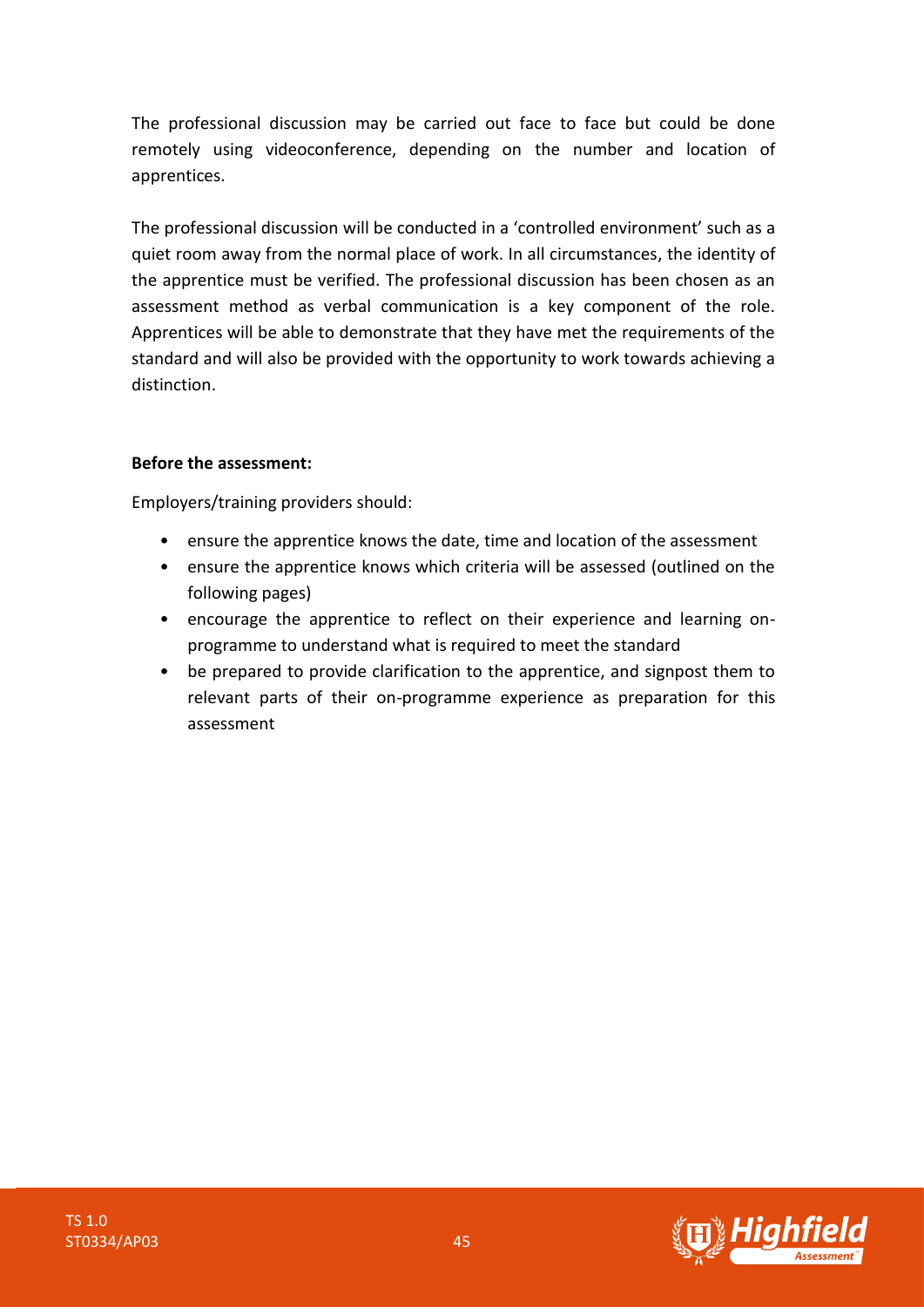#### **Professional Discussion Mock Assessment**

It is the employer/training provider's responsibility to prepare apprentices for their end-point assessment, and Highfield recommends that the apprentice experiences a mock professional discussion in preparation for the real thing. The most appropriate form of mock professional discussion will depend on the apprentice's setting and the resources available at the time.

In designing a mock assessment, the employer/training provider should include the following elements in its planning:

- the mock professional discussion should take place in a suitable location.
- a 60-minute time slot should be available to complete the professional discussion if it is intended to be a complete professional discussion covering all relevant standards. However, this time may be split up to allow for progressive learning.
- consider a video or audio recording of the mock professional discussion and allow it to be available to other apprentices, especially if it is not practicable for the employer/training provider to carry out a separate mock assessment with each apprentice.
- ensure that the apprentice's performance is assessed by a competent trainer/assessor, and that feedback is shared with the apprentice to complete the learning experience. Mock assessment sheets are available to download from the Highfield Assessment website and may be used for this purpose.
- ensure the apprentice uses at least 1 CPD activity they have undertaken.
- use structured 'open' questions that do not lead the apprentice but allows them to express their knowledge and experience in a calm and comfortable manner. For example:
	- o What did you want to improve?
	- $\circ$  In what ways did you think improving this would help your performance in your role?
	- o What did you do to improve your knowledge/skill in this area?
	- o Were you successful in improving your performance longer term? Why?

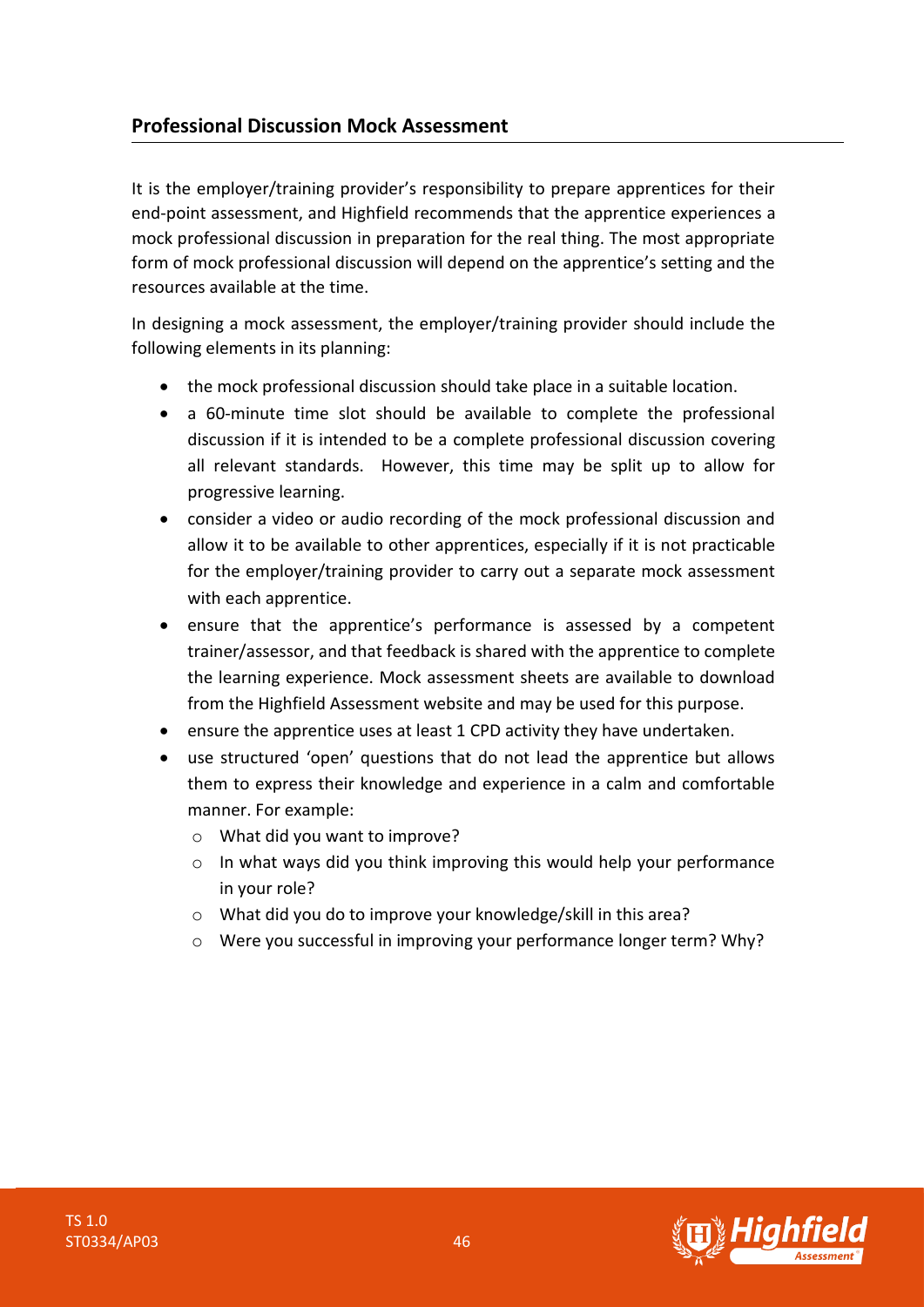#### **Professional Discussion Criteria**

Throughout the 60-minute professional discussion, the assessor will review the apprentice's competence in all of the pass criteria outlined below as a minimum, therefore apprentices should prepare for the professional discussion by considering how the criteria can be met.

| Knowledge and understanding of the organisation |                                                                                                                                                                                                                                                                          |             |                                                                                                                                                                                                                       |  |
|-------------------------------------------------|--------------------------------------------------------------------------------------------------------------------------------------------------------------------------------------------------------------------------------------------------------------------------|-------------|-----------------------------------------------------------------------------------------------------------------------------------------------------------------------------------------------------------------------|--|
| Pass                                            |                                                                                                                                                                                                                                                                          | Distinction |                                                                                                                                                                                                                       |  |
|                                                 | OK1a State the aims of the organisation in<br>relation to its sector and explain why the<br>organisation's core values are linked to<br>its success                                                                                                                      |             | OK1b Share ideas of how their role can improve<br>success of their organisation<br>OK2b Describe the process for obtaining goods<br>for a customer which are not stocked                                              |  |
|                                                 | OK2a Explain the organisation's process to<br>provide customers with products<br>obtained from manufacturers                                                                                                                                                             |             | items<br>OK3b Proactively seek to further specialist<br>product knowledge to improve customer                                                                                                                         |  |
|                                                 | OK3a Describe the opportunities available in<br>the organisation to gain and maintain<br>knowledge about the products/service<br>offer to customers                                                                                                                      |             | experience and business performance<br>OK4b Explain the potential impact on the<br>organisation if it fails to adhere to<br>relevant legislation and regulations                                                      |  |
|                                                 | OK4a Give examples of how relevant<br>legislation and regulations affect the<br>organisation, and how they are<br>maintained through the organisation's<br>internal policies<br>OK5a State their responsibilities for keeping<br>brand and business reputation safe from |             | OK5b Explain how to identify any potential<br>risks to the brand and business<br>reputation and propose possible solutions                                                                                            |  |
|                                                 | risk                                                                                                                                                                                                                                                                     |             |                                                                                                                                                                                                                       |  |
|                                                 | OS1a Explain the organisation's service offer to<br>internal and external customers and how<br>the organisation operates in line with its<br>standards<br>OS2a Explain who should be notified in a<br>situation that poses a risk to the                                 |             | OS1b Communicate confidently about the<br>organisation's position in the external<br>market and wider sector including<br>competition and changing sector<br>landscapes, such as new technologies<br>and online trade |  |
|                                                 | organisation                                                                                                                                                                                                                                                             |             | OS2b Actively monitor situations that pose a<br>potential risk and take responsibility to<br>ensure these are resolved                                                                                                |  |



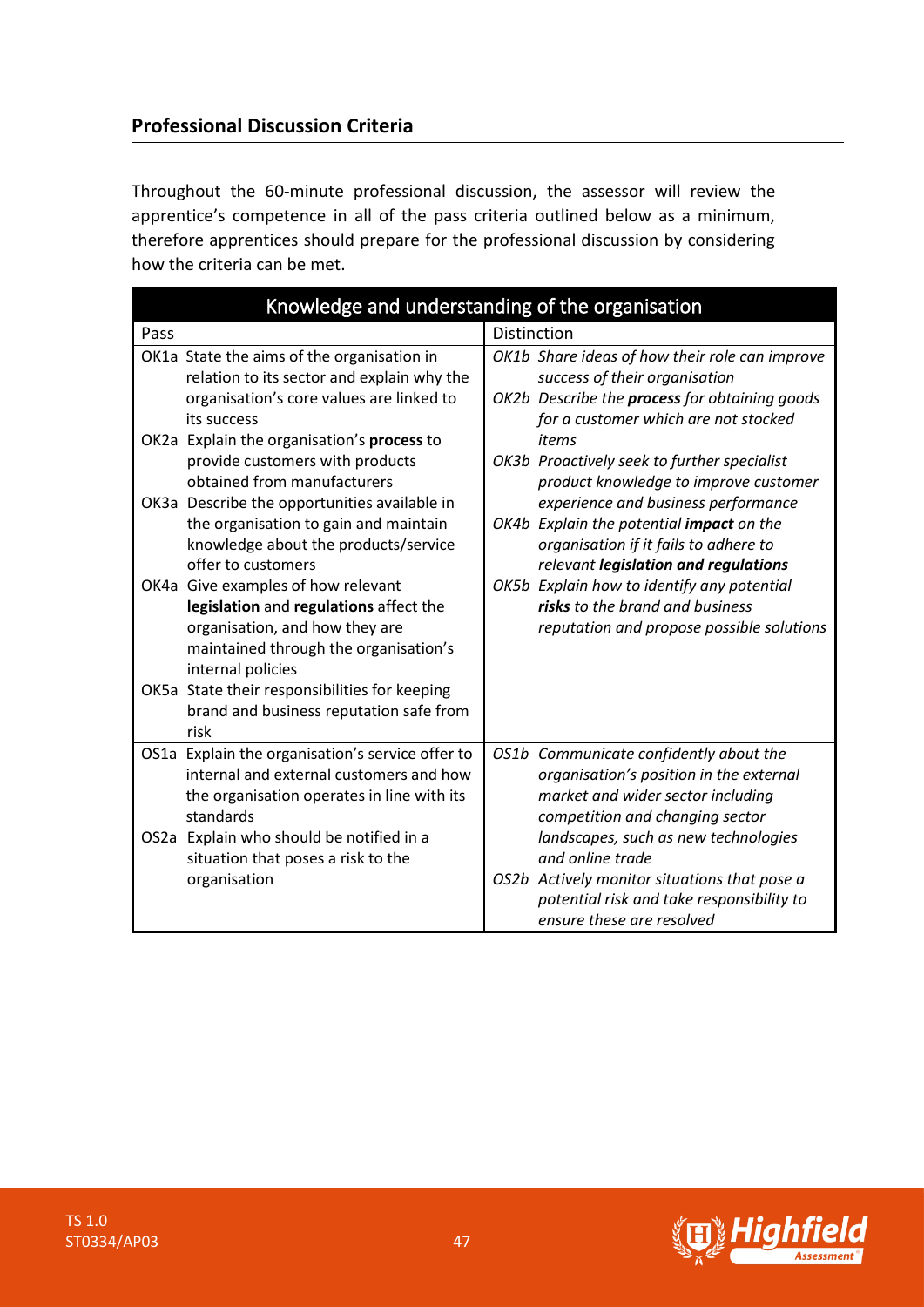|                   | Knowledge and understanding of the specialist trade customer profile of the                               |                   |                                                                                                                                                                                                                         |  |  |
|-------------------|-----------------------------------------------------------------------------------------------------------|-------------------|-------------------------------------------------------------------------------------------------------------------------------------------------------------------------------------------------------------------------|--|--|
|                   | business                                                                                                  |                   |                                                                                                                                                                                                                         |  |  |
| Pass              |                                                                                                           |                   | Distinction                                                                                                                                                                                                             |  |  |
| CK3a              | Explain the difference between internal<br>and external customers in the context of<br>their organisation |                   | CK3b Explain the difference in the way internal<br>and external customer relationships are<br>managed                                                                                                                   |  |  |
| CS <sub>2</sub> a | Supply a service/product range to the<br>customer that is not normally available                          | CS <sub>2</sub> b | Exceed customer expectations in the<br>presentation of solutions that include a<br>range of products and services, the<br>relevant merits of each, alternatives and<br>complementary products and services<br>available |  |  |

|                   | Knowledge and understanding of trade counter and telesales services and                                                                                    |                          |                                                                                                                                                                                                                    |  |  |  |
|-------------------|------------------------------------------------------------------------------------------------------------------------------------------------------------|--------------------------|--------------------------------------------------------------------------------------------------------------------------------------------------------------------------------------------------------------------|--|--|--|
|                   | how to                                                                                                                                                     |                          |                                                                                                                                                                                                                    |  |  |  |
| Pass              |                                                                                                                                                            |                          | Distinction                                                                                                                                                                                                        |  |  |  |
|                   | <b>Professional Discussion</b>                                                                                                                             |                          |                                                                                                                                                                                                                    |  |  |  |
| SS <sub>5</sub> a | Display an understanding of the<br>importance of clean and tidy<br>housekeeping                                                                            | SS5h                     | Demonstrate how to maximize the<br>creative use of space throughout the<br>display area                                                                                                                            |  |  |  |
| SS6a              | Occasionally offer associated products to<br>complement those requested by the<br>customer                                                                 | SS6b                     | Always use upselling and link selling<br>techniques with all customers in order to<br>secure, complete and increase sales<br>transactions                                                                          |  |  |  |
| SS8a              | Demonstrate an understanding of<br>systems and procedures involving<br>documentation as well as company<br>policy on document and information<br>retention | SS8b<br>SS9 <sub>b</sub> | Provide ideas of how working practices<br>could be improved, providing cost and<br>time-saving efficiencies to the business<br>Use own initiative to protect confidential<br>information and reassure customers of |  |  |  |
| SS9a              | Demonstrate awareness of legislation<br>and treat confidential information<br>correctly in line with company policy                                        |                          | the procedures in place in line with<br>company policy. Explain the key<br>standards and rights regarding data<br>protection and security                                                                          |  |  |  |

| Knowledge and understanding of the technologies that are appropriate to the                                                                                                                                                         |                                                                                                                                                                                                               |  |  |
|-------------------------------------------------------------------------------------------------------------------------------------------------------------------------------------------------------------------------------------|---------------------------------------------------------------------------------------------------------------------------------------------------------------------------------------------------------------|--|--|
|                                                                                                                                                                                                                                     | role                                                                                                                                                                                                          |  |  |
| Pass                                                                                                                                                                                                                                | Distinction                                                                                                                                                                                                   |  |  |
| <b>Professional Discussion</b>                                                                                                                                                                                                      |                                                                                                                                                                                                               |  |  |
| TK1a Describe benefits of the use of<br>technology in interactions in the<br>workplace and indicate instances when<br>direct interaction is preferable<br>TK2a State the different systems or equipment<br>used in the organisation | TK1b Describe how correct choice of direct<br>interaction or the use of technology can<br>be of benefit to the business<br>TK2b Provide an explanation of how systems<br>can <b>add value</b> to the business |  |  |

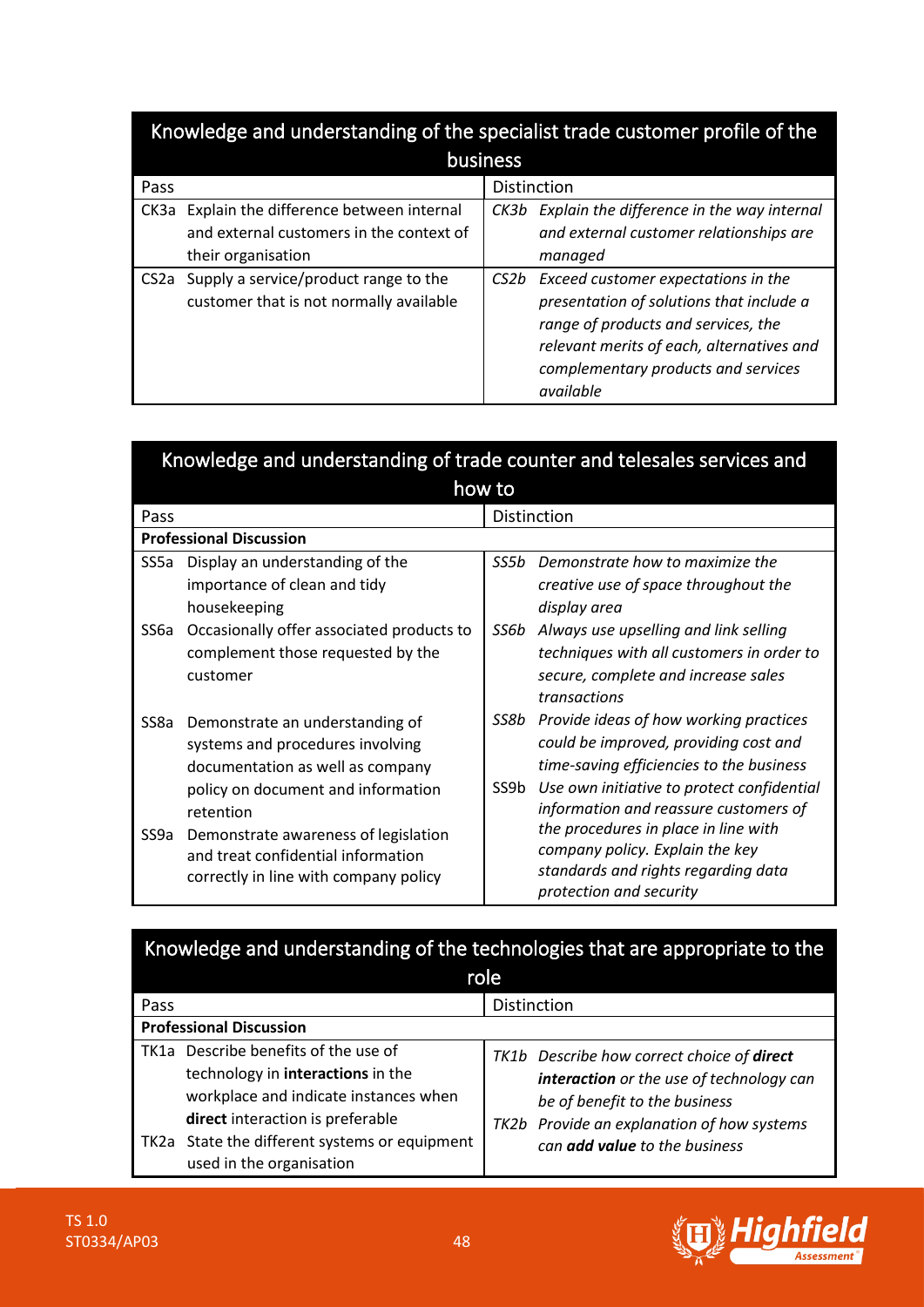### Knowledge and understanding of legislative responsibilities relating to the business, products and/or services being sold

| Pass                                                                                                                                                                                                                                               | <b>Distinction</b>                                                                                                                                                                                        |
|----------------------------------------------------------------------------------------------------------------------------------------------------------------------------------------------------------------------------------------------------|-----------------------------------------------------------------------------------------------------------------------------------------------------------------------------------------------------------|
| <b>Professional Discussion</b>                                                                                                                                                                                                                     |                                                                                                                                                                                                           |
| Explain how the relevant legislation and<br>LS <sub>1</sub> a<br>regulations impact the organisation's<br>customer service provision<br>Explain how the relevant legislation and<br>LS <sub>2</sub> a<br>regulations affect the day to day running | LS1b Provide ideas to improve health, safety<br>and security knowledge practices in the<br>business<br>Provide examples of active involvement<br>LS2b<br>in maintaining safety and security of            |
| of the business and ensure that business<br>is not disrupted<br>Show or explain what action is required<br>LS3a<br>when a breach of Health and Safety<br>regulations is observed                                                                   | people and ensure resolution of identified<br>risks<br>Show or explain what proactive steps<br>LS3b<br>could be taken to reduce risks before they<br>become breaches of Health and Safety<br>Regulations. |

## Knowledge and understanding of how personal responsibilities and performance contribute to the success of the team and the business

| Pass |                                            |      | Distinction                                  |
|------|--------------------------------------------|------|----------------------------------------------|
|      | PK1a State how personal behaviour and      |      | PK1b Describe how having a positive attitude |
|      | actions can have an impact on the team     |      | can impact the team you work with and        |
|      |                                            |      | how this can improve overall team            |
|      |                                            |      | performance                                  |
|      | PS2a Take a systematic approach to problem |      | PS2b Demonstrate ability to actively address |
|      | solving, know their own limits and when    |      | unexpected situations and complaints to      |
|      | best to escalate issues                    |      | achieve positive outcomes                    |
| PS3a | Know what they need to do in their role    |      | PS3b Contribute to the success of the        |
|      | and complete all tasks to agreed           |      | organisation through high-levels of          |
|      | timescales and standards                   |      | performance, applying positive personal      |
| PS4a | Is punctual and routinely meets            |      | attributes, using initiative and sharing     |
|      | deadlines                                  |      | ideas                                        |
| PS5a | Independently and regularly reflect on     | PS4b | Prioritise future tasks and react to         |
|      | progress and set goals and priorities for  |      | unexpected situations positively             |
|      | future development                         | PS5b | Demonstrate a passion for the industry       |
|      |                                            |      | and sector and proactively explore           |
|      |                                            |      | learning, development and career             |
|      |                                            |      | progression                                  |

| <b>Behaviours</b>                       |                                               |  |  |
|-----------------------------------------|-----------------------------------------------|--|--|
| Distinction<br>Pass                     |                                               |  |  |
| <b>Professional Discussion</b>          |                                               |  |  |
| PB2a Show awareness of the products and | PB2b Use available systems and information to |  |  |
| services officered by the business and  | understand the range of services and          |  |  |